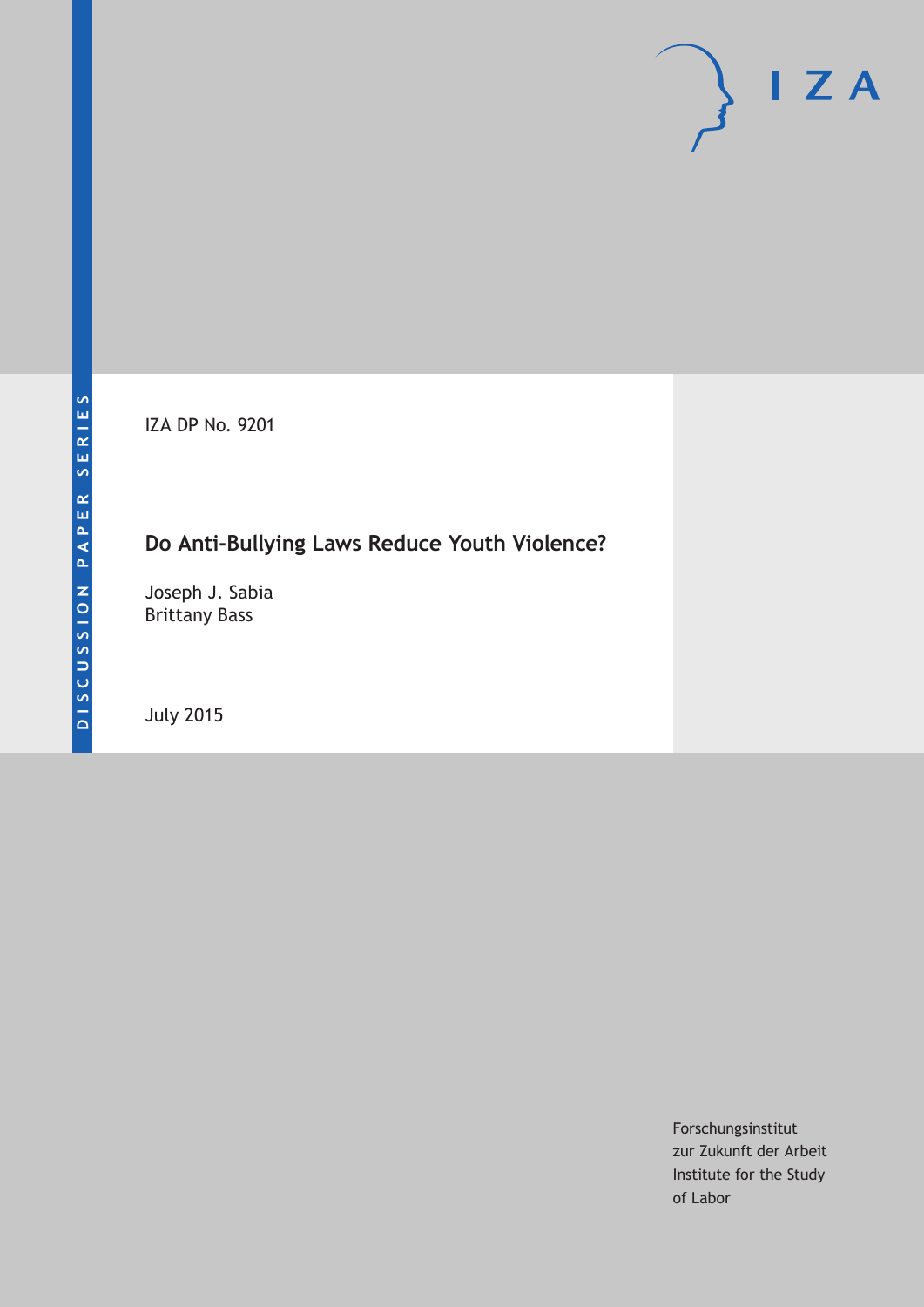# **Do Anti-Bullying Laws Reduce Youth Violence?**

# **Joseph J. Sabia**

*San Diego State University and IZA* 

# **Brittany Bass**

*University of California, Irvine* 

Discussion Paper No. 9201 July 2015

IZA

P.O. Box 7240 53072 Bonn Germany

Phone: +49-228-3894-0 Fax: +49-228-3894-180 E-mail: iza@iza.org

Any opinions expressed here are those of the author(s) and not those of IZA. Research published in this series may include views on policy, but the institute itself takes no institutional policy positions. The IZA research network is committed to the IZA Guiding Principles of Research Integrity.

The Institute for the Study of Labor (IZA) in Bonn is a local and virtual international research center and a place of communication between science, politics and business. IZA is an independent nonprofit organization supported by Deutsche Post Foundation. The center is associated with the University of Bonn and offers a stimulating research environment through its international network, workshops and conferences, data service, project support, research visits and doctoral program. IZA engages in (i) original and internationally competitive research in all fields of labor economics, (ii) development of policy concepts, and (iii) dissemination of research results and concepts to the interested public.

IZA Discussion Papers often represent preliminary work and are circulated to encourage discussion. Citation of such a paper should account for its provisional character. A revised version may be available directly from the author.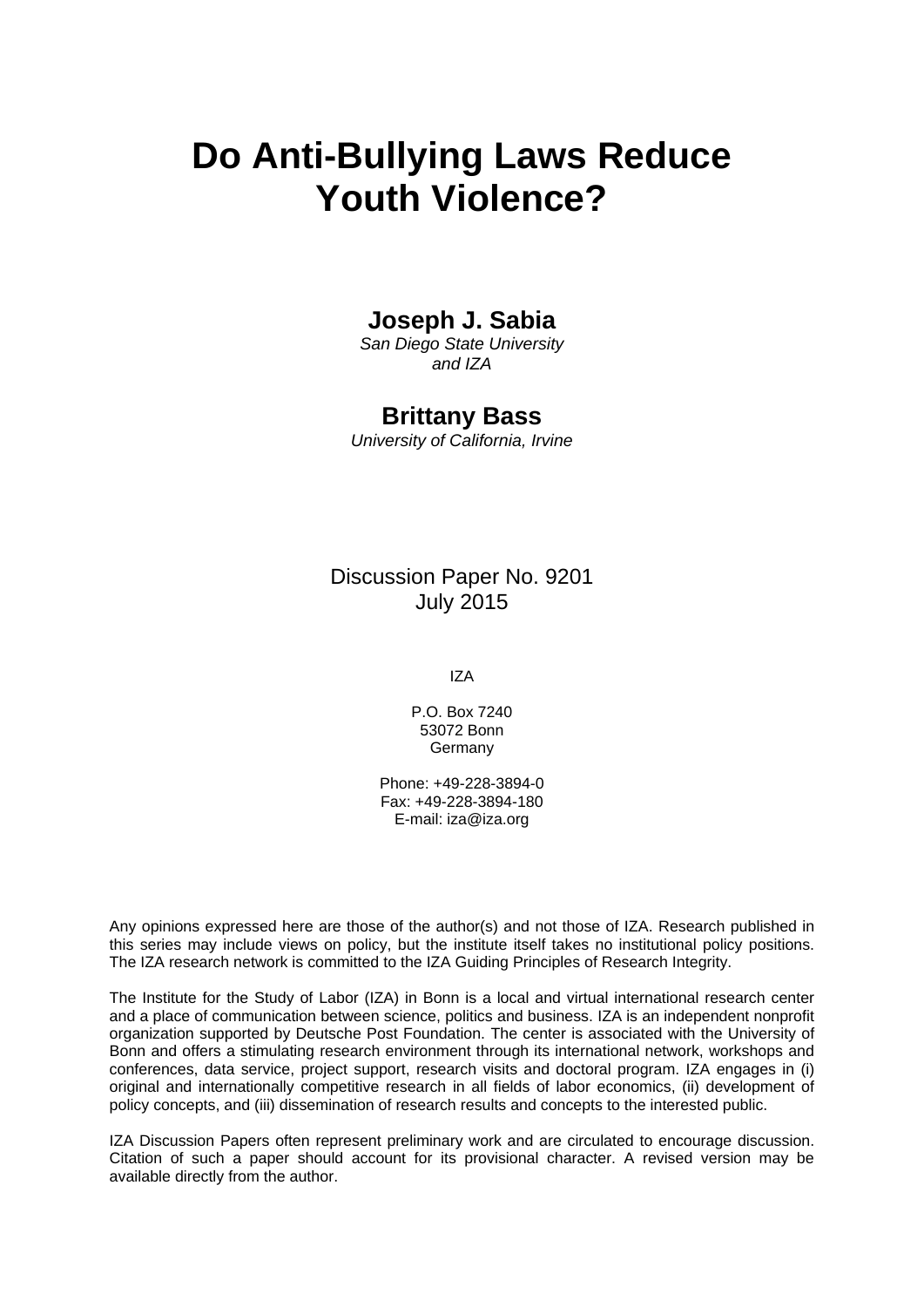IZA Discussion Paper No. 9201 July 2015

# **ABSTRACT**

# **Do Anti-Bullying Laws Reduce Youth Violence?\***

This study is the first to comprehensively examine the effect of state anti-bullying laws (ABLs) on youth violence. Using data from a variety of sources – including the Youth Risk Behavior Surveys, Uniform Crime Reports, and newly collected data on school shootings – we find that the enforcement of strict, comprehensive school district anti-bullying policies is associated with a 7 to 13 percent reduction in school violence and an 8 to 12 percent reduction in bullying. Our results also show that anti-bullying policy mandates are associated with a reduction in minor teen school shooting deaths and violent crime arrests. A causal interpretation of our results is supported by falsification tests on older young adults for whom ABLs do not bind.

JEL Classification: I28

Keywords: bullying, youth violence, anti-bullying laws, school shootings

Corresponding author:

 $\overline{a}$ 

Joseph J. Sabia Department of Economics San Diego State University 5500 Campanile Drive San Diego, CA 92182-4485 USA E-mail: jsabia@mail.sdsu.edu

<sup>\*</sup> The authors thank Sara Markowitz, Mark Duggan, and Rosa Minhyo Cho for useful comments and suggestions on this paper. We thank Thanh Tam Nguyen for excellent research assistance. Special thanks are owed to D. Mark Anderson, who graciously made school shooting data available to these authors. We also thank conference participants at the Southern Economic Association (SEA) and the Association of Public Policy Analysis and Management (APPAM) as well as seminar participants at San Diego State University for useful comments and suggestions on an earlier draft of this paper. The authors declare that we have no relevant or material financial interests that relate to the research described in this paper.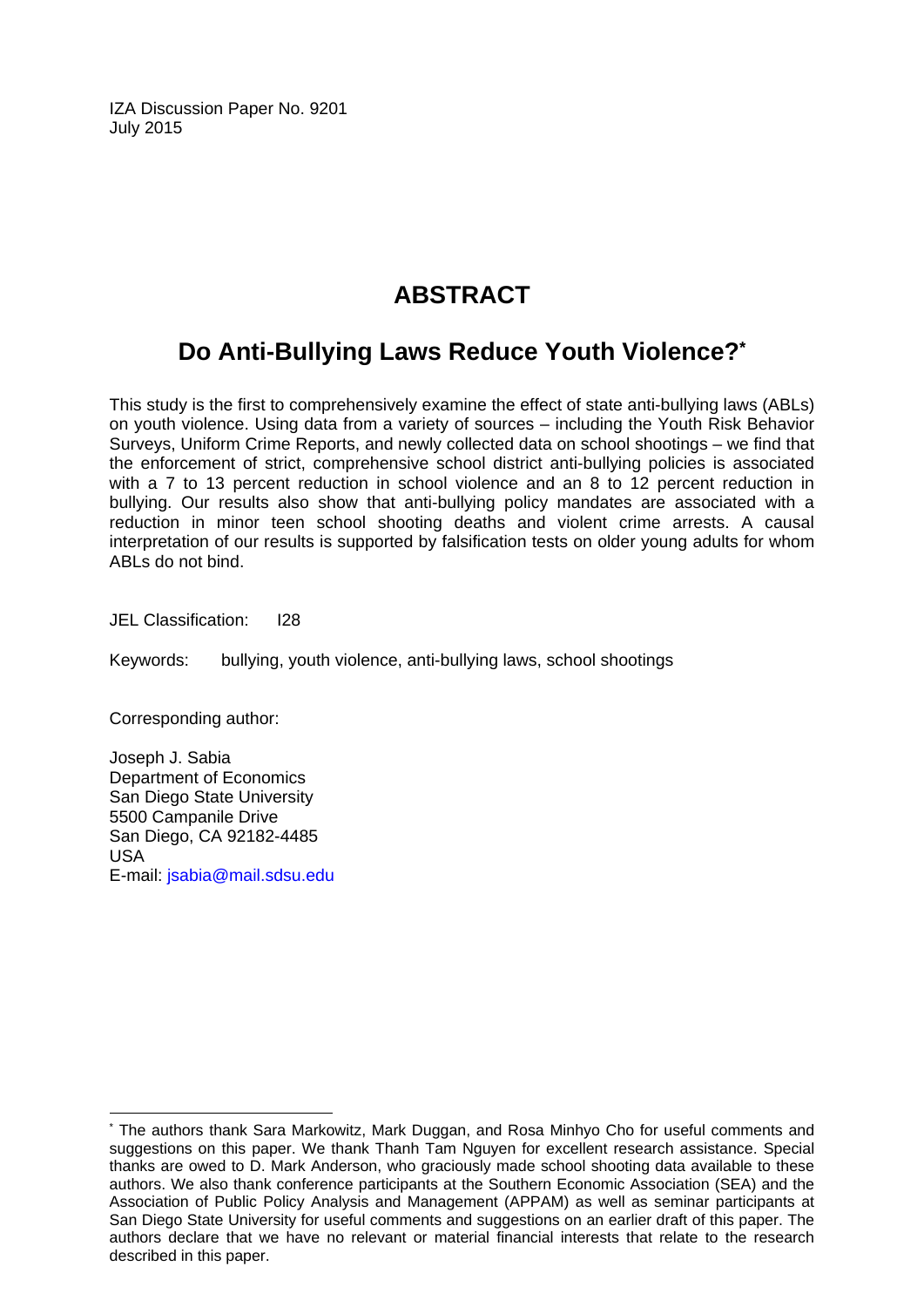#### **I. Introduction**

"[Following] the Columbine High School massacre, school shootings have gone from a rare, shocking aberration to a frequent, yet still shocking, tragedy. [And] even if they're not getting beat up or shot at, students routinely endure verbal assaults and torment from other students—often as school faculty look the other way, or worse, join in. For many children and teens across the country, school feels like a hostile, oppressive, and dangerous place." (Klein, The Bully Society 2012)

Bullying is defined by the U.S. Department of Health and Human Services as "unwanted, aggressive behavior among school-aged children that involves a real or perceived power imbalance, and the behavior is repeated or has the potential to be repeated" (U.S. Department of Health and Human Services 2014a). It can take the form of verbal abuse or physical violence including behavior that crosses criminal thresholds—and may be transitory or permanent in nature (American Psychological Association 2014). In 2011, nearly seven million youths—or 28 percent of those ages 12 to 18—were bullied in the United States (NCES 2012). While bullying has been identified across all demographic groups, historically marginalized individuals, such as lesbian, gay, bisexual, and transgendered (LGBT) youths (Friedman et al. 2006; Daley et al. 2008; Kosciw et al. 2009), youths with disabilities (Blake et al., 2014; Turner et al. 2011; Cappadocia et al. 2012), females (Faris and Felmlee 2011; Kumpulainen et al. 1999; Craig 1998), and racial minorities (Langdon and Preble 2007; Fox and Stallworth 2005; Carlyle and Steinman 2007) have been found to be disproportionately affected.

 Bullying victimization has been linked to a variety of adverse health and human capital outcomes, including poor mental health (Hansen and Lang, 2014; Juvonen et al. 2010; Duncan 1999; Seals and Young 2003; Bond et al. 2001), diminished student engagement (Nansel et al. 2001), poor academic performance (Eriksen et al. 2014; Konishi et al. 2010), and less social connectedness (Nansel et al. 2001; Nansel et al. 2004). In addition, repeated incidents of bullying have been found to be associated with attempted or completed suicides (Kaltiala-Heino et al. 2010; Carney 2000) and even an increased risk of school shootings by those victimized (Klein 2012).

In response to increased public awareness of bullying—and its potentially adverse health and human capital consequences—all 50 states and the District of Columbia have enacted antibullying laws (ABLs) that impose mandates on school districts to adopt anti-bullying policies.

1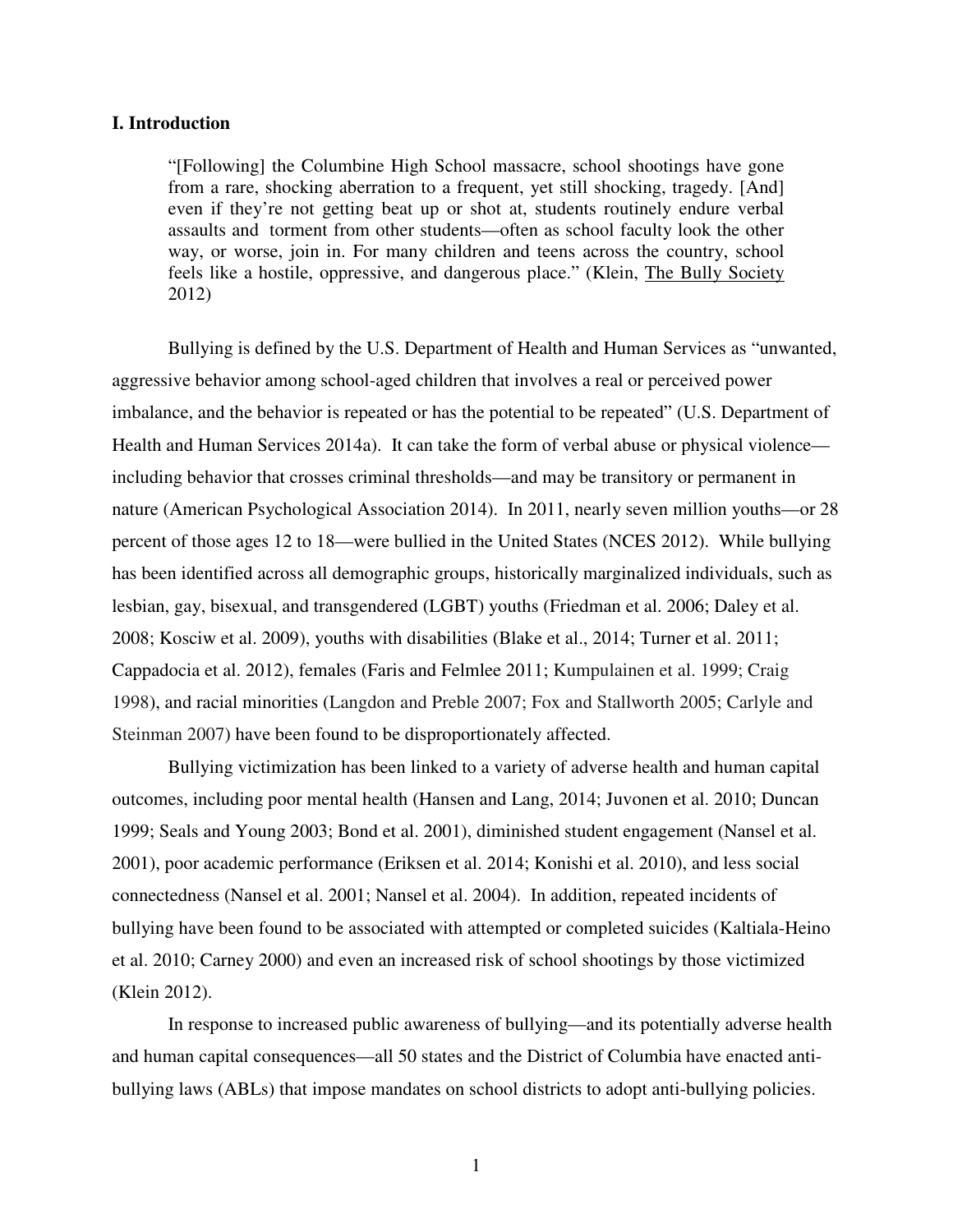There is substantial heterogeneity across states in the comprehensiveness and strictness of these mandates. Some ABLs provide non-binding recommendations for school bullying policies, while others include comprehensive provisions requiring school districts to (i) keep written records of students' reporting of bullying to school officials, as well as each incident's resolution (ii) adopt a graduated range of sanctions for acts of bullying, and (iii) provide training for all school staff on preventing, identifying, and responding to bullying. Other ABLs require schools to report incident-by-incident school responses to bullying to both the state Department of Education and parents.

There are a number of channels through which ABLs could reduce student violence. In a rational crime (or "rational bullying") framework (Becker 1968), potential bullies weigh the expected costs and benefits of bullying. ABLs may raise the expected costs of bulling by increasing the probability of punishment via increased school monitoring and by reducing victims' reporting costs. ABLs may also increase the severity of punishments through graduated sanctions for bullying. In addition, the educational components of ABLs may change students' tastes for bullying, reducing potential bullies' expected benefits. Finally, provisions of ABLs that require schools to make bullying policies—and school responses to violations of those policies—publicly available may incentivize reputation-minded schools to more efficiently allocate resources to deter bullying.

 On the other hand, there may be unintended consequences of anti-bullying legislation. By mandating that schools devote additional resources to combat bullying, often without additional state dollars, ABLs may require schools to change their mix of inputs to produce education, which could result in substitution away from other inputs (e.g. extracurricular activities, athletics, and teacher quality) that have the unintended consequence of diminishing students' social connectedness or even reducing potential bullies' opportunity costs of time. Additionally, because ABLs only raise the costs of bullying on school property, these laws may simply shift bullying off of school property rather than reduce the overall prevalence of bullying. Finally, the provision of public information on school bullying policies may increase the likelihood that potential bullies are able to avoid detection.

 Using data from a variety of data sources—including the Youth Risk Behavior Surveys, the Uniform Crime Reports, and newly collected school shooting data—this study presents the first comprehensive examination of the effect of state ABLs on school safety, bullying, and

2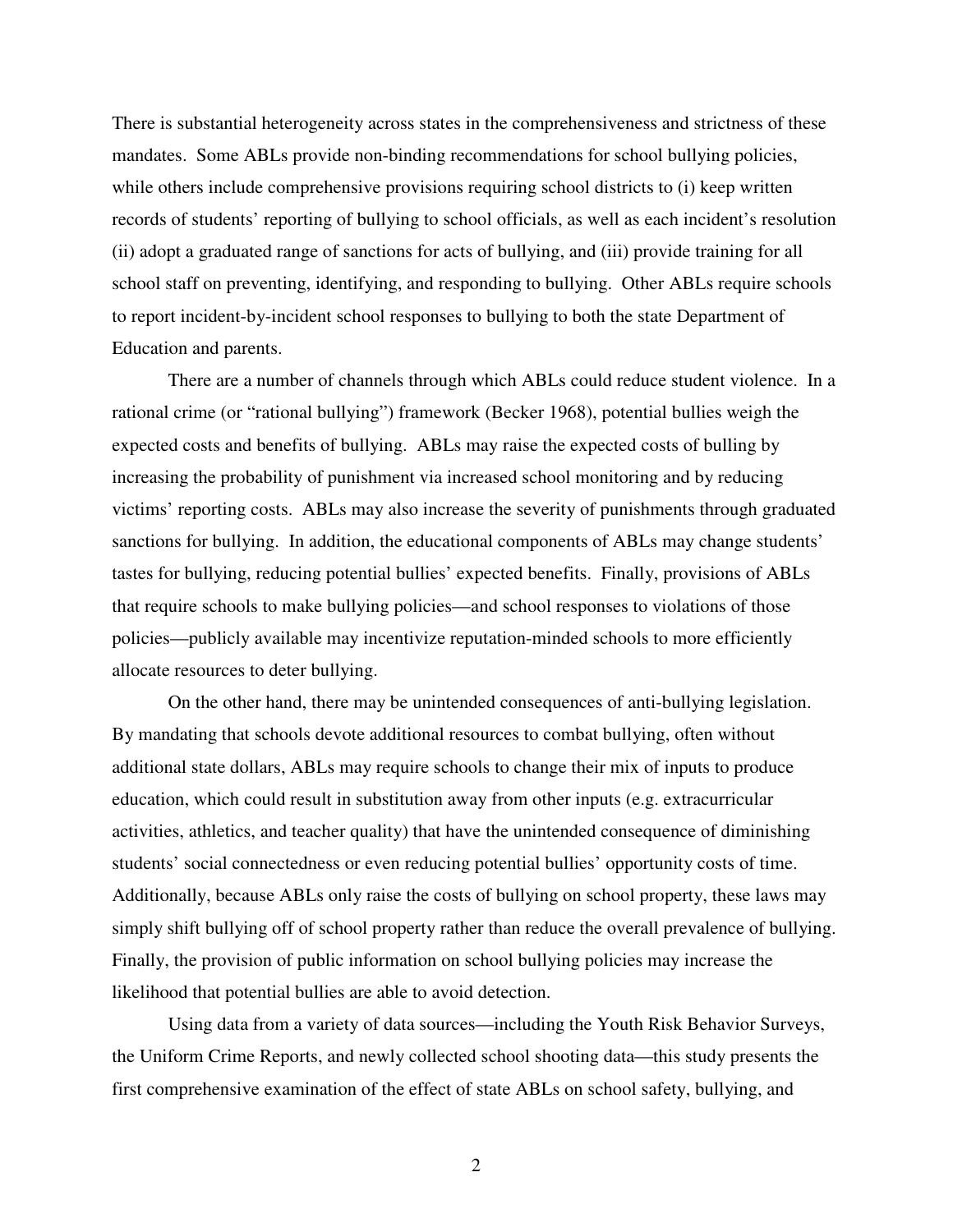youth violence. We find that the strict enforcement of school district policy mandates rated as "high intensity" by the Department of Education is associated with a 7 to 13 percent reduction in high school violence and an 8 to 12 percent reduction in bullying. Moreover, we find that the enforcement of comprehensive state ABLs is associated with a reduction in teen school shootings and violent crime, suggesting potentially important social benefits of anti-bullying policies. A causal interpretation of our results is supported by their robustness to the inclusion of controls for state-specific time trends and policy leads, as well as falsification tests on older young adults for whom ABLs do not bind.

#### **II. Background**

According to a 2013 national survey, 92 percent of parents with minor children believe that bullying contributes to violence in the United States (Peters 2013). Moreover, 78 percent of adults believe that bullying prevention programs should be part of school curricula (Bushaw et al. 2012). Reflecting this concern, public health and education agencies have taken a more high profile role to combat bullying. In 2011, the Department of Health and Human Services (DHHS), in conjunction with the Department of Education's Federal Partners in Bullying Prevention Steering Committee (FPBPSC), launched Stopbullying.gov to provide information to parents, school officials, and students on how to identify, prevent, and respond to bullying (U.S. Department of Health and Human Services 2014b).

A number of private not-for-profit firms have also taken action to deter school bullying. For example, the Parent Advocacy Coalition for Educational Rights' (PACER) National Bullying Prevention Center was founded in 2006 to:

"…actively lead social change, so that bullying is no longer considered an accepted childhood rite of passage. PACER provides innovative resources for students, parents, educators, and others, and recognizes bullying as a serious community issue that impacts education, physical and emotional health, and the safety and well-being of students."  $(PACER, 2014)^1$ 

 A wide body of scholarship in the sociology and psychology literatures has found that bullying is associated with a myriad of adverse health and human capital outcomes (Rothon et al.

 1 To take another example, *Bully Police USA*, a high-profile private watchdog group, advocates for the adoption of strict state and local anti-bullying legislation.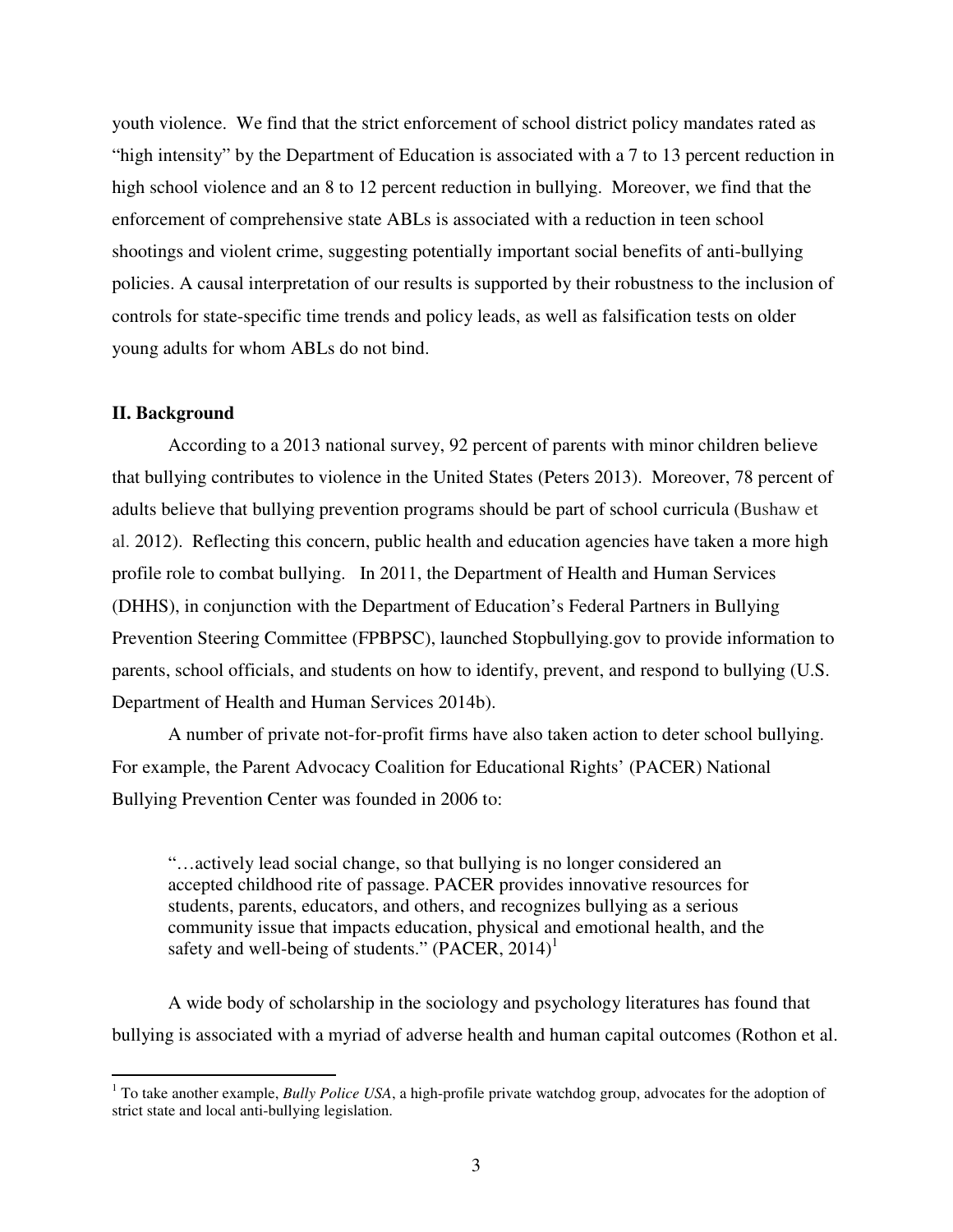2011; Wolke et al. 2013; Wilkins-Shurmer et al. 2003; Hepburn et al. 2012; Bond et al. 2001; Glew et al. 2005; Kim et al. 2005; Gini and Pozzoli 2009). Victims of bullying have been found to be more emotionally distressed (Gladstone et al. 2006; O'Brennan et al. 2009; Duncan 1999; Nansel et al. 2001), less socially connected (O'Brennan et al. 2009; Eisenberg et al. 2003; Juvonen et al. 2003), and less academically prepared (Eisenberg et al. 2003; Strøm et al. 2013; Juvonen et al. 2010) than their non-bullied counterparts. Interestingly, perpetrators of bullying have been found to be in worse mental health (Undheim et al. 2010; Ng et al. 2008; Seals and Young 2003; Kaltiala-Heino et al. 1999), more likely to abuse alcohol and drugs (Kaltiala-Heino et al. 2000), and more likely to carry weapons (Nansel et al. 2004) than those who do not bully (Saluja et al. 2004; Arseneault et al. 2006; Bender and Losel 2011). Bullying has also been linked to school shootings, either by bullies carrying out acts of violence against their perpetrators or victims of bullying seeking revenge on their tormenters (see, for example, Klein  $2012$ ).<sup>2</sup>

 An important limitation of this literature, however, is that bullying victimization (and perpetration) is treated as exogenous to student well-being. This assumption may be problematic if difficult-to-measure characteristics of bullies and their targets—such as discount rates, personality, or family background characteristics—are related to both the probability of bullying victimization and student outcomes. Recent work by Eriksen et al. (2014) attempts to disentangle the human capital effects of bullying from selection and finds evidence of a causal link.

 A number of recent studies have examined the relationship between anti-bullying policies—a plausibly exogenous source of variation in bullying—and student well-being. However, these studies have been either case studies of particular school policies (Jeong and Lee 2013; Salmivalli et al. 2011) or focused on one or two states (Green et al. 2014), used either a simple before-after estimator (Fekkes et al. 2006) or cross-sectional variation in policies for identification (Due et al. 2005). The results of these studies have been mixed. A study of Texas schools found higher bullying prevalence in schools with anti-bullying policies as compared to

 $\overline{a}$ 

 $2$  To take three examples from Klein (2012), (i) on February 12, 2007 in E.O. Green Junior High School in Oxnard California, Brandon McInerney (age 14) shot and killed classmate Larry King because King was gay and McInerney was "disgusted" by King's "flamboyant behavior; (ii) on March 21, 2005, Jeff Weise (age 16) shot five students, one adult staff member and committed suicide, in part, "because he was teased because he was heavy and wore 'Goth' clothing; and (iii) on February 2, 1996, Barry Loukatis (age 14) shot and killed two students (including the student who reportedly bullied him) because he was a repeated victim of sexual orientation-based taunting and teasing.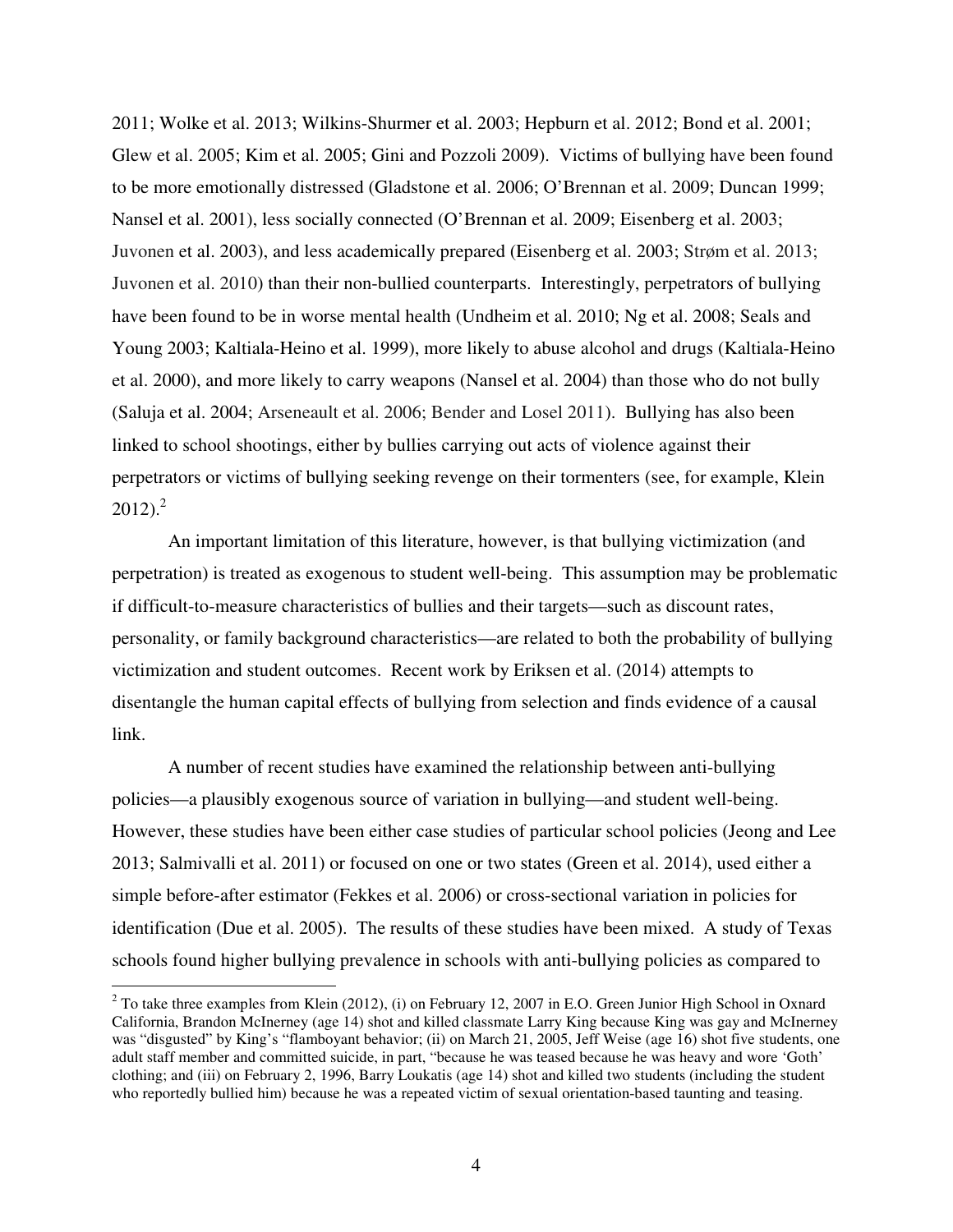those without such policies (Jeong and Lee 2013); a comparison of high school bullying rates in Delaware and Illinois found lower bullying rates in Delaware, which has a stronger anti-bullying statute (West 2014); and a study of Finnish schools found that students in schools with an antibullying program faced 1.32 to 1.94 times less bullying than students in schools without such programs (Salmivalli et al. 2011).

 Our study contributes to the existing literature in several ways. This study is the first to comprehensively examine the effect of state ABLs on school safety, bullying, and youth violence, including school shootings. We undertake a number of empirical strategies to provide support for the common trends assumption of our difference-in-difference models, including falsification tests on older young adults for whom state ABLs should not bind. Second, given considerable differences across states in anti-bullying statutes (U.S. Department of Education 2011), we carefully explore heterogeneity in policy effects by type of ABL. Third, we examine whether the effects of state ABLs extend to behavior that crosses the criminal threshold, including school shootings.

#### **III. Data and Measures**

 $\overline{a}$ 

*YRBS Data.* Our initial analysis uses data drawn from repeated cross-sections of both the National and State Youth Risk Behavior Surveys (YRBS) from 1993 to 2013. The National YRBS is conducted biennially by the Centers for Disease Control and Prevention (CDC) and, when weighted, is representative of the population of U.S. high school students. The State YRBS surveys are also administered to high school students and contain most of the questions in the National YRBS (NYRBS). While the state surveys are coordinated by the CDC, they are usually conducted by state education and health agencies.<sup>3</sup> The augmentation of National with State YRBS data has been employed in a number of recent studies examining the effects of a number of state-level public policies—cigarette taxes (Hansen et al. 2015), medical marijuana laws (Anderson et al. 2014), parental involvement laws for abortion (Sabia and Anderson 2014), and minimum wages (Sabia et al. 2014)—on risky behaviors. The YRBS is well suited for this study because it contains data on several measures of school safety, violent behavior, and bullying.

<sup>&</sup>lt;sup>3</sup>Estimates from the state YRBS are designed to be representative at the state level, but recent research with these data has utilized Census population estimates to introduce weights that will make these data representative at the national level as well (Anderson and Elsea forthcoming, Anderson et al. forthcoming, Sabia et al. 2014).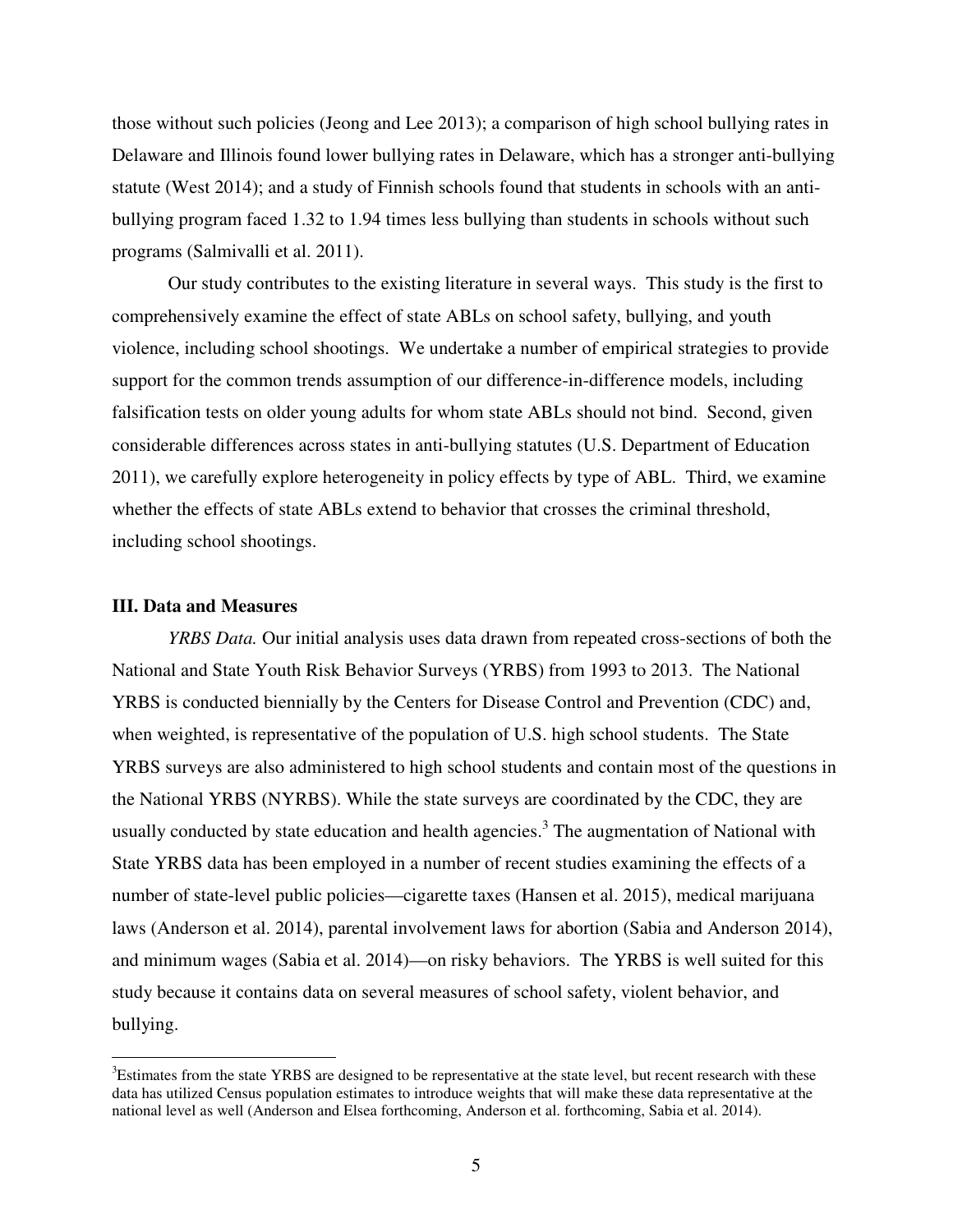Using the YRBS data, we identify four key measures of school safety. First, we measure whether the respondent avoided school because of concerns about safety issues using answers to the following questionnaire item:

*"During the past 30 days, on how many days did you not go to school because you felt you would be unsafe at school or on your way to or from school?"* 

We generate a dichotomous variable, *Unsafe*, set equal to 1 if the student reported a positive number of days not attending school and equal to 0 otherwise. In the YRBS, 6.3 percent of respondents in our sample reported not attending school at least one day in the last 30 days because they felt unsafe (see Table 1). In addition to the above coding, we also experiment with creating a continuous measure of this outcome.

 Next, respondents were asked whether they had been in a physical altercation on school property during the previous year:

### *"During the past 12 months, how many times were you in a physical fight on school property?"*

*Fight in School* is coded equal to 1 if the student reported being in a physical fight on school property at least once during the past 12 months, and 0 otherwise. We find that 12.2 percent of respondents reported having been in a physical fight on school property. Note that the because this survey item asks respondents about safety in the prior year rather than the prior 30 days, we experiment with lagging our ABL policy variable to better align the timing of the safety outcome with the effective date of the policy.

As noted above, ABLs could incentivize bullies to change the location of bullying rather than reduce total bullying. Therefore, we also generate a dichotomous variable, *All Fight,* set equal to 1 if the student reported being in any physical fights during the past 12 months and 0 otherwise.<sup>4</sup> In our sample, 31.2 percent of students reported any fighting.

 Finally, students were asked about weapons-related threats in school. Specifically, respondents were asked:

 $\overline{a}$ 

*"During the past 12 months, how many times has someone threatened or injured you with a weapon such as a gun, knife, or club on school property?"* 

<sup>4</sup>The questionnaire item in the YRBS about total physical fights was, "*During the past 12 months, how many times were you in a physical fight?"*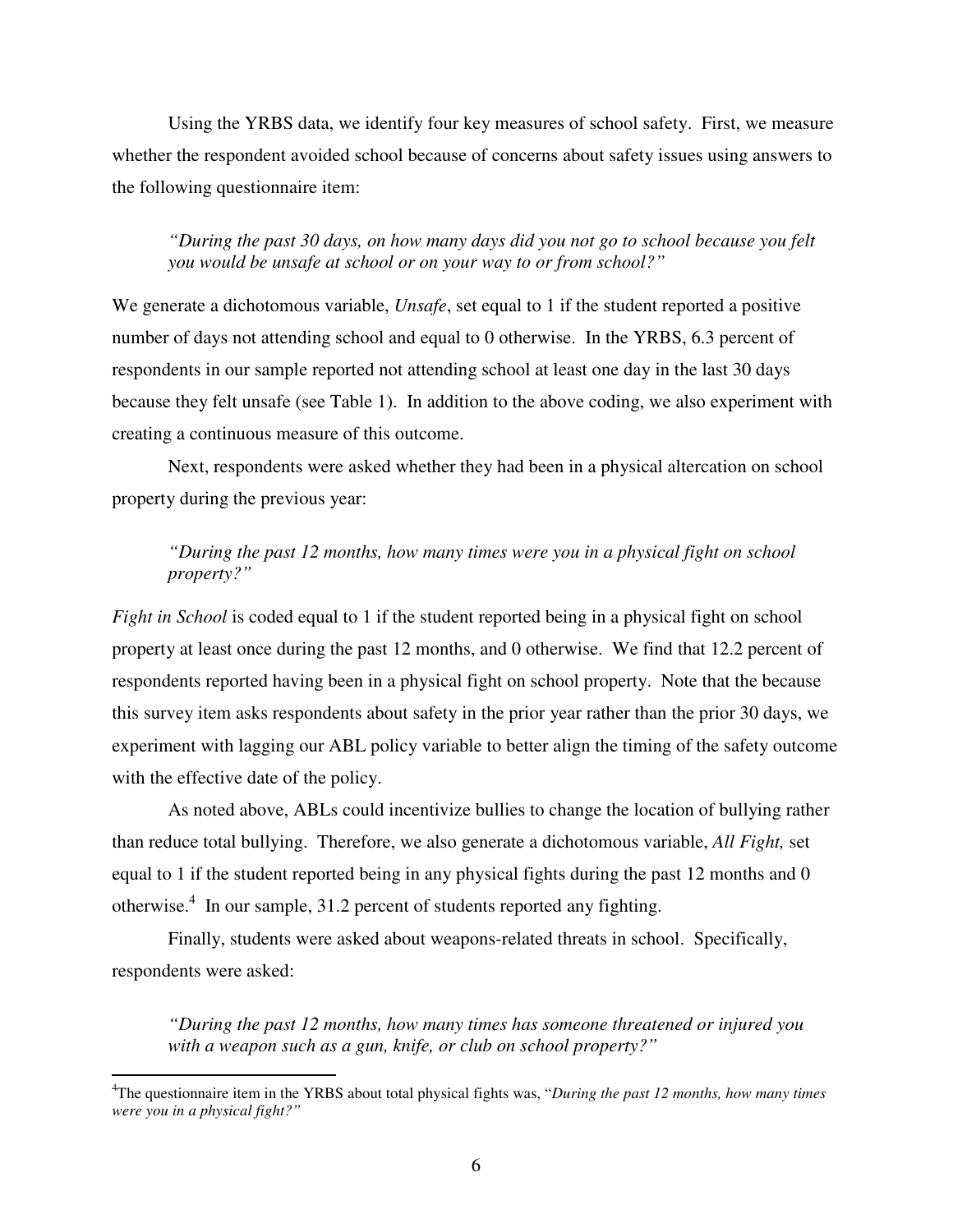*Threat* is coded equal to 1 if the student reported being threatened or injured at least once during the past 12 months, and coded as 0 if the student had not been threatened. We find that 8.0 percent of the sample reported being threatened or injured during the past 12 months. Figure 1 shows national trends for each of the above outcomes during the 1993 to 2013 period, reflecting some improvement in perceived school safety during the time states were enacting ABLs.

 In addition to the four main measures of school safety defined above, we directly measure bullying—which could include non-physical bullying such as taunting or teasing using responses to the following YRBS survey item:

#### *"During the past 12 months, have you ever been bullied on school property?"*

We code *Bullied* equal to 1 if the student responded "yes" and 0 otherwise. The advantage of this measure is that it captures bullying behavior more comprehensively; the chief disadvantage is that it is only available in the final three waves of the YRBS, in 2009, 2011, and 2013. However, as noted below, this is a period during which we observe many state law changes. In our sample, 20.1 percent of the sample reported being the victim of bullying on school property, comparable to recent NCES data reports.

 It is important to recognize that each of the above measures of bullying or school safety is self-reported in nature. If ABLs induce more students to be willing to admit (and report) bullying—including on a survey—then estimated effects of ABLs may be biased upward. To supplement our self-reported measures of school safety, we augment our YRBS analysis with objective data on violent behavior in schools.

*School Shooting Data*. First, we exploit use a unique dataset constructed by Anderson and Sabia (2015) on school shooting deaths. Their primary source for data on school shootings comes from the National School Safety Center's (NSSC) report on School Associated Violent Deaths that covers the period 1992 through  $2010$ .<sup>5</sup> To supplement the NSSC's report and ensure a comprehensive coverage of school shootings, they used the following additional data sources: Columbine-angels.com (2015), Doll (in press), Everytown.org (2015a), Fleet and Fleet (2010), Klein (2012), Lieberman (2008), National School Safety and Security Services (2010), and

 $\overline{a}$ 

<sup>&</sup>lt;sup>5</sup> The NSSC report can be found at: http://www.schoolsafety.us/media-resources/school-associated-violent-deaths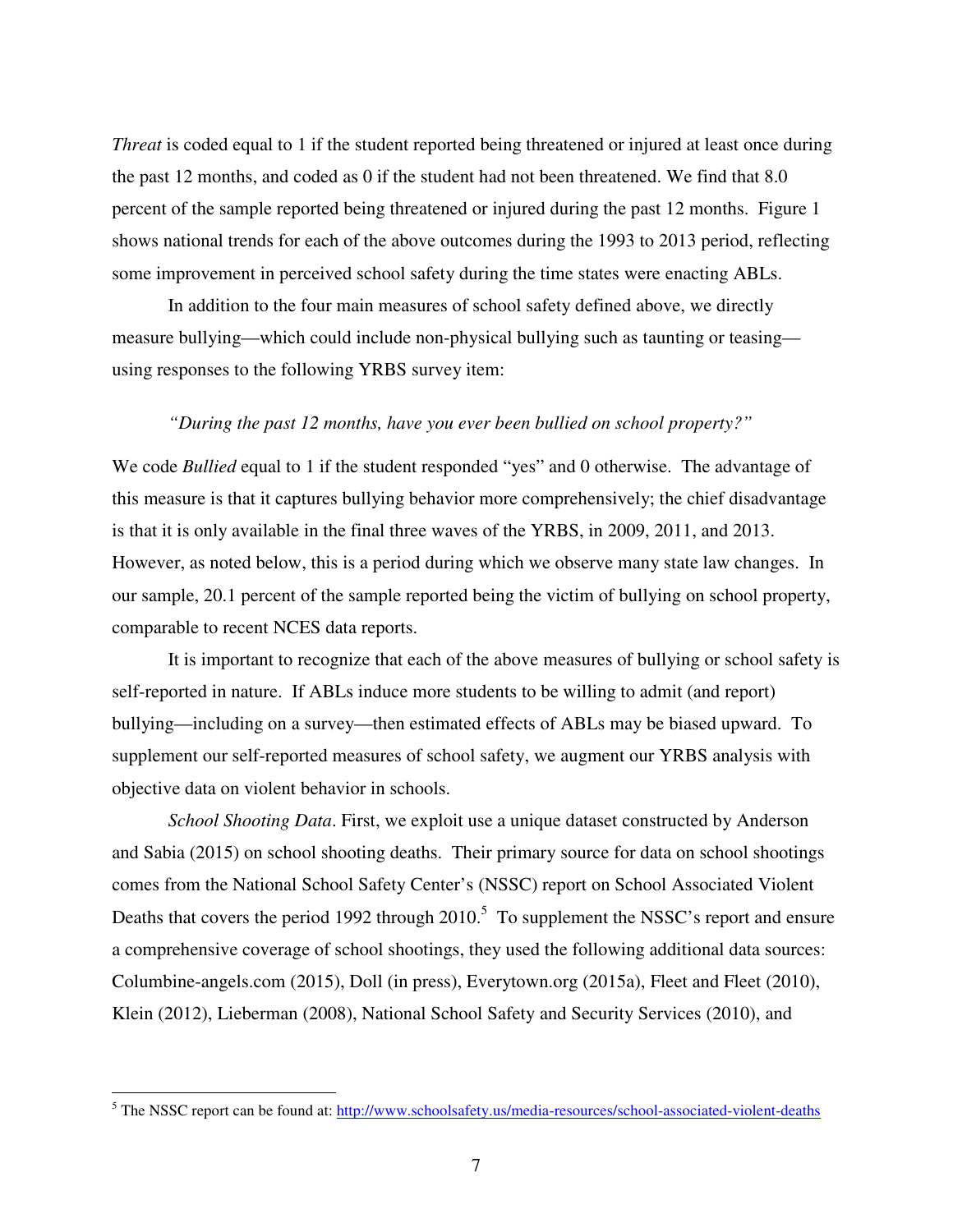Stoptheshootings.org (2013). These sources, in addition to our internet searches of newspaper archives, allowed us to extend our coverage from 1993 to 2012.

We generate state-by-year data indicating whether a school shooting occurred in each state-year, the circumstances surrounding the shooting, the age(s) of the shooter(s), and whether the shooting occurred on an elementary, middle school, high school, or college/university campus. We define a teen school shooting death as one that (i) occurred on high school, middle school or elementary campus, (ii) was committed by a shooter ages 13-to-17, and (iii) involved a death.

*Teen Shooting Involving Death* is coded as 1 if the teen school shooting resulted in a death (homicide, suicide, or both). *Teen Shooting Involving Homicide* is coded as 1 if the teen school shooting involved a homicide. During the 1993 to 2012 period, we identify 135 school shootings, 73 of which involved a homicide.

*Youth Arrest Data.* Our second source of "objective" data is drawn from the Federal Bureau of Investigation's Uniform Crime Reports (UCR) from 1993 to 2012 to measure property and violent crime arrests for minor teens. During this period, the average number of property crime arrests for minor teens was 1,999.9 per 100,000 and the average violent crime arrest rate was 325.2 per 100,000.

 *Anti-Bullying Laws.* We begin by generating a dichotomous measure, *ABL,* which is an indicator for whether the state mandates school district anti-bullying policies. The effective dates for state-mandated school district anti-bullying policies are determined in one of two ways. 32 state ABLs specified, in the text of the law, the date by which school districts were required to begin enforcing anti-bullying policies. We collect this information from the U.S. Department of Education's Office of Planning, Evaluation and Policy Development (U.S. Department of Education 2011, Exhibit 11) and our own investigation of state legislative histories. State ABLs without separate effective dates written into the law are coded as being effective on the legislation's effective date. Table 2 presents the effective dates for each state's anti-bullying school district policy mandate. Every state except Montana enacted an anti-bullying law during the 2001 to 2013 period, with Colorado enforcing the first law in August 2001, and New York and Virginia most recently enforcing a law in July 2013. In April 2015, Montana became the last state to adopt an ABL.

8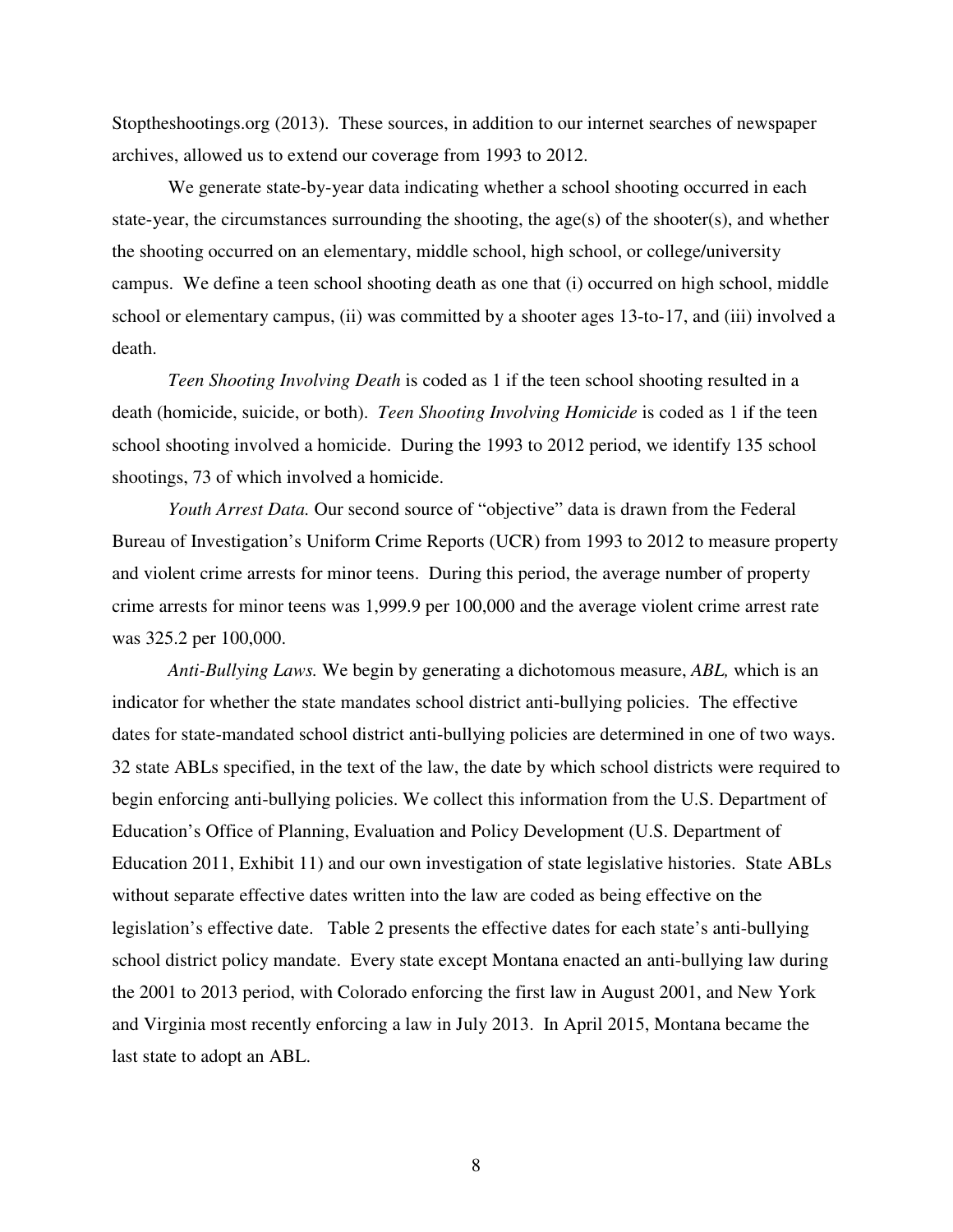Given that there was substantial heterogeneity in the type of anti-bullying law adopted by each state, the U.S. Department of Education (DOE) categorizes these laws by their comprehensiveness and strictness. We first use DOE guidelines to measure whether a state ABL was accompanied by a "model policy." A model policy is defined as an anti-bullying policy established by state Departments of Education that provides guidance to districts and schools on how to address bullying. Twenty percent of states that that adopted an ABL also adopted a model policy.

Next, in an effort to categorize the breadth and strictness of state ABLs, the DOE, following a joint DOE and DHHS-hosted Federal Partners in Bullying Prevention Summit, commissioned a legal evaluation of the comprehensiveness, strength of enforcement, and reporting strictness of 16 components of each state law. Specifically, the DOE examined the extent to which each state legislation addressed four specific areas: (i) *Definitions of Terms*, (ii) *District Policy Development and Review*, (iii) *School District Policy Components* (Written Records and Anonymous Student Reporting Policies, Bullying Definitions, Investigation Policies, Consequences/Sanctions Policies, and Post-Bullying Mental Health Services), and (iv) *Additional District Policy Components* (Parental Communications/Staff Training/Transparency, and Legal Remedies).<sup>6</sup> Importantly, these DOE evaluations were not based on case studies of policy impacts, but by legal interpretation of the statutes. The DOE assigns a score of 0 to 2 to each component, measuring the overall expansiveness of each provision, and creates an aggregate "intensity rating" based on these scores (see U.S. Department of Education 2011 for a detailed discussion of these ratings).

Components rated a "0" by the DOE were usually those components not present in a state ABL. Components rated as a "2" (most expansive) were more inclusive in nature, more prescriptive, used less discretionary language, and established clearer measures of accountability (see U.S. Department of Education 2011 for the complete list of rating criteria for each component).<sup>7</sup> For example, a state ABL's Purpose component, which addressed the purpose of

 $\overline{a}$ 

<sup>6</sup>These 16 dimensions can be found at: www.stopbullying.gov/laws/key-components/index.html <sup>7</sup>According to the DOE:

<sup>&</sup>quot;Expansiveness was interpreted differently across components; however, components in law that were rated as more expansive are generally: a) more inclusive (e.g., defined prohibited behavior broadly without any limiting conditions, or extended school jurisdiction to cover off-campus conduct); b) are more prescriptive (e.g., used concrete directives to convey policy expectations); c) use less discretionary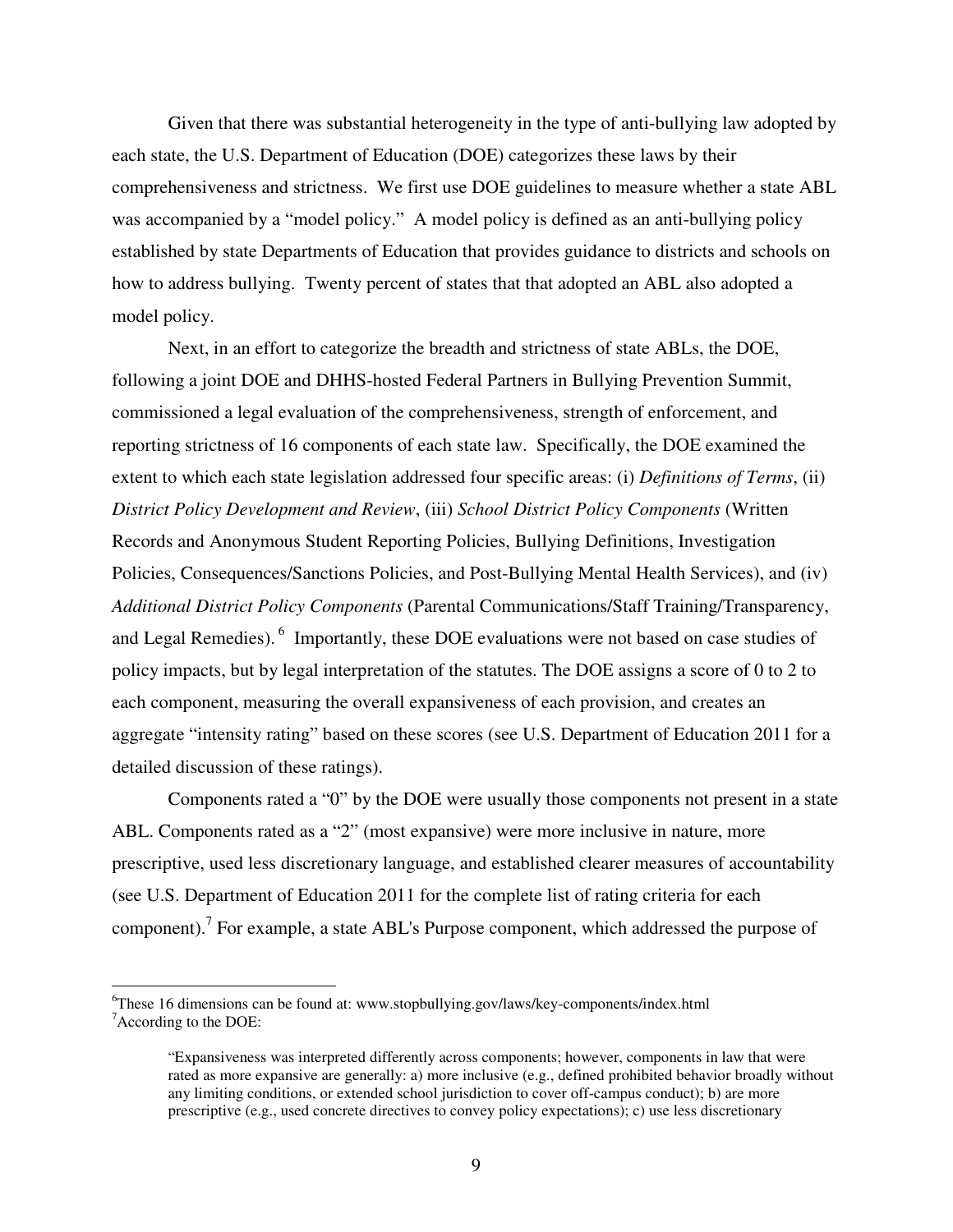laws and policies and prohibitions against bullying, was rated as a "0" if the state ABL did not contain a prohibition against bullying; a "1" if the state law explicitly specified a prohibition against bullying, but did not contain language articulating the purpose or intent; and a "2" if the state law explicitly specified *both* a prohibition against bullying and language articulating the purpose or intent. The score assigned to each component was then summed to generate a composite score ranging from 0 to 32. Table 2 shows the DOE intensity rating for each state. Washington received the highest score from the DOE with 30 points, and Minnesota and Texas have the lowest scores with 3 and 5 points, respectively.

We categorize laws by the interquartile range of composite intensity scores: *High Intensity ABL*, set equal to 1 if the state has an ABL with a DOE intensity rating in the upper  $25<sup>th</sup>$ percentile of ratings (corresponding to composite scores between 21 and 32), and 0 otherwise; *Moderate Intensity ABL* set equal to 1 if the state has an ABL with a DOE intensity rating composite score in the  $25<sup>th</sup>$  to  $75<sup>th</sup>$  percentile of ratings (corresponding to composite scores between 13 and 20) and 0 otherwise; and *Low Intensity ABL* set equal to 1 if the state has an ABL with a DOE intensity rating composite score in the lower  $25<sup>th</sup>$  percentile of ratings (corresponding to composite scores between 0 and 12) and 0 otherwise. We experiment with other cutoffs corresponding to quartiles and quintiles of the distribution and find a similar pattern of results to those reported in the main tables. In our sample, 13.9 percent of respondents lived in states enforcing ABLs with intensity ratings in the top  $25<sup>th</sup>$  percentile.

As noted above, two of the four areas into which the DOE categorizes state ABLs relate specifically to school district policies**.** We restrict attention to these policy components and examine the effect of district policy-specific intensity ratings on our outcomes. *High Intensity District Policy*, set equal to 1 if the state has an ABL with a district policy intensity rating in the upper 25<sup>th</sup> percentile of ratings, and 0 otherwise; *Moderate Intensity District Policy* set equal to 1 if the state has an ABL with a district policy intensity rating composite score in the  $25<sup>th</sup>$  to  $75<sup>th</sup>$ percentile of ratings and 0 otherwise; and *Low Intensity District Policy* set equal to 1 if the state has an ABL with a district policy intensity rating composite score in the lower 25<sup>th</sup> percentile of ratings and 0 otherwise.

language (e.g., used the term "shall" instead of "may"); or d) establish stronger measures of accountability." (DOE 2011)

 $\overline{a}$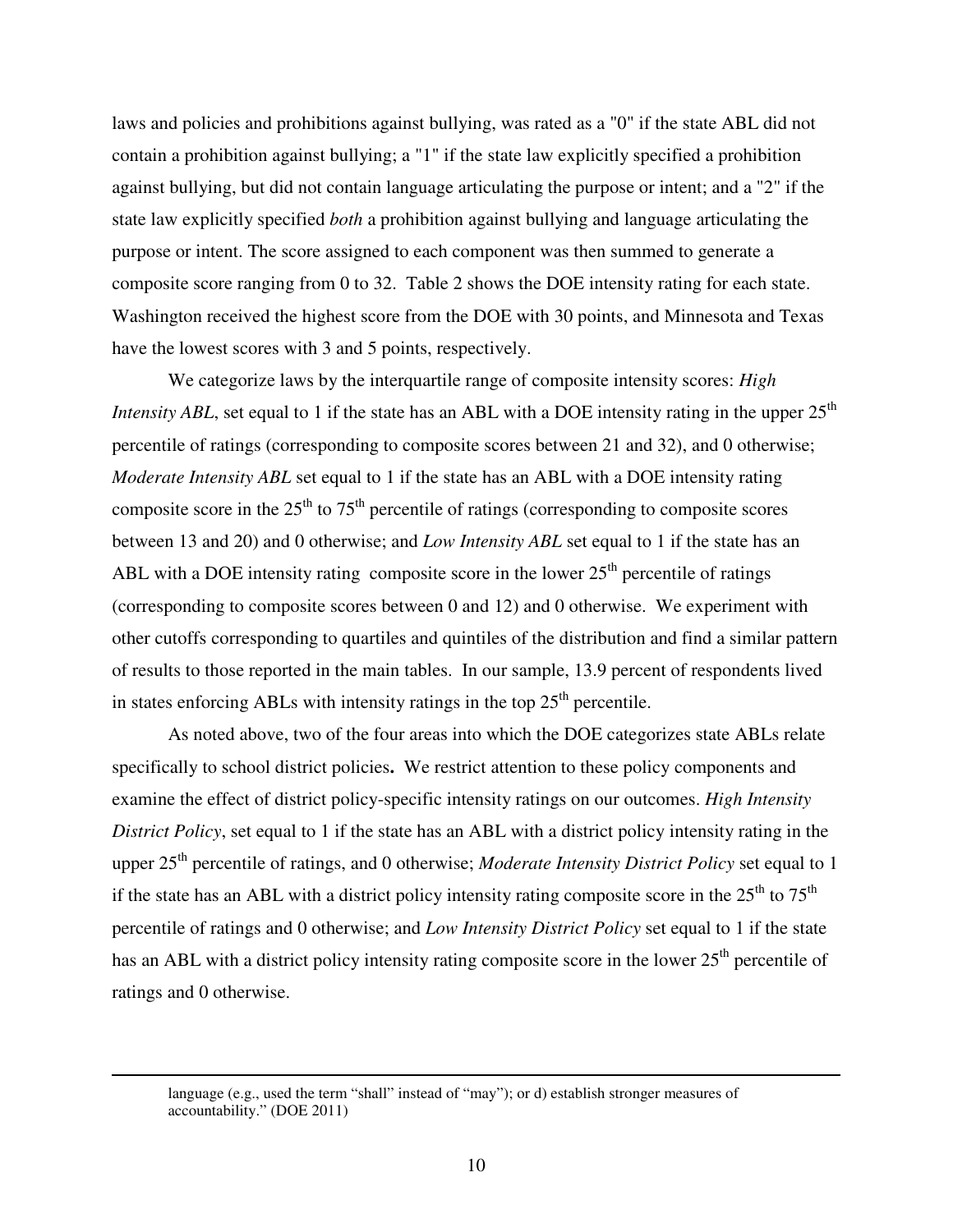Next, among DOE-identified school district policy components, we examine five mandates likely to most affect marginal bullying decisions. The first component, *Written Records & Reporting* mandates schools to maintain written records of all incidents of bullying reported to school officials, as well as a procedure that would allow students, staff, or parents to anonymously report suspected bullying. For example, California's educational code requires the state DOE to assess whether local schools have maintained documentation of complaints and their resolution for a minimum of one review cycle. These policies are expected to increase the costs of bullying by increasing the probability of detecting and punishing potential bullies.

Second, an *Investigations* mandate requires that schools strictly enforce a procedure for promptly investigating and responding to any reported incidents of bullying on school grounds. For instance, Massachusetts's *Investigations* mandate requires that "[u]pon receipt of such a report, the school principal or a designee shall promptly conduct an investigation" (Mass. Adv. Legis. Serv. Ch. No. 71.37O(g) 2010).

Third, a *Consequences* provision requires school districts to provide a detailed range of consequences and sanctions for bullying occurrences. For example, under the California ABL, students who engage in an act of bullying may be suspended from school or recommended for expulsion (California Education Code Section 48900-48927). *Investigations* and *Consequences*  mandates are expected to raise the expected costs of bullying by increasing the probability of detection and punishments if caught.

Fourth, a *Training & Transparency* mandate requires (i) communications to students, their families, and school personnel of policies and consequences related to bullying and (ii) training for school staff and faculty on preventing, identifying, and responding to bullying. The Connecticut ABL, for example, requires schools to (i) provide teachers and staff with a bullying prevention and intervention plan, (ii) notify and meet with parents or guardians of the bullies and the victims of verified bullying incidents, and (iii) report all verified incidents to the Department of Education annually (Conn. Rev. Stat. §10-222d 2010).

 Finally, a *Legal Definitions* mandate requires definitions of bullying adopted by school districts conform to those written in the state legislation. For instance, Oregon law requires school district bullying policy to include definitions of "harassment," "intimidation," or "bullying," and "cyberbullying" that are consistent with the state's statues (Or. Rev. Stat. §

11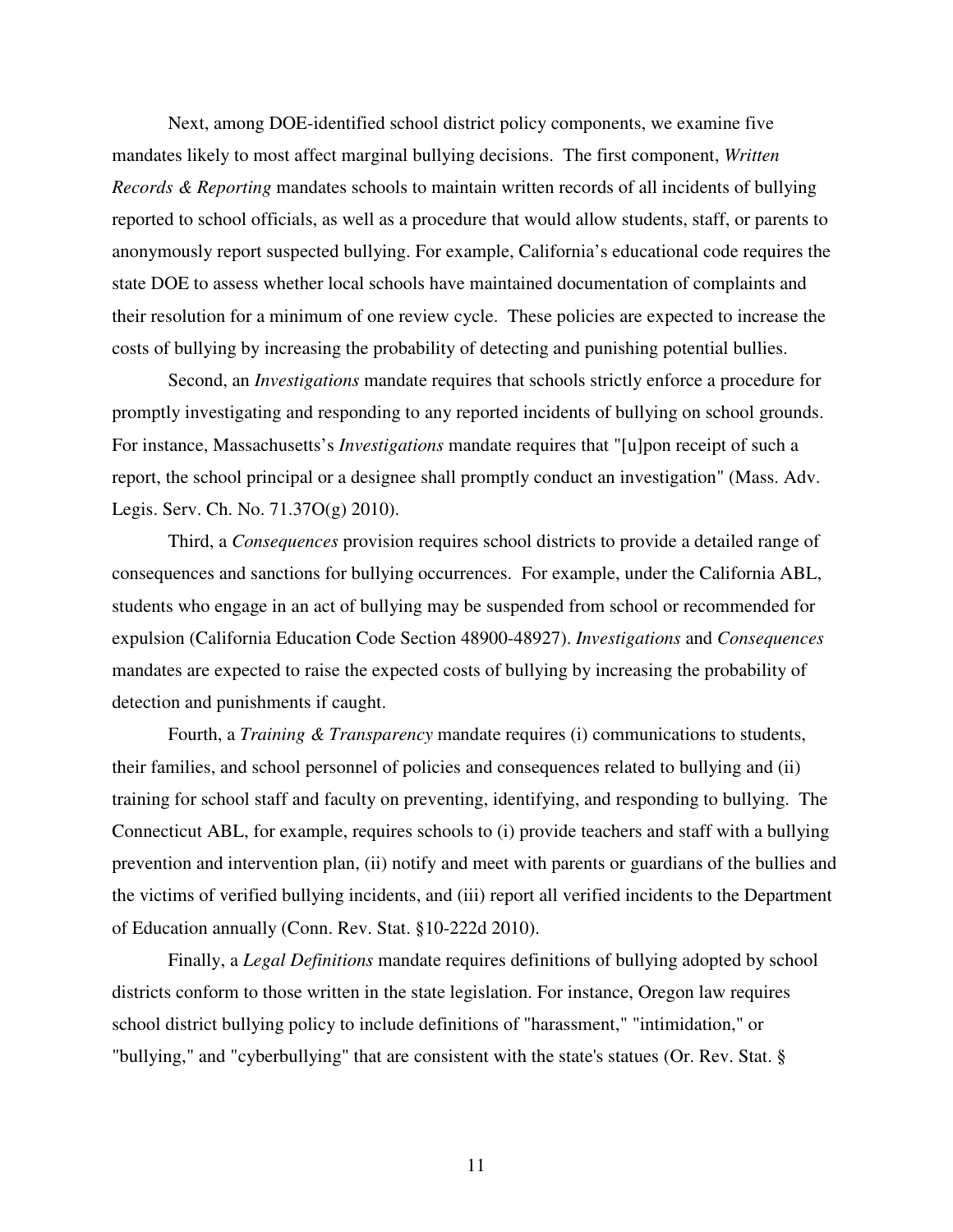339.356.2 2009). Stricter bullying definitions are likely to result in less ambiguity about whether bullying has occurred and decrease inappropriate bullying behavior

Together, these components are hypothesized to raise the expected costs of bullying behavior to potential bullies by raising the probability of detection (via better detection methods and lowering the costs of reporting to victims) and mandating harsher punishments if detected. In Table 2, we show the states that have strictly enforced each of these components of ABLs.

Using the above five school district policies components, we first estimate the effect of each "high intensity" school district policy mandate (that is receiving a score of "2"), controlling for each of the other components. However, given the high degree of collinearity between school district policy mandates $\delta$ —and the possibility that interactive effects of these policy mandates are important—we next estimate the effect of states having multiple high intensity district policy components enforced. For instance, five states, including Connecticut, Michigan, New Hampshire, New Jersey, and Vermont, are examples of states strictly enforcing four or more high intensity district policy components. Fourteen states have enforced two or three high intensity district policy components. For instance, Connecticut, Hawaii, Michigan, New Jersey, Vermont, and Washington, have enforced ABLs with the *Written Records & Reporting, Investigations* and *Consequences* mandates. Finally, Arizona, Nevada, and Oregon are examples of strictly enforcing only one component.

#### **IV. Empirical Approach**

 $\overline{a}$ 

 We begin by pooling data from repeated cross-sections of the 1993-2013 National and State YRBS and, for our dichotomous outcomes, estimate the following difference-in-difference model via probit:

$$
Y^*_{\text{ist}} = \beta_0 + \beta_1 ABL_{\text{st}} + \beta_2'Z_{\text{it}} + \beta_3'E_{\text{st}} + \beta_4'X_{\text{st}} + \alpha_s + \pi_t + \varepsilon_{\text{ist}}
$$
 (1)

where  $Y^*_{ist}$  is a latent variable measuring safety of student *i* residing in state *s* at year *t*; ABL<sub>st</sub> is an indicator for whether state mandate for school district anti-bullying policies is in effect in

<sup>8</sup> For example, among eight states with high intensity *Written Records & Reporting* mandates, half have ABLs with three additional high intensity district policy mandates, three states have two additional high intensity components, and only one has no other high intensity component. We find that approximately half of the identifying variation available in each high intensity component is eliminated by the inclusion of controls for the others.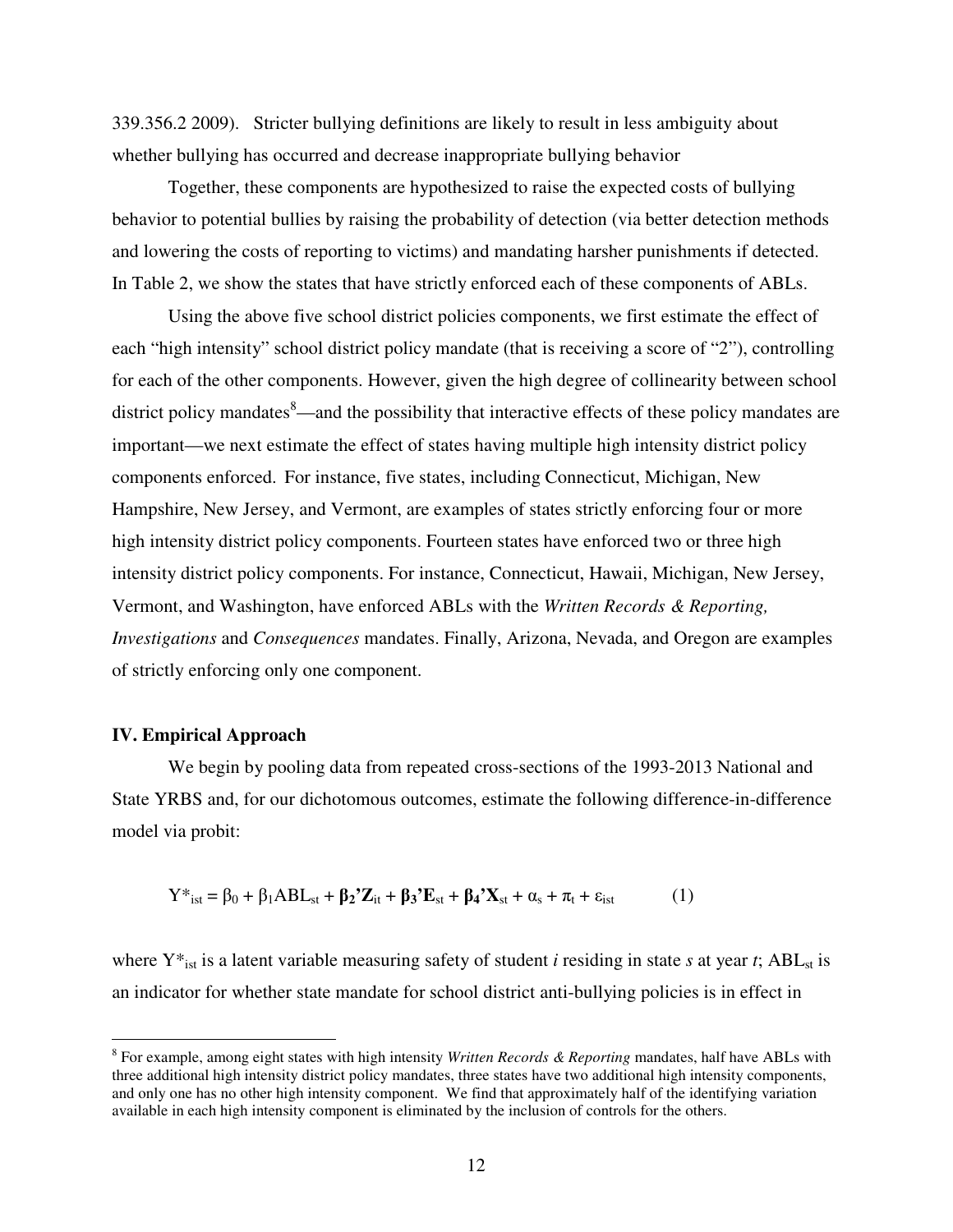state *s* in year *t* (or a set of indicators indicating the strength of that law, or the components of that law);  $\mathbf{Z}_{it}$  is a vector of demographic controls including gender, age, grade, and race/ethnicity; **E**st is a set of state-specific time-varying education controls, including whether the state is enforcing a zero tolerance school violence policy, child access prevention gun control (CAP) laws, shall issue gun carrying laws, average pupil-teacher ratio, state average teacher salary, National School Lunch Program (NSLP) participation rates, and the share of population with a Bachelor's degree; and  $\mathbf{X}_{st}$  is a vector of state-specific time-varying economic and policy controls, including alcohol policies (beer taxes and zero tolerance drunk driving laws), cigarette taxes, per capita expenditures on police, per capita number of law enforcement employees, child access prevention (CAP) gun laws, concealed carry ("shall issue") laws, the state unemployment rate, and per capita income;  $\alpha_s$  is a time-invariant state effect;  $\pi_t$  is a state-invariant time effect; and  $\varepsilon_{\rm{ist}} \sim N(0,1)$ . Our tables below present marginal probabilities estimated at the mean of the right-hand side variables. Continuous outcomes, such as arrest rates are estimated using Ordinary Least Squares (OLS) and include the same set of right-hand-side variables described above.

Identification of  $β_1$  comes from within-state variation in ABLs during the 1993-2013 period. As noted above, 49 states and the District of Columbia enacted bullying laws during the period under study (Table 2). To produce unbiased estimates of  $β_1$ , the parallel trends assumption of difference-in-difference models must be satisfied. This may be violated if, for example, (i) states enact ABLs in response to school bullying trends or (ii) if there are timevarying state characteristics not captured in state-specify time-varying education controls or economic and policy controls that are associated with both the adoption of ABLs and with the outcomes under study.

We take a number of tacks to address the possibility of policy endogeneity. First, we add state-specific linear time trends to the right hand-side of equation (1) to control for unmeasured state trends unfolding linearly. Second, to examine whether results are driven by student wellbeing trending differently prior to the implementation of state bullying laws we test the robustness of our estimates to the inclusion of policy leads. Finally, we conduct a set of falsification tests on a set of outcomes similar to those under study for young adults in their 20s, for whom ABLs should not bind, unless there were longer-run consequences of these laws.

13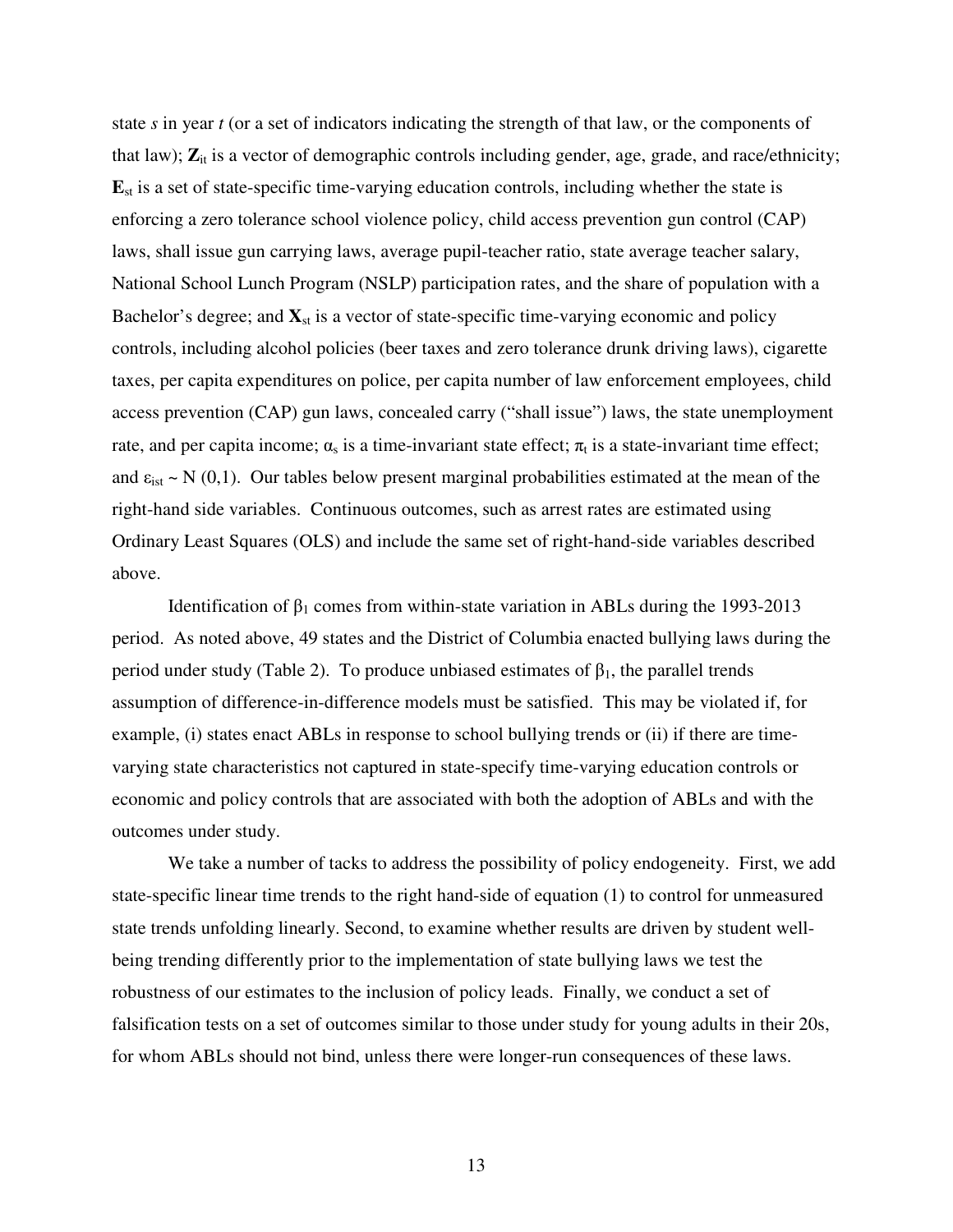Our key estimation results are shown in Tables 3 through 10. All models present marginal effects from logit or OLS models. For ease of presentation, we focus on estimates of  $\beta_1$ , but estimated coefficients on the controls are available upon request. Standard errors corrected for clustering on the state are in parentheses (Bertrand et al. 2004).

#### **V. Main Results**

*School Safety.* In Panel I of Table 3, we present baseline difference-in-difference estimates of the relationship between enforcement of a state ABL and school safety, including only controls for state and year fixed effects. Our estimates show little evidence that state ABLs are associated with economically or statistically significant changes in the probability of not attending school due to an unsafe environment (column 1), physical altercations on or off school property (columns 2 and 3) or weapons-related threats (column 4). Panel II adds controls for individual demographics and economic controls, and Panel III adds controls for education and policy controls. The findings in these panels are qualitatively and quantitatively similar to those presented in Panel I. The precision of our estimates in Panel III is such that we can rule out, with 95 percent confidence, student safety benefits of greater than 2.5 to 9.3 percent.<sup>9</sup>

Could the estimated association we observe in Panels I through III be biased toward zero? This could occur if states that adopt ABLs are experiencing declining trends in student safety and these trends are confounding true beneficial effects of these laws. Moreover, the effects of these laws may be small initially, but could take time to unfold. We explore each possibility in Panel IV of Table 3, where we include three years of policy leads and three years of lagged effects.

Our results provide little support for the hypothesis that student safety was trending differently in the years prior to the adoption of ABLs, both in individual and joint tests of the policy leads. Moreover, we find no evidence that the enforcement of the typical state ABL is associated with significant changes in student safety in the years following the year of enforcement. In Panel V, we test the sensitivity of our estimates to the inclusion of controls for state-specific linear time trends. The results are quantitatively similar.

 While the typical state ABL appears to have little or no effect on school safety, we next explore whether there might be heterogeneity in the effect of ABLs by the type of law adopted.

<sup>&</sup>lt;sup>9</sup> The lower bound of the 95 perent confidence interval is calculated as the ratio of the point estimates subtracting the product of 1.96 and the standard error to the mean of the relevant dependent variable.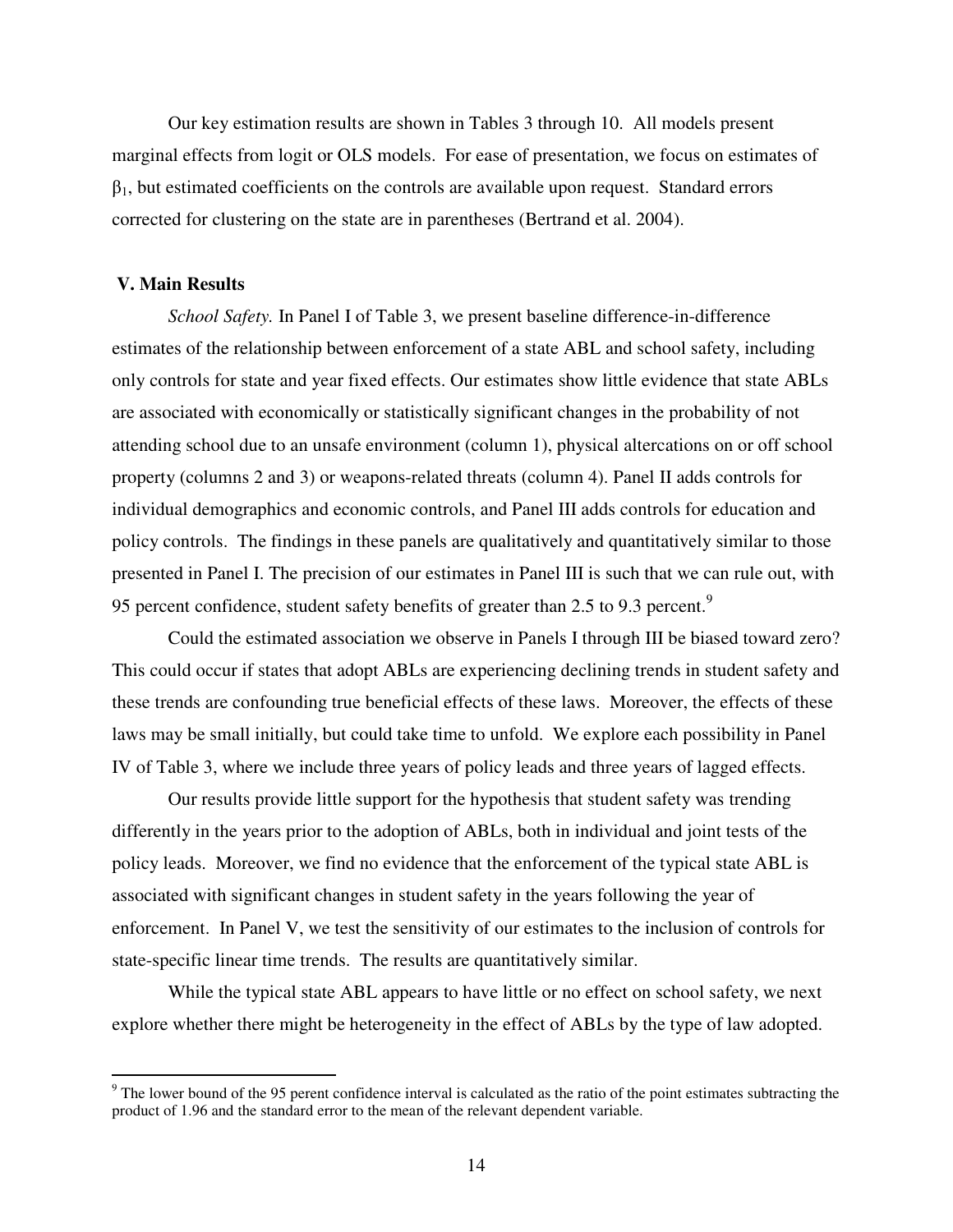In Panel I of Table 4, we explore the effect of ABLs with and without a model policy adopted by the state. All models include state linear time trends as controls. We find little evidence that state ABLs either with or without model policies affect school safety.

 Next, we explore heterogeneity in the effects of ABLs using overall DOE intensity ratings (Panel II) and DOE intensity ratings specific to school district policy mandates (Panel III). Here, a different pattern of results emerges. We find that the enforcement of high intensity state ABLs—those with composite scores in the top  $25<sup>th</sup>$  percentile—is associated with a 6.6 to 8.2 percent reduction in the probability of fighting on school property (column 2). The beneficial in-school fighting effect of high intensity state ABLs is larger than for moderate intensity (composite score in middle  $50<sup>th</sup>$  percentile) or low intensity (composite scores in lower 25<sup>th</sup> percentile) ABLs (see  $\chi^2$  tests in the final rows of Panel II). The results also suggest that the effect of high intensity ABLs on overall fighting remains negative (though insignificant), suggesting that high intensity ABLs likely do not simply induce changes in the location of student fighting, but rather reduce net fighting.

In Panel IV, we look inside the "black box" of high intensity school district policy components at five major components. Our results suggest that strictly enforced written records and student reporting requirements are associated with substantial improvements in school safety. We find that the enforcement of ABLs with strict student reporting requirements is associated with a 22.2 percent reduction in the probability of safety-related school absences, a 13.1 percent reduction in the probability of fighting on school property, a 3.8 percent decrease in the probability of overall fighting, and a 25.0 percent decline in the probability of weaponsrelated threats. These results are consistent with the hypothesis that policies that reduce the costs of student reporting and increase expected punishments from bullying and reduce school violence.

While none of the other district policy components is statistically distinguishable from zero at conventional levels, the degree of collinearity between high intensity mandates (see footnote 8)—as well as the possibility that enforcement of multiple high intensity school district policy components may affect school safety—motivates our next set of estimates. In Panel V, we examine interactive effects of our five key school district policy components of ABLs (*Written Records & Reporting, Investigations, Consequences, Training & Transparency*, and *Definitions*) on school safety. We find that the enforcement of ABLs with *multiple high intensity* 

15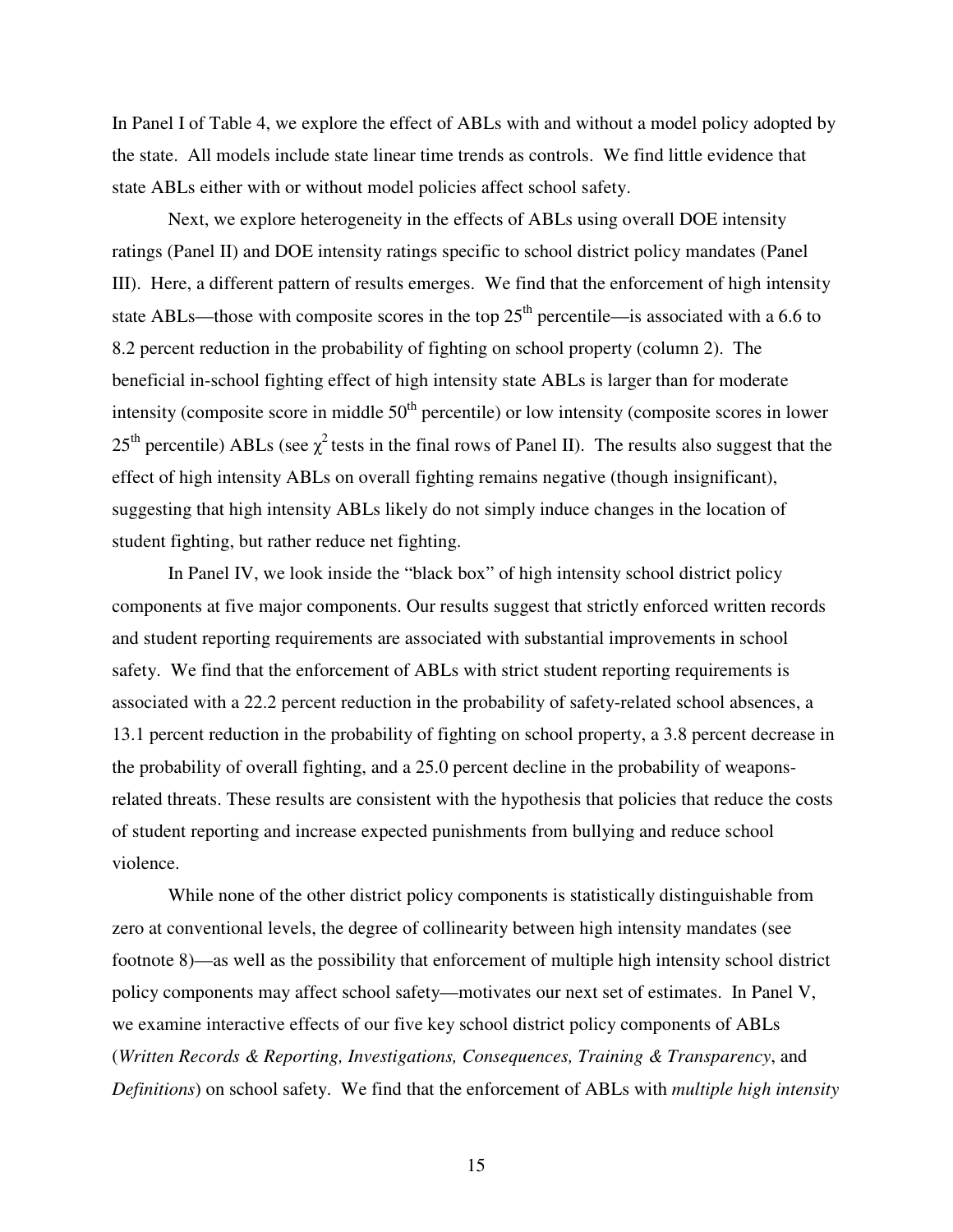school policy components (those with four or more components strictly enforced) is associated with a 13.1 percent reduction in the probability of fighting on school property, a 3.8 percent reduction in the probability of overall fighting, a 15.0 percent reduction in the probability of weapons-related threats, and a (statistically insignificant) 12.7 percent decline in the probability of safety-related school absences. Moreover, it also appears as though the effects of enforcing more components of ABLs are greater than enforcing fewer components. These findings are consistent with the hypothesis that more comprehensive ABLs with strictly enforced policy components that raise the costs of bullying are associated with improvements in school safety.<sup>10</sup>

 To ensure that the findings in Table 4 on high intensity ABLs were not driven by differential state trends in school safety in the years prior to the enforcement of these laws, we re-estimate all models in Table 4, but also include policy leads for three years prior to the enforcement of an ABL. The pattern of results in Table 5 suggests that trends prior to the implementation of strictly enforced ABLs cannot explain the school safety effects we estimate in Table  $4<sup>11</sup>$ 

*Bullying*. If ABLs affect violent behavior in school—a more severe type of bullying one might also expect "first-stage" effects on broader bullying behavior that includes nonphysical bullying such as taunting or teasing. As noted above, data on self-reported bullying is only available in the final three waves of the YRBS between 2009 and 2013. In Table 6, we examine the impact of state ABLs on the probability of being bullied on school property. Because we have only three data points for each state, we begin with a more parsimonious regression without a wide set of controls. Column (1) includes controls for state and year fixed effects, column (2) adds controls for individual demographics controls and state-specific timevarying economic controls, and column (3) adds state-specific education and policy controls. Given that there are only three years of data available for this outcome, the inclusion of statespecific time trends eliminates much of the identifying variation. An auxiliary regression of state

 $\overline{a}$ 

 $10$  Using a one year lag of ABLs produces a similar pattern of results, available upon request

<sup>&</sup>lt;sup>11</sup> Estimates using continuous measures of frequency of school absences, physical fights, and weapons-related threats to capture safety measured along the intensive margin, presented in Appendix Table 1, suggest a similar pattern of results.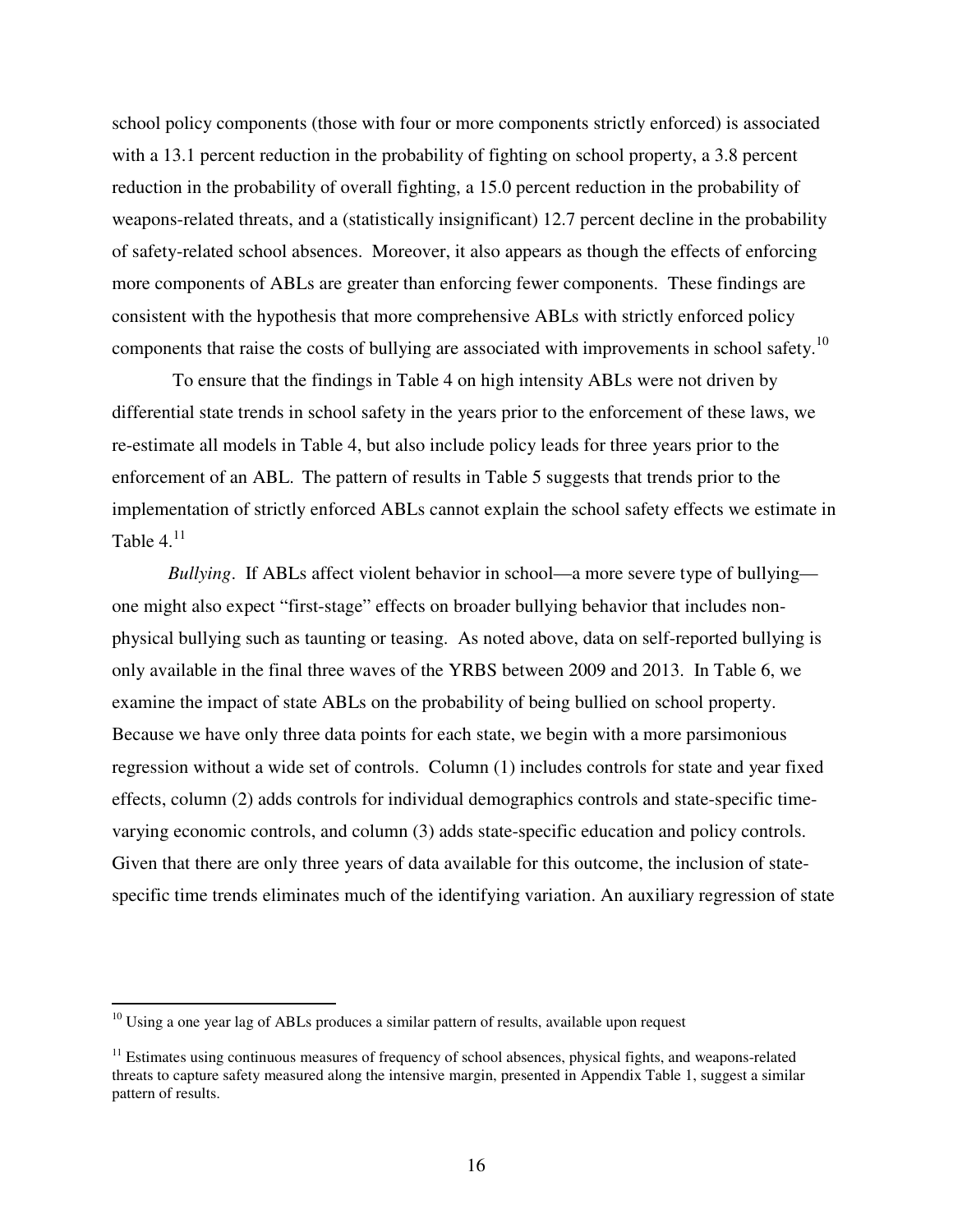ABLs on controls shows that the inclusion of state-specific linear time trends increases our estimate of  $R^2$  from 80 percent to 94 percent.<sup>12</sup>

Difference-in-difference estimates show that the enforcement of the average state ABL is associated with a 3.5 to 4.5 percent reduction in the probability of being bullied on school property (Panel I). While we find the enforcement of state ABLs without a model policy is associated with a significant reduction in the probability of being bullied, this estimate is generally not statistically different from the effect of state ABLs with a model policy (Panel II). Importantly, the enforcement of high intensity state ABLs appears to be effective at reducing bullying. We find that the enforcement of high intensity state ABLs is associated with an 8.5 to 9.5 percent reduction in the probability of being bullied (Panel III), an effect that appears to be driven by moderate intensity policies (Panel IV).

When examining individual district policy components, we find that the enforcement of *Investigations* and *Consequences* components are particularly important. Our results show that these mandates are associated with a 9.5 to 12.4 percent reduction in the probability of being bullied (Panel V). These results are consistent with the hypothesis that school district policies that increase expected punishments from bullying decrease its likelihood. Thus, it appears that strict mandates for written records of students' bullying reports are most important for deterring more severe types of bullying, while investigations and consequences are more important for deterring other forms of bullying. $13$ 

One concern about our estimates is that they could be contaminated by sample selection bias because the YRBS is a school-based survey. In Table 7, we descriptively explore whether ABLs affect the probability of remaining in high school. Using data from the Current Population Survey, we estimate the effect of ABLs on the probability of not attending high school for those ages 16-to-18.<sup>14</sup> The results suggest little evidence that ABLs affect high school attendance. Note, however, that these results do not rule out potentially important school enrollment responses. For instance, students who are victimized by bullying may change schools, an outcome masked by our high school attendance measure. Moreover, as Eriken et al. (2014) show,

 $\overline{a}$ 

 $12$ The final column of Appendix Table 2 shows estimates with controls for state-specific linear time trends. <sup>13</sup> We explore whether there were heterogeneous effects of ABLs by gender and race, but find little evidence of differential effects. These estimates are available upon request.

<sup>&</sup>lt;sup>14</sup> We include month fixed effects to control for differences in reporting enrollment during summer and school holiday-related vacations.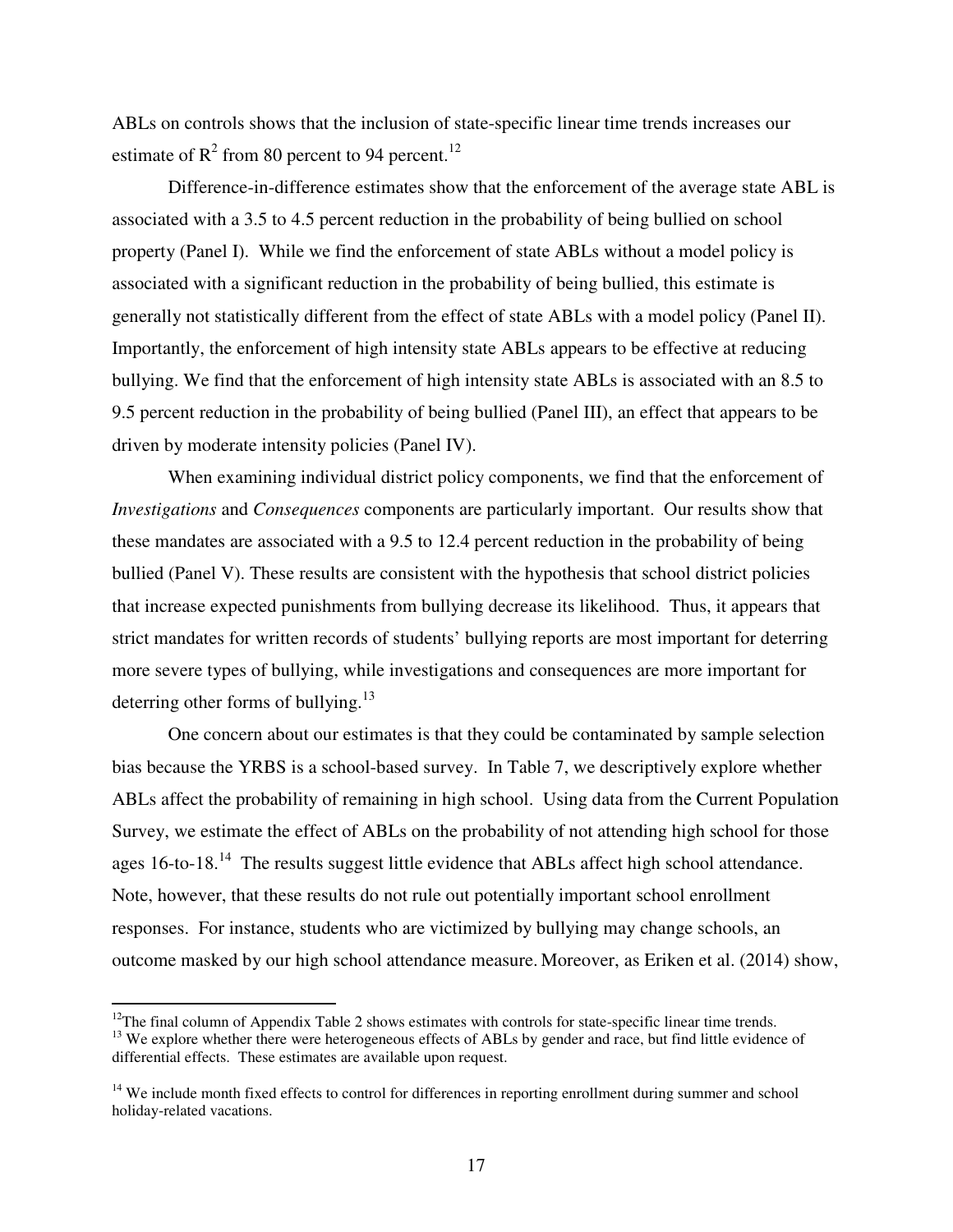there may be important educational benefits of alleviating bullying among students who remain in school.

A second concern is that because our measures of bullying and student safety are selfreported, they may be biased because ABLs induce greater reporting of bullying. This may result in our understating the negative effects of ABLs on school violence. To supplement our survey data analysis, we next move to objective measures of violence.

*Minor Teen School Shootings and Crime*. ABLs could affect criminal behavior via both direct and indirect channels. First, some types of bullying behavior—physical violence, threats, and theft—cross the criminal threshold and ABLs may directly affect them. Second, if noncriminal bullying is a "gateway" to more severe criminal behavior, ABLs may indirectly affect crime. Third, those who are victims of bullying sometimes seek out revenge against those they perceive as tormenting them (Klein 2012).

In the first two columns of Table 8, we estimate the effect of ABLs on the probability of a minor teen school shooting death.<sup>15</sup> Column (1) presents results for any school shooting death and column (2) restricts the school shooting to involve a homicide. Our results show that the enforcement of state ABLs with a relatively higher DOE intensity rating, is associated with a reduction in the probability of a teen school shooting. This result, consistent with survey data findings above, suggests that ABLs generate important social benefits.

In the remaining two columns of Table 8, we present findings on criminal arrest rates of those ages 13-to-17 using the Uniform Crime Data. The dependent variable is measured as the natural log of the minor crime arrest rate. We find evidence that state ABLs with model policies, high-intensity district policy components, and four or more high intensity district policy components are associated with substantial declines in minor property and violent crime arrest rates. Together, the findings in Table 8 suggest that the social benefits of ABLs may extend to amelioration of violent behavior.

#### **V. Falsification Tests**

 $\overline{a}$ 

Despite controls for state-specific time trends and policy leads, one could still be concerned that the prior estimates could be contaminated by a violation of the parallel trends

<sup>&</sup>lt;sup>15</sup> These models are estimated via linear probability model.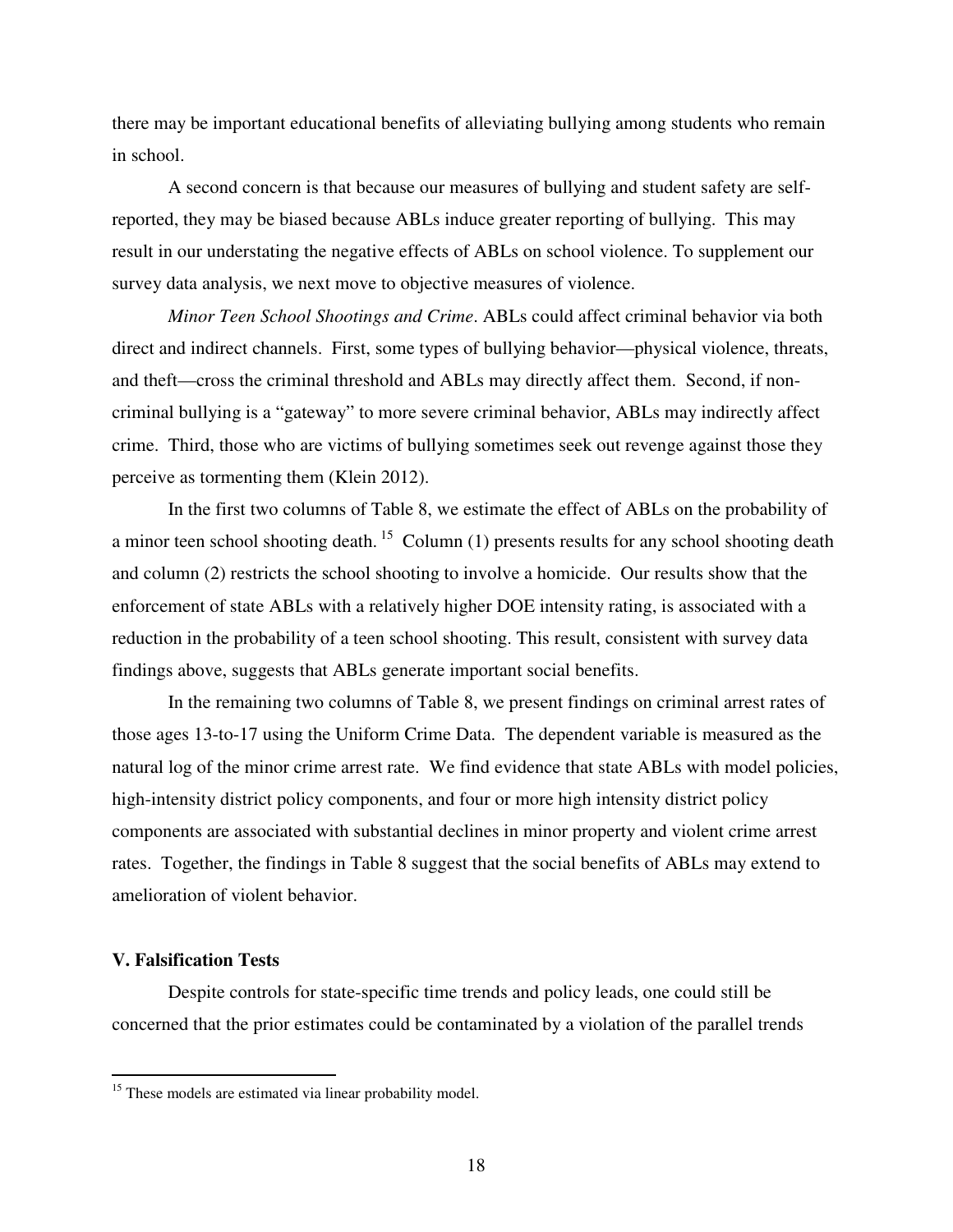assumption. Thus, in Table 9 we conduct a set of falsification tests on populations and outcomes that should be unaffected by state ABLs. First, in columns (1) and (2), we estimate the effect of state ABLs on school shootings committed on college or university campuses by those under age 30. Our estimates provide little evidence that the enforcement of ABLs is associated with changes in the probability of young adult college shootings.

In columns (3) and (4), we show estimates of the effect of ABLs on the natural log of crime arrests rates of 20-to-24 year-olds. Our findings show that ABLs are associated with relatively small and statistically insignificant changes in young adult property or violent arrests. In columns (5) and (6), we draw data from the General Social Survey from 1993 to 2010 to construct two measures of safety-related outcomes for those ages 20-to-24 using responses to the following questionnaire items:

*"Is there any area right around here – that is, within a mile – where you would be afraid to walk alone at night?"* 

#### *"Do you happen to have any shotguns in your home or garage?"*

The findings in columns (5) and (6) little evidence that high intensity school district policies (Panel III) or enforcement of multiple high intensity components (Panel VI) are associated with changes in young adult neighborhood safety or shotgun ownership.<sup>16</sup>

Finally, in column (7), we return to high school students in the YRBS and examine the effect of state ABLs on a safety related outcome that should be unaffected by bullying policies: helmet use while riding a bicycle.<sup>17</sup> The results in column (7) provide little evidence that the enforcement of ABLs is associated with changes in the probability of a teen wearing a helmet.

*Difference-in-Difference-in-Difference Estimates. Finally,* in Table 10, we estimate triple-difference estimates of the effect of state ABLs on school shootings (columns 1 and 2) and arrest rates (columns 3 and 4) of minor teens relative to young adults. Our findings continue to point to evidence that state ABLs are associated with a reduction in teen school shootings and minor teen arrest rates, on the order of 9.3 to 10.8 percent, relative to older young adults in their

 $\overline{a}$ 

 $16$  The results for crime and safety persist when we expand the age group examined for the falsification tests to those ages 19-to-29, matching the school shooting age group.

<sup>&</sup>lt;sup>17</sup> *Not Use Helmet* is coded as equal to 1 if the respondent reports not wearing a seatbelt always or almost always and 0 otherwise. While we also considered using seatbelt use while driving as an additional falsification check, this question was only asked in a handful of states in the State YRBS (2 to 7 states per year) between 1997 and 2013, except for 2001 and 2003 when this question was included in the National YRBS.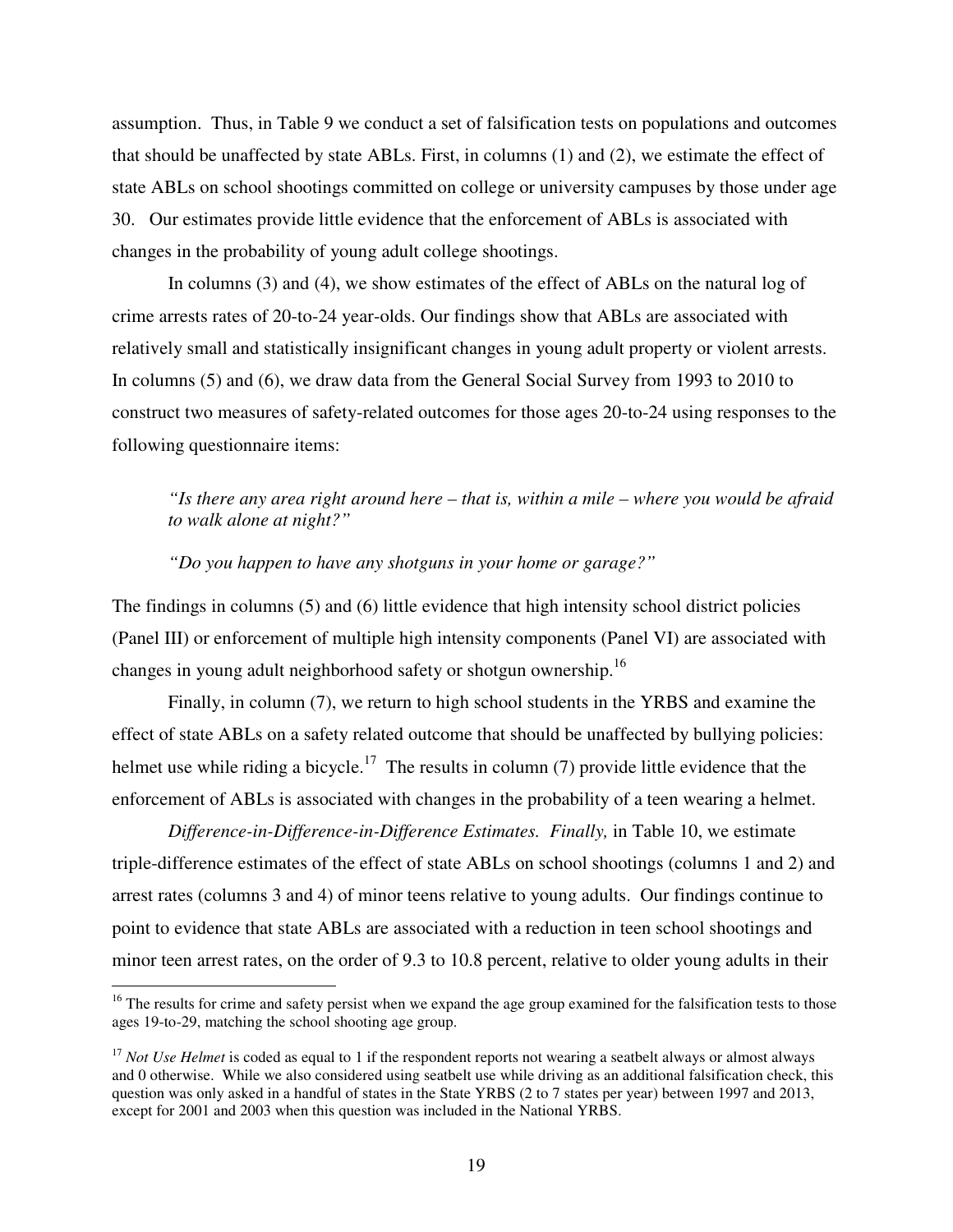20s. In unreported results, available upon request, we find that these findings persist even after controlling for fully interacted state and year dummies, which control in the most flexible way for unmeasured state-specific time shocks that commonly affect minor teens and young adults in their 20s.

#### **VI. Conclusions**

This study presents the first comprehensive examination of the relationship between state ABLs and school safety, bullying, and youth violence. Difference-in-difference estimates suggest that the enforcement of the typical ABL is associated with small and statistically insignificant changes in student safety in school. However, when we explore heterogeneity in anti-bullying statutes, we find that more strictly enforced comprehensive ABLs are associated with significant improvements in student safety. Specifically, we find that the comprehensive and strict enforcement of ABLs is associated with a 7 to 13 percent reduction in school violence and an 8 to 12 percent reduction in bullying. We also find that comprehensive and strict enforcement of ABLs are associated with a reduction in teen school shootings and a 9 to 11 percent reduction in violent crime arrests of minor teens.

Despite the fact that ABLs appear to generate social benefits, a question remains: are they cost-effective? Restricting our attention to the criminal benefits of ABLs, the estimates presented in this study suggest an average reduction in property and crime offenses of approximately 1,100. While there is substantial heterogeneity in per-victimization costs of crime, back-of-the-envelope calculations from Miller, Cohen, and Wisersema (1996) suggest a per-offense cost of approximately \$20,000 (in 2014 dollars). This implies crime-reducing benefits of ABLs \$22 million for the average state. However, if ABLs alter the career paths of some juvenile criminals, the criminal cost savings could be much larger. For instance, Cohen (2000) estimates an external cost per criminal career of \$1.3 to \$1.5 million.

What about the costs of implementing a high intensity state ABL? Minnesota, which implemented a low intensity ABL in 2007, recently considered amending their law to include (unfunded) mandates for comprehensive school staff training and strict reporting requirements. The Minnesota Management and Budget Office estimated this high intensity legislation as costing local school districts approximately \$20 million per year (Minnesota Management and Budget 2013). While this cost estimate represents only one state's ABL—and costs could vary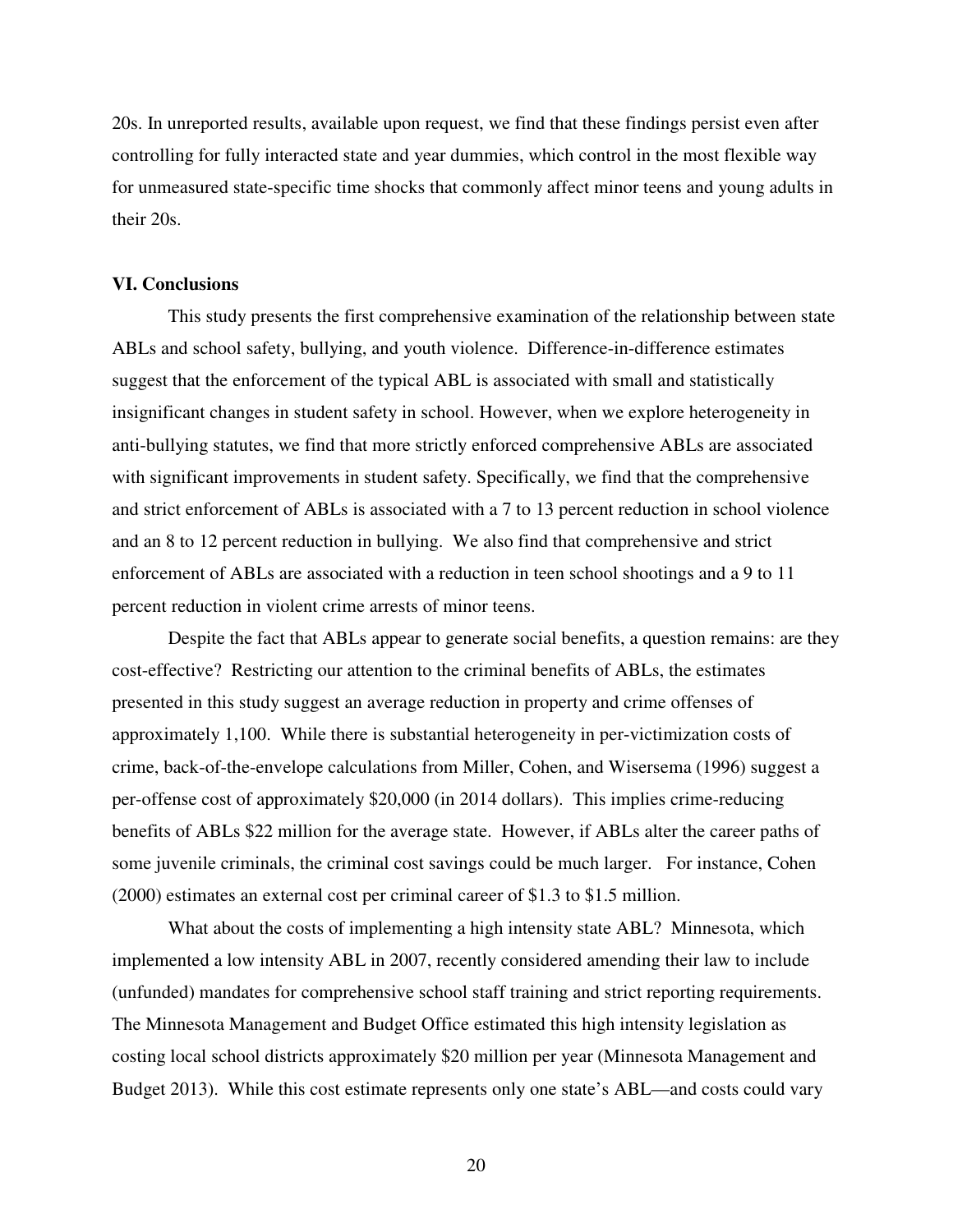widely across states—it does suggest that the social benefits will have to be quite large for a high intensity ABL to be cost effective.

There are a number of limitations of this study worthy of note. Although our study contributes to estimating the effect of ABLs on school safety, public safety, and student wellbeing, our analysis could benefit from more comprehensive measures of bullying. Because ABLs are intended to deter aggressive bullying behavior and harassment on school property, questions regarding bully victimization and physical or verbal harassment would be useful. Additionally, numerous psychology and sociology studies on bullying and victimization suggest that victims of bullying and bullies themselves exhibit adverse health and psychological effects later in life. Utilizing data over longer time periods would be useful in order to explore whether anti-bullying policies alter individuals' life trajectories. In addition, future work using better data to identify lesbian/gay/bisexual/transgendered (LGBT) and disabled youth will be important to explore whether the benefits of ABLs extend to these groups.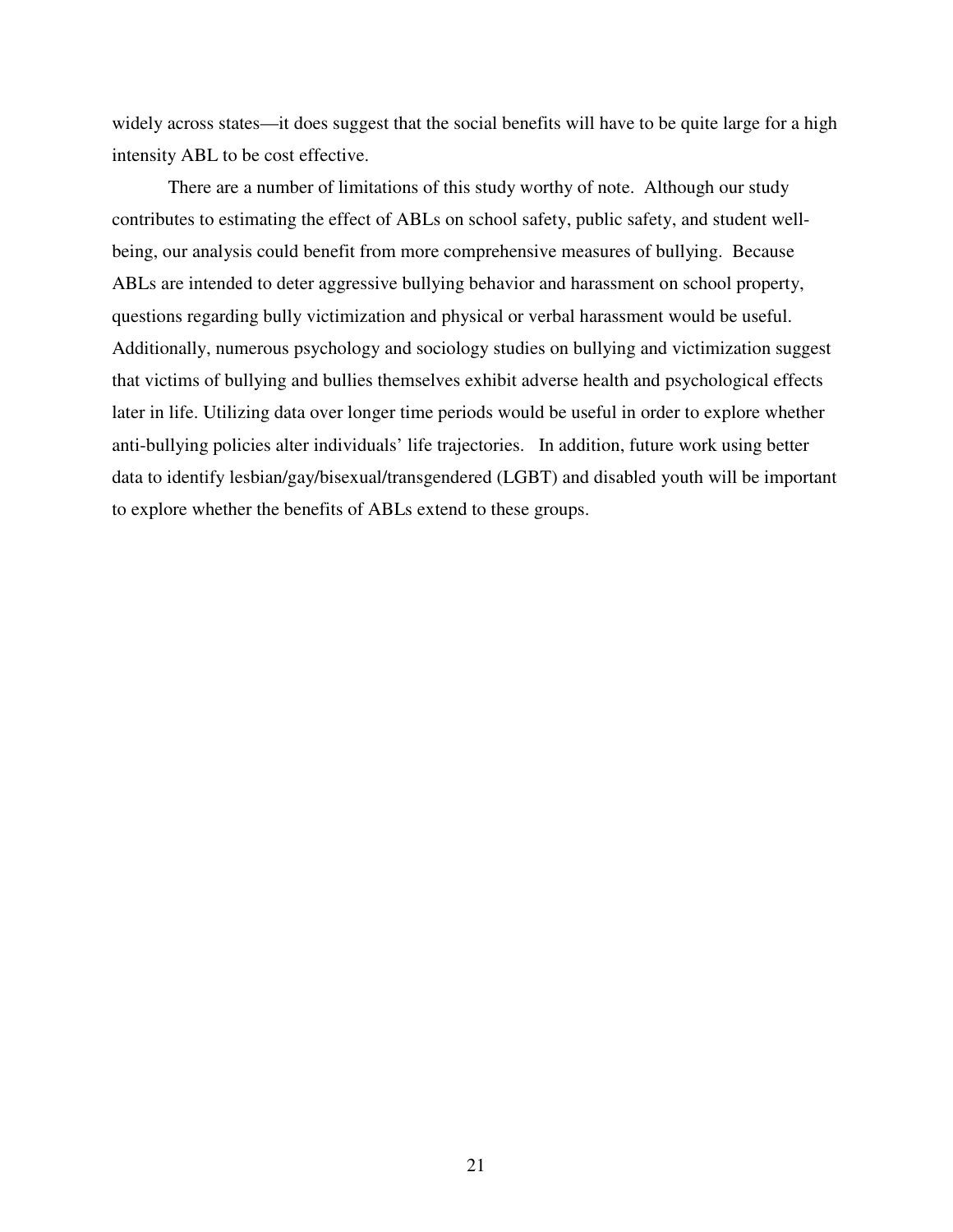#### **References**

American Psychological Association. 2014. *Bullying*. Retrieved on 11 Aug. 2014.

- Anderson, D. Mark and David Elsea. 2015. "The Meth Project and Teen Meth Use: New Estimates from the National and State Youth Risk Behavior Surveys." Forthcoming at *Health Economics.*
- Anderson, D. Mark, Benjamin Hansen, and Daniel I. Rees. 2015. "Medical Marijuana Laws and Teen Marijuana Use." Forthcoming at *American Law and Economics Review*.
- Anderson, D. Mark, Benjamin Hansen, and Daniel I. Rees. 2013. "Medical marijuana laws, traffic fatalities, and alcohol consumption. *Journal of Law and Economics*, 56(2), 333-369.
- Anderson, D. Mark and Joseph J. Sabia. 2015. "Child Access Prevention Laws, Youth Gun Carrying, and School Shootings." Working Paper, San Diego State University.
- Argys, Laura, Melinda Pitts, and Astha Sen. 2014. "The Impact of the Business Cycle on Teen Risky Behaviors," Working Paper, Atlanta Federal Reserve Bank.
- Arseneault, Louise, Walsh, E, and Trzesniewski, K. 2006. "Bullying victimization uniquely contributes to adjustment problems in young children: a nationally representative cohort study." *Pediatrics* 118.1: 130-138.
- Becker, Gary. 1968. "Crime and Punishment: An Economic Approach". The Journal of Political Economy 76: 169–217.
- Bender, Doris, and Friedrich Lösel. 2011."Bullying at school as a predictor of delinquency, violence and other anti-social behaviour in adulthood." *Criminal Behaviour and Mental Health* 21.2: 99-106.
- Bertrand, Marianne & Duflo, Esther & Mullainathan, Sendhil. 2004. "How Much Should We Trust Difference and Difference Estimates," *Quarterly Journal of Economics*, 119(1): 249-275.
- Blake, Jamilia J., Kim, ES, Lund, EM, and Zhou, Q. 2014. "Predictors of Bully Victimization in Students With Disabilities A Longitudinal Examination Using a National Data Set." *Journal of Disability Policy Studies*, DOI: 0.1177/1044207314539012.
- Bond, Lyndal, Carlin, J.B., Thomas, L., Rubink, K., and Patton, G. 2001. "Does bullying cause emotional problems? A prospective study of young teenagers." *British Medical Journal*  323.7311: 480-484.
- Bushaw, William, and Shane Lopez. 2012. "Public Education in the United States: A Nation Divided." *2012 Gallop Poll Full Report*. Retrieved on 11 Aug. 2014.
- Cappadocia, M. Catherine, Jonathan A. Weiss, and Debra Pepler. 2012. "Bullying experiences among children and youth with autism spectrum disorders." *Journal of autism and developmental disorders* 42.2: 266-277.
- California Education Code. 2003. Section 48900-48927. Suspension or Expulsion. Available at: http://www.leginfo.ca.gov/cgibin/displaycode?section=edc&group=48001-49000&file=48900-48927
- Carlyle, Kellie E., and Kenneth J. Steinman. 2007. "Demographic Differences in the Prevalence, Co-Occurrence, and Correlates of Adolescent Bullying at School." *Journal of School Health* 77.9: 623-629.
- Carney, Jolynn V. 2000. "Bullied to Death Perceptions of Peer Abuse and Suicidal Behaviour during Adolescence." *School Psychology International* 21.2: 213-223.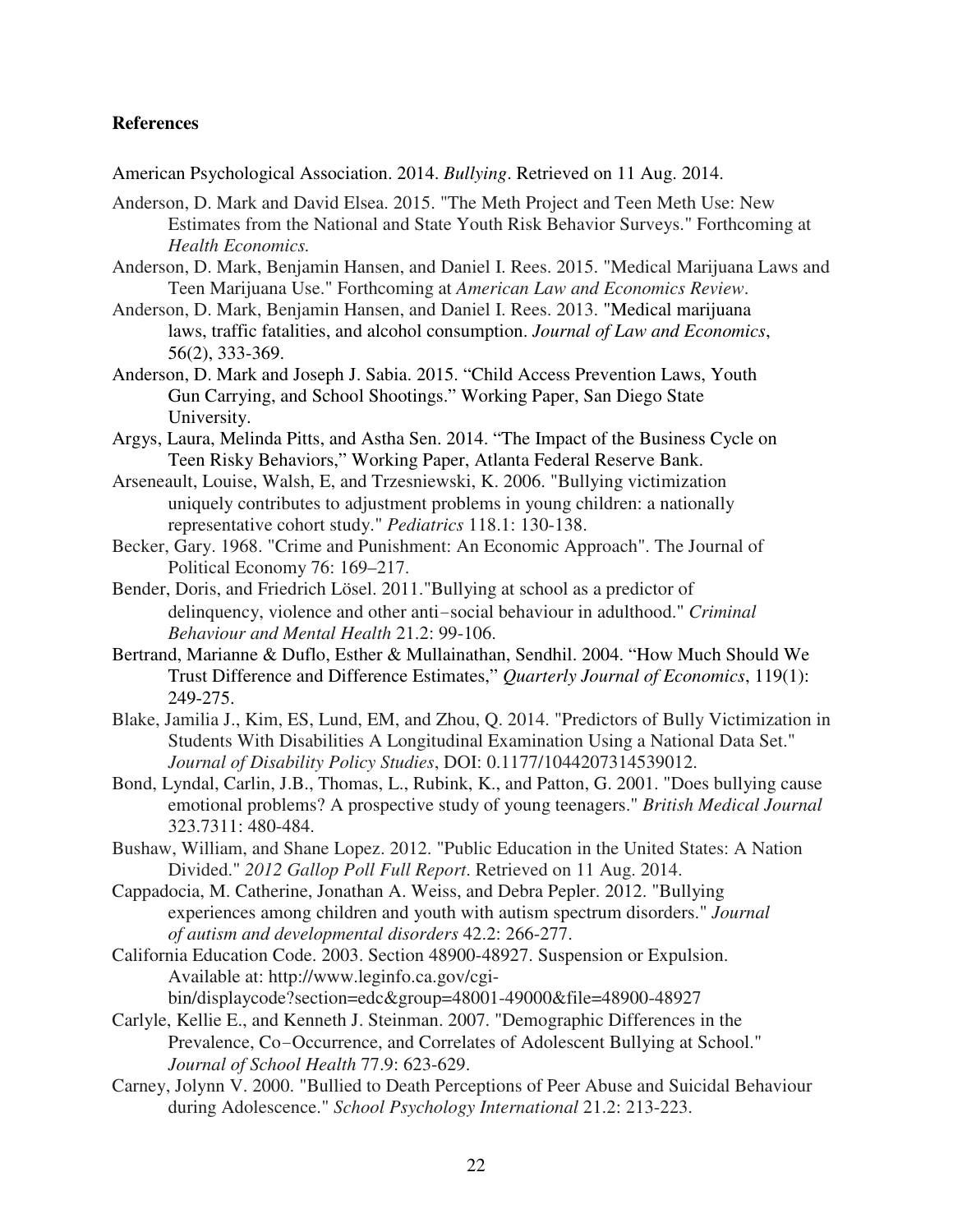- Cohen, Mark A. 2000. "Measuring the costs and benefits of crime and justice", in volume 4: *Measurement and Analysis of Crime and Justice* 4: 263-316. Criminal Justice 2000. Available at: https://www.ncjrs.gov/criminal\_justice2000/vol\_4/04f.pdf
- Columbine-angels.com. 2015. "School Violence Around the World." Available at: http://www.columbine-angels.com/School\_Violence.htm.
- Connecticut General Statutes. 2011. Section 10-222d. Policy on bullying behavior. Available at: http://www.cga.ct.gov/coc/PDFs/bullying/bullying\_statutes\_11-10.pdf
- Craig, Wendy M. 1998. "The relationship among bullying, victimization, depression, anxiety, and aggression in elementary school children." *Personality and individual differences* 24.1: 123-130.
- Daley, Andrea, Solomon, S., and Newman, P.A. 2008. "Traversing the margins: Intersectionalities in the bullying of lesbian, gay, bisexual and transgender youth." *Journal of gay & lesbian social services* 19.3-4: 9-29.
- Doll, Jonathan. In Press. *Ending School Shootings: A Guide to Prevention and Action*.
- Due, Pernille, Holstein, B.E., and Lynch, J. 2005. "Bullying and symptoms among school-aged children: international comparative cross sectional study in 28 countries." *The European Journal of Public Health* 15.2: 128-132.
- Duncan, Neil. 1999. *Sexual Bullying: Gender Conflict and Pupil Culture in Secondary Schools*, Routledge, London
- Eisenberg, Maria E., Dianne Neumark-Sztainer, and Cheryl L. Perry. 2003. "Peer harassment, school connectedness, and academic achievement." *Journal of School Health* 73.8: 311- 316.
- Eriksen, Tine Louise Mundbjerg, Helena Skyt Nielsen, and Marianne Simonsen. 2014. "Bullying in Elementary School," *Journal of Human Resources* 49(4): 839-871.
- Everytown.org. 2015a. "Analysis of School Shootings." Available at: http://everytown.org/documents/2014/10/analysis-of-school-shootings.pdf
- Faris, Robert, and Diane Felmlee. 2011."Status struggles network centrality and gender segregation in same-and cross-gender aggression." *American Sociological Review* 76.1: 48-73.
- Fekkes, Minne, Frans IM Pijpers, and S. Pauline Verloove-Vanhorick. 2006. "Effects of antibullying school program on bullying and health complaints." *Archives of pediatrics & adolescent medicine* 160.6: 638-644.
- Fleet, David D. Van and Ella W. Van Fleet. 2010. The Violence Volcano: Reducing the Threat of Workplace Violence. Information Age Publishing, Inc. Charlotte, NC.
- Fox, Suzy, and Lamont E. Stallworth. 2005. "Racial/ethnic bullying: Exploring links between bullying and racism in the US workplace." *Journal of Vocational Behavior* 66.3: 438- 456.
- Friedman, Mark S., Koeske, A.J., Silvestre, A.J., and Korr, W.S. 2006. "The impact of gender-role nonconforming behavior, bullying, and social support on suicidality among gay male youth."*Journal of Adolescent Health* 38.5: 621-623.
- Gini, Gianluca, and TizianaPozzoli. 2009. "Association between bullying and psychosomatic problems: A meta-analysis." *Pediatrics* 123.3: 1059-1065.
- Gladstone, Gemma L., Gordon B. Parker, and Gin S. Malhi. 2006. "Do bullied children become anxious and depressed adults?: A cross-sectional investigation of the correlates of bullying and anxious depression." *The Journal of nervous and mental disease* 194.3: 201- 208.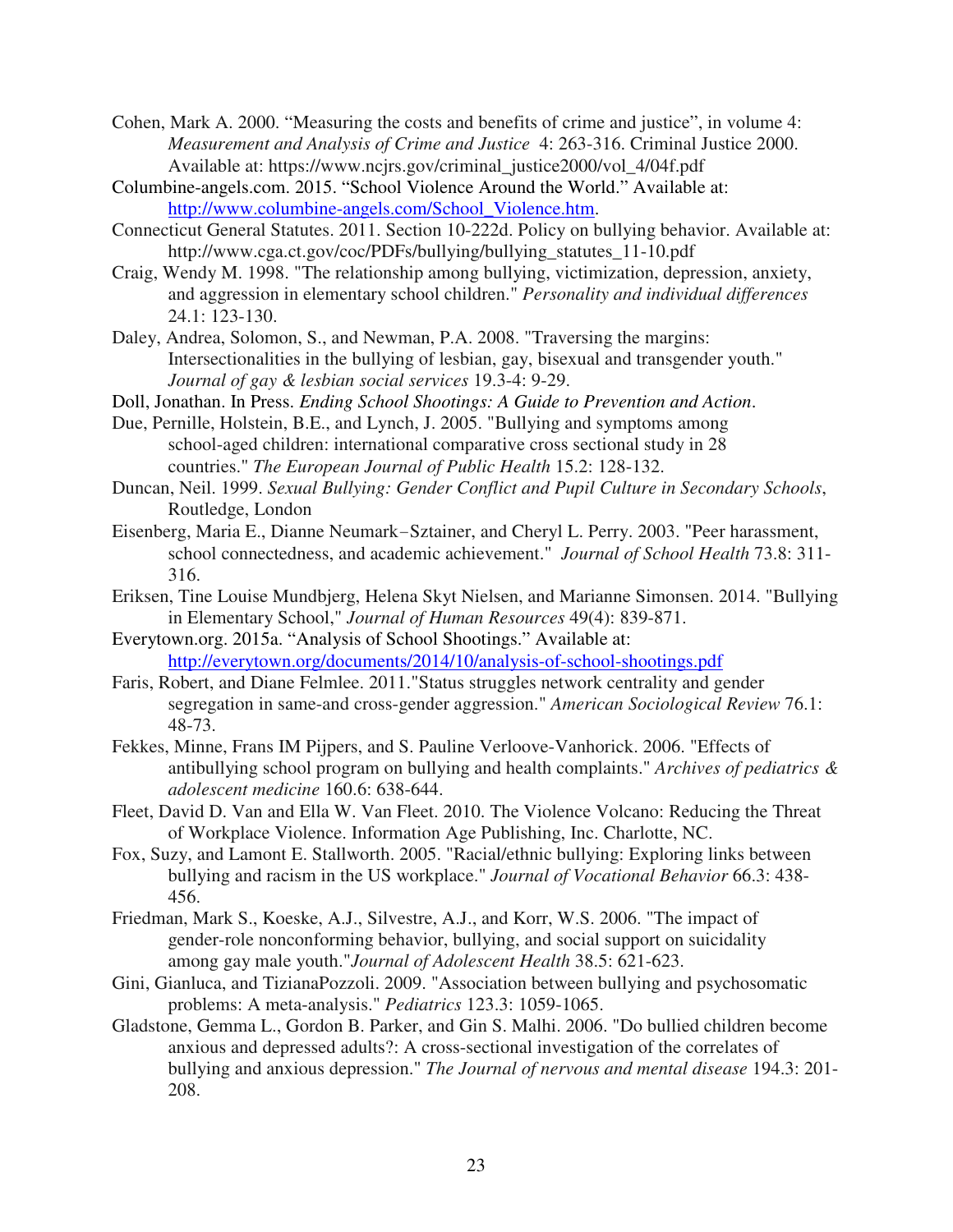- Glew, Gwen M., Ming-Yu Fan, Wayne Katon, Frederick P. Rivara, and Mary A. Kernic. 2005. "Bullying, psychosocial adjustment, and academic performance in elementary school."*Archives of pediatrics & adolescent medicine* 159.11: 1026-1031.
- Green, Jeremy Craig, Amy Estlund, Nishant Jain and Milan Patel. 2014. "Bullying Prevention Policies and Child Behavior: Evidence Using State Laws." 142nd APHA Annual Meeting and Exposition (November 15-November 19,2014).APHA.
- Hansen, Benjamin and Michael Lang. 2014. "Bullying and Youth Suicide," Working Paper, University of Oregon.
- Hansen, Benjamin, Daniel I. Rees, and Joseph J. Sabia. 2015. "Cigarette Taxes and Youth Smoking: Updated Estimates Using YRBS Data," NBER working paper No. 21311.
- Hepburn, Lisa, Deborah Azrael, Beth Molnar, and Matthew Miller. 2012. "Bullying and suicidal behaviors among urban high school youth." *Journal of Adolescent Health* 51.1: 93-95.
- Jeong, Seokjin, and Byung Hyun Lee. 2013. "A multilevel examination of peer victimization and bullying preventions in schools." *Journal of Criminology* 2013: 1, DOI: 10.1155/2013/735397.
- Juvonen, J., Graham S., Schuster, M. 2003. "Bullying among young adolescents: The strong, weak, and troubled." *Pediatrics* 112: 1231-1237.
- Juvonen, Jaana, Yueyan Wang, and Guadalupe Espinoza. 2010. "Bullying experiences and compromised academic performance across middle school grades." *The Journal of Early Adolescence* 31.1: 152-173.
- Kaltiala-Heino, Riittakerttu, Sari Fröjd, and Mauri Marttunen. 2010. "Involvement in bullying and depression in a 2-year follow-up in middle adolescence." *European Child & Adolescent Psychiatry* 19.1: 45-55.
- Kim, Young Shin, Yun-JooKoh, and Bennett Leventhal. 2005. "School bullying and suicidal risk in Korean middle school students." *Pediatrics* 115.2: 357-363.
- Klein, Jessie. 2012. The Bully Society: school shootings and the crisis of bullying in America's schools, New York, NY: NYU Press.
- Konishi, Chiaki, Shelley Hymel, Bruno D. Zumbo and Zhen Li. 2010. "Do school bullying and student—teacher relationships matter for academic achievement? A multilevel analysis." *Canadian Journal of School Psychology* 25.1: 19-39.
- Kosciw, Joseph G., Emily A. Greytak, and Elizabeth M. Diaz. 2009. "Who, what, where, when, and why: Demographic and ecological factors contributing to hostile school climate for lesbian, gay, bisexual, and transgender youth." *Journal of Youth and Adolescence* 38.7: 976-988.
- Kumpulainen, Kirsti, EilaRäsänen, and Irmeli Henttonen. 1999. "Children involved in bullying: psychological disturbance and the persistence of the involvement." *Child abuse & neglect* 23.12: 1253-1262.
- Langdon, Susan W., and William Preble. 2007. "The relationship between levels of perceived respect and bullying in 5th through 12th graders." *Adolescence* 43.171: 485-503.
- Lieberman, Joseph. 2008. *School Shootings: What Every Parent and Educator Needs to Know to Protect Our Children.* New York City, New York: Kensington Publishing Corp.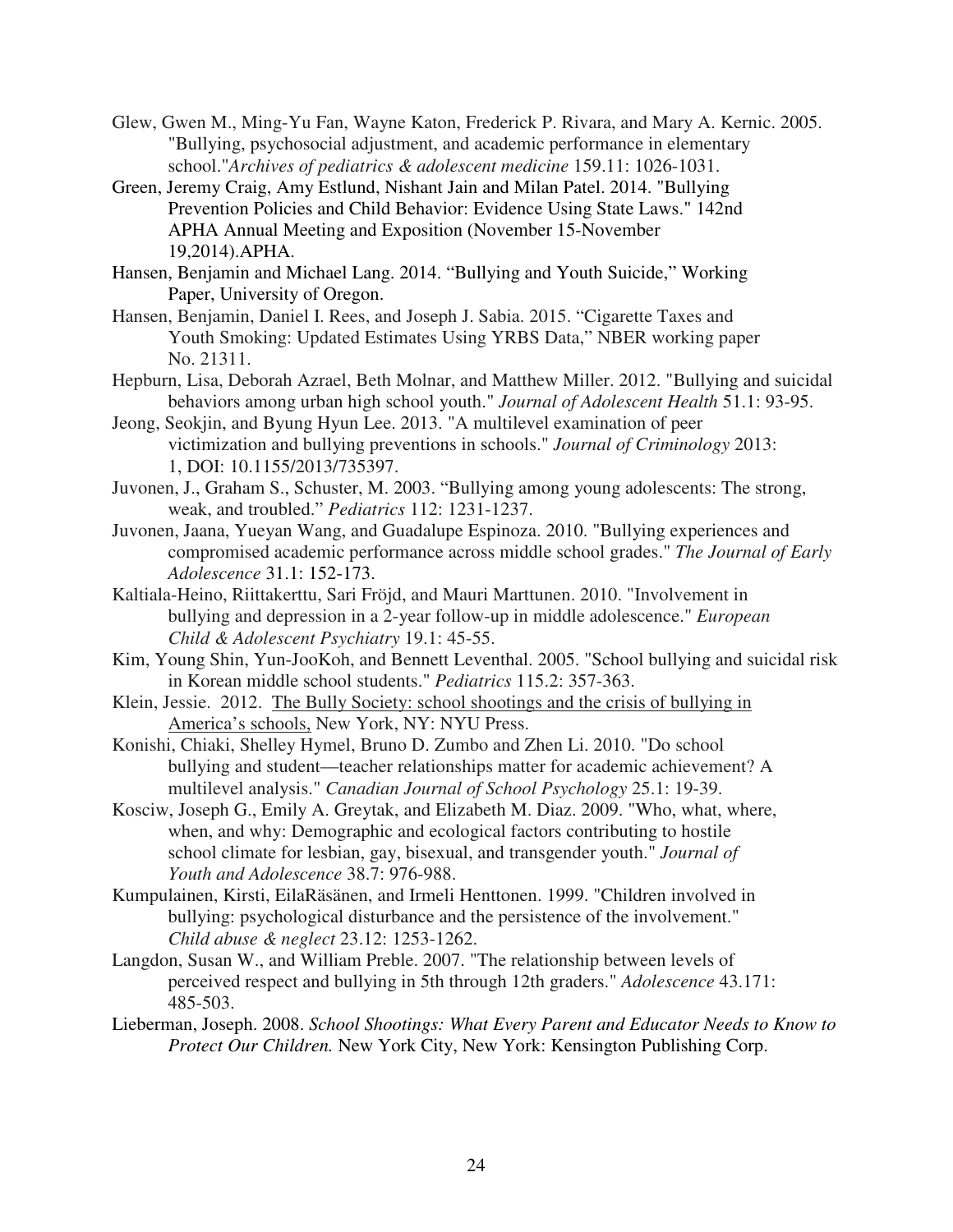- Massachusetts Advocates for Children Legislation . 2010. Section 37O. School bullying prohibited; bullying prevention plans. Available at: https://malegislature.gov/Laws/GeneralLaws/PartI/TitleXII/Chapter71/Section37O/Print
- Miller, T., M. Cohen and B. Wiersema. 1996. "Victim Costs and Consequences: A New Look." *Final Summary Report to the National Institute of Justice*.
- Minnesota Management and Budget. 2013. "Safe & Supportive Schools Act Explanation of the Bill." Available at: http://www.mn.gov/mmb/images/2013%2520SF783.pdf
- Nansel, Tonja R., Mary Overpeck, Ramani S. Pilla, W. June Ruan, Bruce Simons-Morton, and Peter Scheidt. 2001. "Relationships between bullying and violence among US youth." *Archives of Pediatrics & Adolescent Medicine* 157.4: 348-353.
- Nansel, Tonja R., Wendy Craig, Mary D. Overpeck, Gitanjali Saluja, and W. June Ruan. 2004. "Cross-national consistency in the relationship between bullying behaviors and psychosocial adjustment." *Archives of Pediatrics & Adolescent Medicine* 158.8: 730-736.
- National School Safety and Security Services. 2010. "School Associated Violent Deaths and School Shootings." Available at: http://www.schoolsecurity.org/trends/violent-deaths-and-school-shootings/.
- Ng, Josephine WY, and Sandra KM Tsang. 2008. "School bullying and the mental health of junior secondary school students in Hong Kong." *Journal of school violence* 7.2: 3-20.
- O'Brennan, Lindsey M., Catherine P. Bradshaw, and Anne L. Sawyer. 2009. "Examining developmental differences in the social-emotional problems among frequent bullies, victims, and bully/victims." Psychology in the Schools 46.2: 100-115.
- Oregon Revised Statutes. 2009. Section 339. Harassment, Intimidation And Bullying. Available at: http://www.oregonlaws.org/ors/chapter/339
- PACER's National Bullying Prevention Center. 2014. *About us*. Available at: http://www.pacer.org/bullying/about/
- Peters, Katie. 2013. "National Survey Reveals Parents' Deep Concern About Protecting Kids from Violence." Center for American Progress. Retrieved on 11 Aug. 2014.
- Rothon, Catherine, Jenny Head, Emily Klineberg, and Stephen Stansfeld. 2011. "Can social support protect bullied adolescents from adverse outcomes? A prospective study on the effects of bullying on the educational achievement and mental health of adolescents at secondary schools in East London." *Journal of Adolescence* 34.3: 579-588.
- Sabia, Joseph and Anderson, D. Mark. 2014. "Parental Involvement Laws, Birth Control, and Mental Health: New Evidence from the YRBS" Working Paper, San Diego State University.
- Sabia, Joseph J., M. Melinda Pitts, and Laura Argys. 2014. "Do Minimum Wages Really Increase Youth Drinking and Drunk Driving?" Federal Reserve Bank of Atlanta Working Paper No. 2014-20.
- Salmivalli, Christina, AnttiKärnä, and Elisa Poskiparta. 2011. "Counteracting bullying in Finland: The KiVa program and its effects on different forms of being bullied." *International Journal of Behavioral Development* 35.5: 405-411.
- Saluja, Gitanjali, Ronaldo Iachan, Peter C. Scheidt, Mary D. Overpeck, Wenyu Sun, and Jay N. Giedd. 2004. "Prevalence of and risk factors for depressive symptoms among young adolescents." *Archives of pediatrics & adolescent medicine* 158.8: 760-765.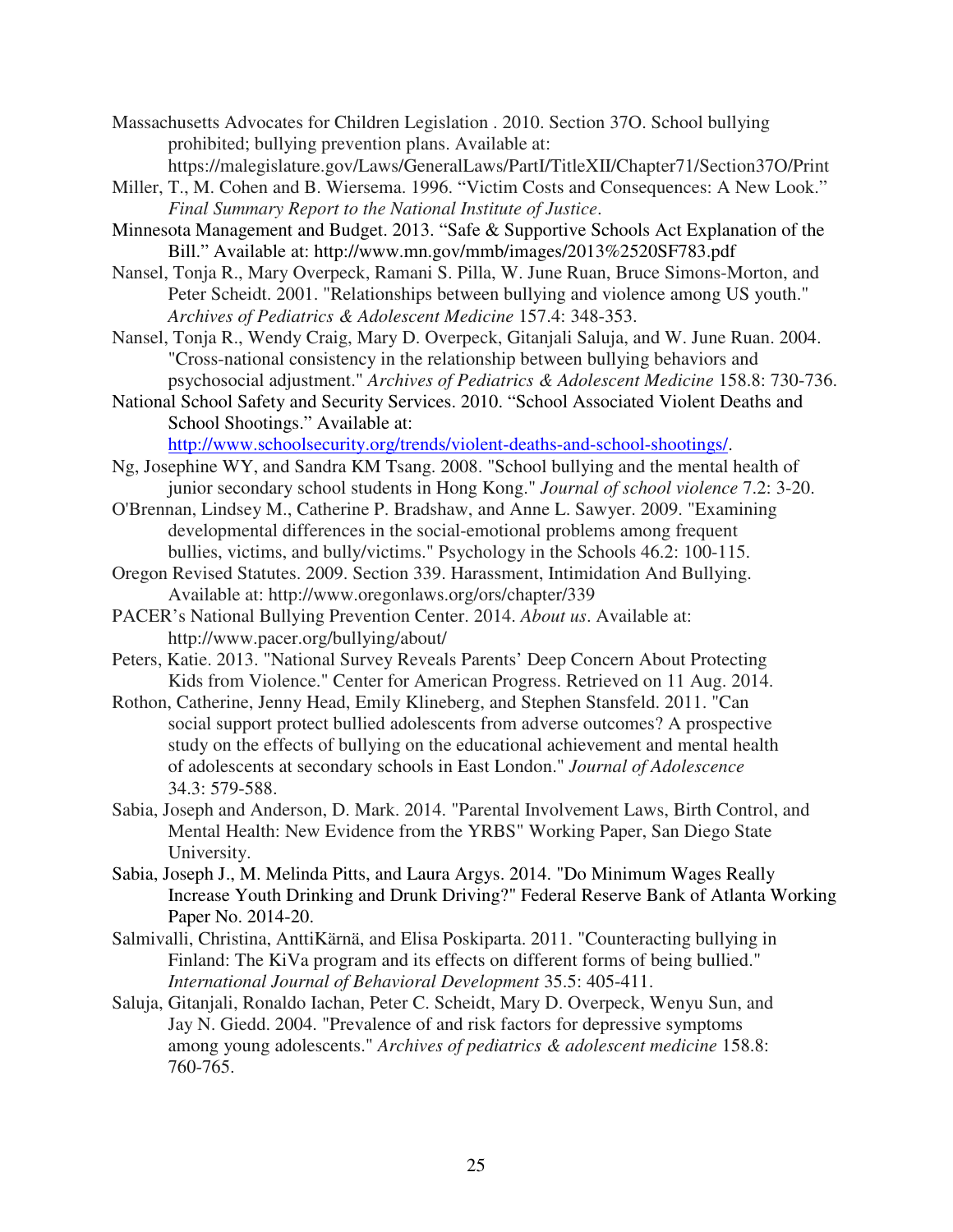- Seals, Dorothy, and Jerry Young. 2003. "Bullying and victimization: prevalence and relationship to gender, grade level, ethnicity, self-esteem, and depression." *Adolescence* 38.152: 735-747.
- Stoptheshootings.org. 2013. "List of School Shootings." Available at: http://www.stoptheshootings.org.
- Strøm, Ida Frugård, Siri Thoresen, Tore Wentzel-Larsen, and Grete Dyb. 2013. "Violence, bullying and academic achievement: A study of 15-year-old adolescents and their school environment." *Child abuse & neglect* 37.4: 243-251.
- Stuart-Cassel, Victoria, Ariana Bell, and J. Fred Springer. 2011. "Analysis of State Bullying Laws and Policies." *Office of Planning, Evaluation and Policy Development, US Department of Education*.
- U.S. Department of Education. 2011. *Analysis of State Bullying Laws and Policies*. Retrieved from http://www2.ed.gov/rschstat/eval/bullying/state-bullying-laws/state-bullyinglaws.pdf
- U.S. Department of Education, 2012. National Center for Education Statistics. 2012. *Indicators of School Crime and Safety: 2011.* Available at: http://www.bjs.gov/content/pub/pdf/iscs11.pdf
- U.S. Department of Health and Human Services. 2014a. *What Is Bullying?* Retrieved on 11 Aug. 2014.
- U.S. Department of Health and Human Services. 2014b. *About us.* Retrieved on 11 Aug. 2014.
- Turner, Heather A., Jennifer Vanderminden, David Finkelhor, Sherry Hamby and Anne Shattuck. 2011. "Disability and victimization in a national sample of children and youth." *Child maltreatment* 16.4: 275-286.
- Undheim, Anne Mari, and Anne Mari Sund. 2010. "Prevalence of bullying and aggressive behavior and their relationship to mental health problems among 12-to 15-year-old Norwegian adolescents." *European child & adolescent psychiatry* 19.11: 803-811.
- West, Kristina. 2014. "Public Health Approach in the Evaluation of Two States' Anti-Bullying Laws and Local School District Policies." Working Paper, George Washington University.
- Wilkins‐Shurmer, Amanda, Mj O'Callaghan, J. M. Najman, William Bor, G. M. Williams, and M. J. Anderson. 2003. "Association of bullying with adolescent health-related quality of life." *Journal of pediatrics and child health* 39.6: 436-441.
- Wolke, Dieter, William E. Copeland, Adrian Angold, and E. Jane Costello. 2013. "Impact of bullying in childhood on adult health, wealth, crime, and social outcomes." *Psychological science* 24.10: 1958-1970.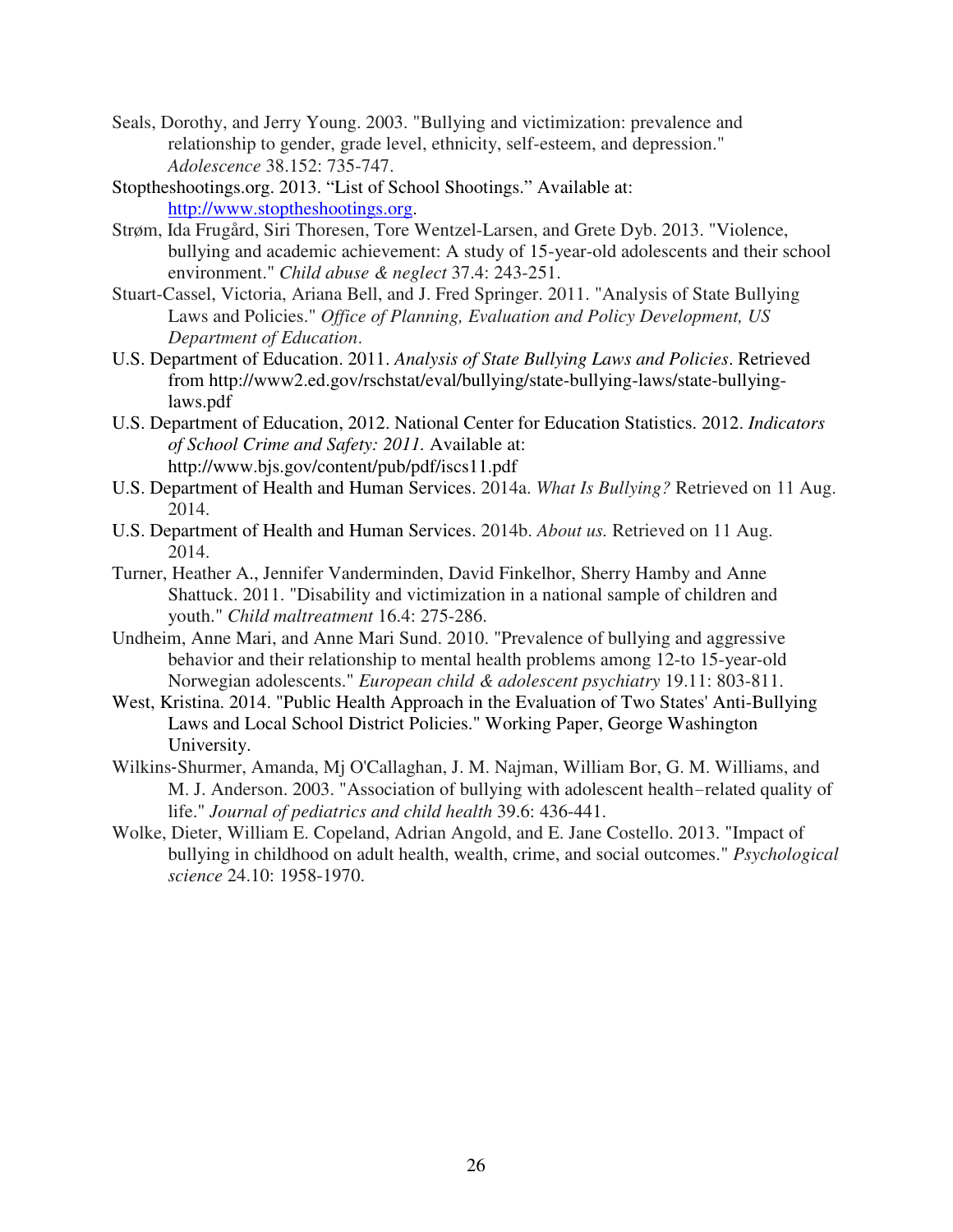

**Figure 1. Trends in Student Safety, YRBS** 

Notes: Unweighted treands are obtained using data from the National and State YRBS between 1993 and 2013.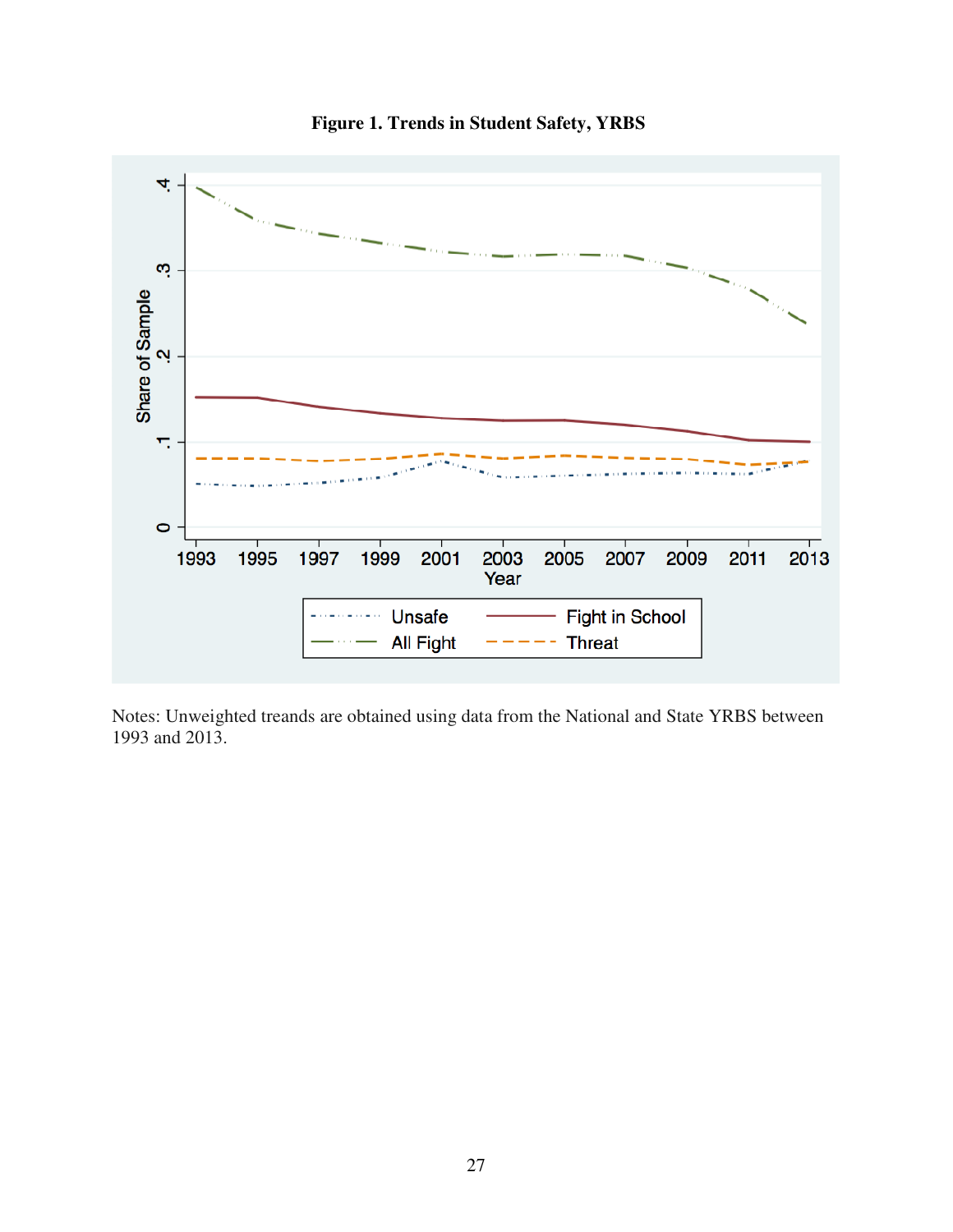|                                          | Mean (StD) [N]                    | <b>Source</b>                 | <b>Years</b> |
|------------------------------------------|-----------------------------------|-------------------------------|--------------|
| Dependent Variables                      |                                   |                               |              |
| Unsafe                                   | 0.063(0.243)[1,105,255]           | <b>YRBS</b>                   | 1993-2013    |
| Fight in School                          | $0.122(0.327)$ [1,054,461]        | <b>YRBS</b>                   | 1993-2013    |
| All Fight                                | 0.312(0.463)[1,031,970]           | <b>YRBS</b>                   | 1993-2013    |
| Threat                                   | 0.080(0.271)[1,070,208]           | <b>YRBS</b>                   | 1993-2013    |
| <b>Bullied</b>                           | 0.201(0.401)[412,666]             | <b>YRBS</b>                   | 2009-2013    |
| Not Attending High School                | 0.146(0.353)[1,415,700]           | <b>CPS</b>                    | 1993-2013    |
| Violent Crime <sup>a</sup> (Ages 13-17)  | 325.24 (232.45) [979]             | FBI Uniform Crime Reports     | 1993-2012    |
| Violent Crime <sup>a</sup> (Ages 20-24)  | 418.76 (234.45) [980]             | FBI Uniform Crime Reports     | 1993-2012    |
| Property Crime <sup>a</sup> (Ages 13-17) | 1,999.90 (1,060.77) [981]         | FBI Uniform Crime Reports     | 1993-2012    |
| Property Crime <sup>a</sup> (Ages 20-24) | 1,163.62 (451.96) [981]           | FBI Uniform Crime Reports     | 1993-2012    |
| Fear (Ages 20-24)                        | 0.398(0.276)[1,113 <sup>b</sup> ] | <b>GSS</b>                    | 1993-2009    |
| Shotgun (Ages 20-24)                     | $0.161(0.201)[1,106^b]$           | <b>GSS</b>                    | 1993-2009    |
| Not Wear Helmet                          | 0.897(0.304)[653,327]             | <b>YRBS</b>                   | 1993-2013    |
| Teen Shooting Involving Death            | 0.104(0.305)[1,020]               | National School Safety Center | 1993-2012    |
| <b>Older Shooting Involving Death</b>    | 0.024(0.152)[1,020]               | National School Safety Center | 1993-2012    |
| Teen Shooting Involving Homicide         | $0.060(0.237)$ [1,020]            | National School Safety Center | 1993-2012    |
| Older Shooting Involving Homicide        | $0.017(0.128)$ [1,020]            | National School Safety Center | 1993-2012    |
| <b>Anti-Bullying Laws</b>                |                                   |                               |              |
| <b>ABL</b>                               | 0.365(0.472)                      | Department of Education       | 1993-2013    |
| <b>ABL</b> with Model Policy             | 0.315(0.458)                      | Department of Education       | 1993-2013    |
| <b>ABL</b> without Model Policy          | 0.049(0.211)                      | Department of Education       | 1993-2013    |
| <b>High Intensity ABL</b>                | 0.139(0.344)                      | Department of Education       | 1993-2013    |
| Moderate Intensity ABL                   | 0.172(0.370)                      | Department of Education       | 1993-2013    |
| Low Intensity ABL                        | 0.054(0.221)                      | Department of Education       | 1993-2013    |
| <b>High Intensity District Policy</b>    | 0.155(0.357)                      | Department of Education       | 1993-2013    |
| Moderate Intensity District Policy       | 0.151(0.354)                      | Department of Education       | 1993-2013    |
| Low Intensity District Policy            | 0.059(0.230)                      | Department of Education       | 1993-2013    |
| Written Records & Reporting              | 0.051(0.216)                      | Department of Education       | 1993-2013    |
| Investigations                           | 0.105(0.306)                      | Department of Education       | 1993-2013    |
|                                          |                                   |                               |              |

#### **Table 1. Means of Outcomes and Key Control Variables, by Data Source**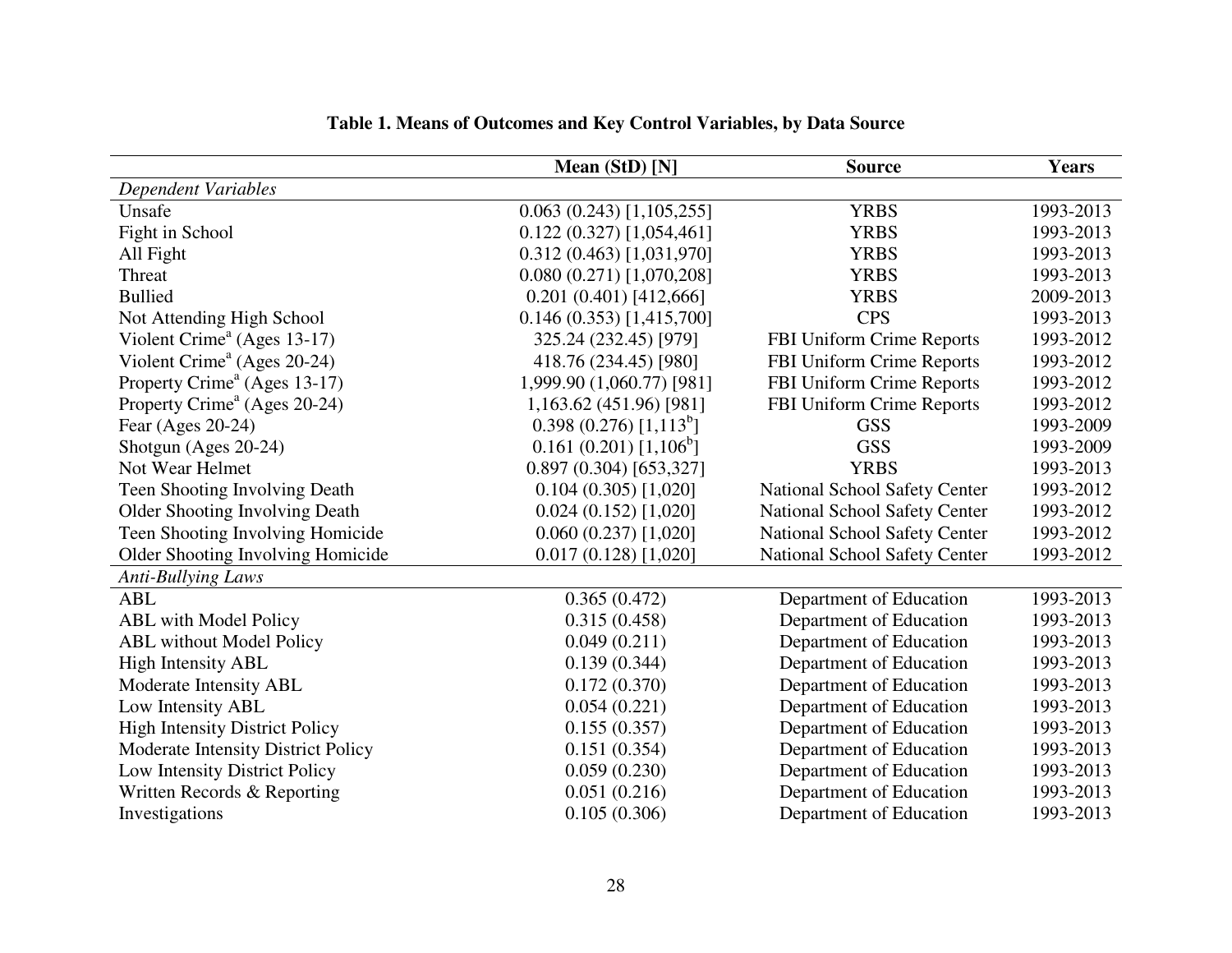|                                                    | Mean (StD) [N] | <b>Source</b>                              | Years     |
|----------------------------------------------------|----------------|--------------------------------------------|-----------|
| Consequences                                       | 0.203(0.395)   | Department of Education                    | 1993-2013 |
| Communications & Transparency                      | 0.081(0.271)   | Department of Education                    | 1993-2013 |
| <b>Legal Definitions</b>                           | 0.204(0.397)   | Department of Education                    | 1993-2013 |
| 4 or more Components                               | 0.041(0.197)   | Department of Education                    | 1993-2013 |
| 2 or 3 Components                                  | 0.166(0.368)   | Department of Education                    | 1993-2013 |
| Less than 2 Components                             | 0.157(0.357)   | Department of Education                    | 1993-2013 |
| Demographic Controls                               |                |                                            |           |
| Age                                                | 15.96 (1.259)  | <b>YRBS</b>                                | 1993-2013 |
| Male                                               | 0.491(0.500)   | <b>YRBS</b>                                | 1993-2013 |
| White                                              | 0.590(0.492)   | <b>YRBS</b>                                | 1993-2013 |
| <b>Black</b>                                       | 0.152(0.359)   | <b>YRBS</b>                                | 1993-2013 |
| Grade                                              | 10.35(1.122)   | <b>YRBS</b>                                | 1993-2013 |
| <b>State-Specific Education Controls</b>           |                |                                            |           |
| National School Lunch Participation Rate           | 0.098(0.019)   | US Department of Agriculture               | 1993-2013 |
| Average Student-Teacher Ratio                      | 14.62 (2.870)  | <b>NCES</b> Digest of Education Statistics | 1993-2013 |
| Average Teacher Salary (in thousands of 2013\$)    | 56.47 (9.196)  | <b>NCES</b> Digest of Education Statistics | 1993-2013 |
| Share of Population with Bachelor's Degree         | 0.281(0.061)   | <b>Current Population Survey</b>           | 1993-2013 |
| Zero Tolerance School Violence Law                 | 0.932(0.239)   | <b>Education Commission of the States</b>  | 1993-2013 |
| <b>State-Specific Economic and Policy Controls</b> |                |                                            |           |
| Police expenditures per 1,000 population           | 243.96 (95.94) | <b>Bureau of Justice Statistics</b>        | 1993-2013 |
| Law enforcement employees per 1,000 population     | 2.260(0.062)   | <b>Bureau of Justice Statistics</b>        | 1993-2013 |
| <b>CAP</b> law                                     | 0.464(0.497)   | Law Center to Prevent Gun Violence         | 1993-2013 |
| <b>Shall Issue Law</b>                             | 0.632(0.482)   | Law Center to Prevent Gun Violence         | 1993-2013 |
| Zero Tolerance Drunk Driving Laws                  | 0.910(0.275)   | Updated from Anderson et al. (2013)        | 1993-2013 |
| Cigarette Taxes (2013\$)                           | 1.164(0.928)   | Tax Burden on Tobacco                      | 1993-2013 |
| Beer taxes (2013\$)                                | 0.300(0.228)   | <b>Beer Institute</b>                      | 1993-2013 |
| <b>Unemployment Rates</b>                          | 0.061(0.020)   | <b>Bureau of Labor Statistics</b>          | 1993-2013 |
| Per Capita Income (in thousands of 2013\$)         | 41.13 (7.347)  | <b>US Census Bureau</b>                    | 1993-2013 |
| $\mathbf N$                                        | 1,105,255      |                                            |           |

N<br>
Notes: Standard deviations are in parentheses and sample sizes are in brackets.<br>
<sup>a</sup> Crime rates are arrest rates per 100,000 population of the appropriate ages.<br>
<sup>b</sup> Individuals used to estimate the state-by-year regr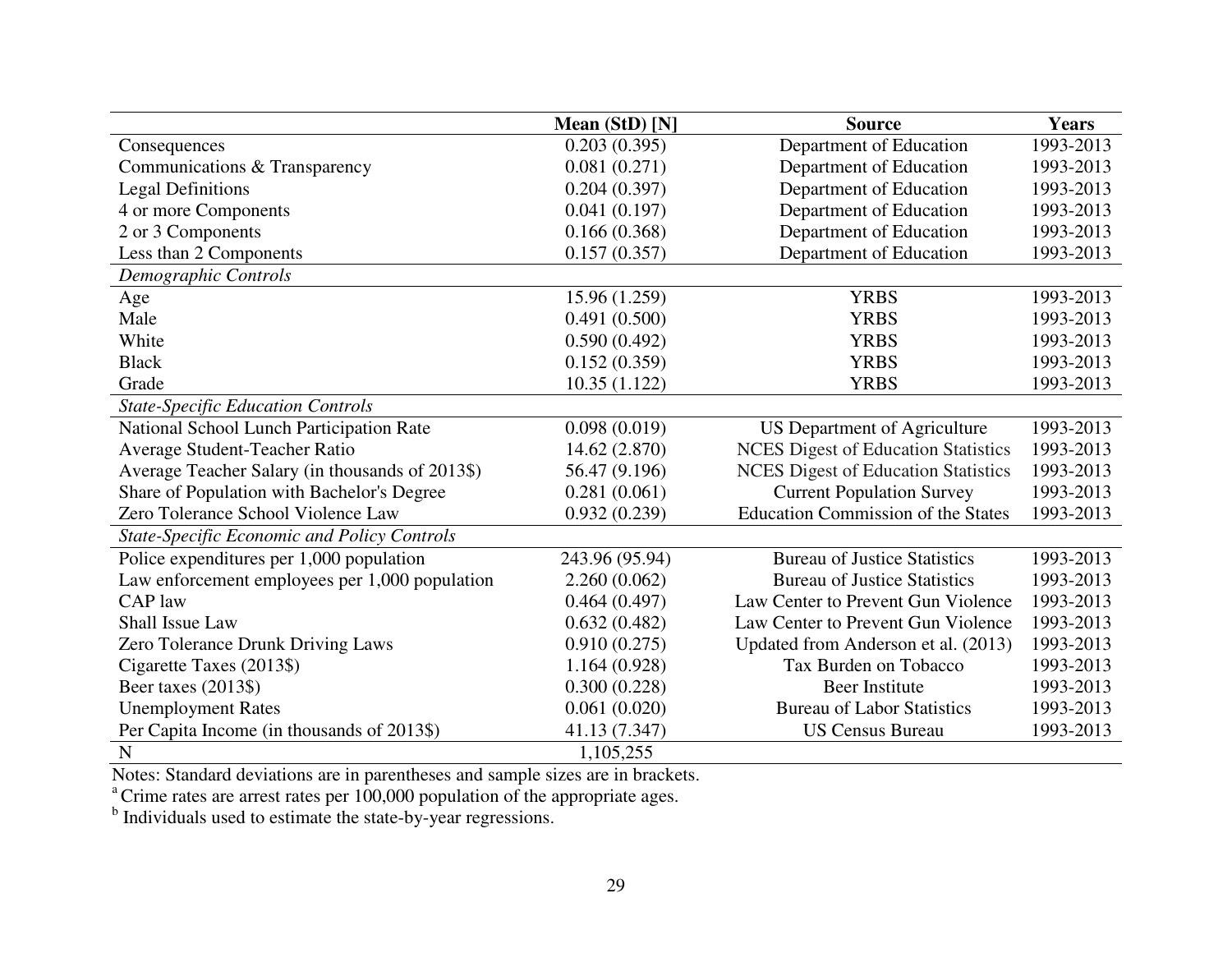| <b>State</b>               | <b>Effective Date</b><br>of School<br><b>District Policy</b> | <b>DOE</b><br><b>Intensity</b><br><b>Rating</b> | Written<br>Records &<br><b>Reporting</b> | <b>Investigations</b> | Consequences              | Training &<br><b>Transparency</b> | Legal<br><b>Definitions</b> |
|----------------------------|--------------------------------------------------------------|-------------------------------------------------|------------------------------------------|-----------------------|---------------------------|-----------------------------------|-----------------------------|
| ${\rm AL}$                 | 07/01/2010                                                   | 20                                              |                                          | $\mathbf X$           |                           |                                   | $\mathbf X$                 |
| AK                         | 07/01/2007                                                   | 10                                              |                                          |                       |                           |                                   |                             |
| $\mathbf{A}\mathbf{Z}$     | 08/12/2005                                                   | 13                                              | $\mathbf X$                              |                       |                           |                                   |                             |
| AR                         | 07/16/2003                                                   | 21                                              |                                          |                       |                           |                                   | $\mathbf X$                 |
| CA                         | 01/01/2004                                                   | 17                                              |                                          |                       | $\boldsymbol{\mathrm{X}}$ |                                   |                             |
| CO                         | 08/08/2001                                                   | 11                                              |                                          |                       | $\mathbf X$               |                                   | $\mathbf X$                 |
| CT                         | 02/01/2009                                                   | 22                                              | $\mathbf X$                              | $\mathbf X$           | $\mathbf X$               | $\mathbf X$                       |                             |
| DC                         | 06/22/2012                                                   | 22                                              | $\mathbf X$                              | $\mathbf X$           | $\boldsymbol{\mathrm{X}}$ |                                   |                             |
| DE                         | 01/01/2008                                                   | 22                                              |                                          |                       | $\mathbf X$               | $\mathbf X$                       | $\mathbf X$                 |
| ${\rm FL}$                 | 12/01/2008                                                   | 24                                              |                                          | $\mathbf X$           | $\boldsymbol{\mathrm{X}}$ |                                   | $\mathbf X$                 |
| <b>GA</b>                  | 08/01/2011                                                   | 13                                              |                                          |                       | $\mathbf X$               |                                   |                             |
| $\mathop{\rm HI}\nolimits$ | 07/11/2011                                                   | 12                                              | $\mathbf X$                              | $\mathbf X$           | $\boldsymbol{\mathrm{X}}$ |                                   |                             |
| ID                         | 07/01/2006                                                   | 06                                              |                                          |                       |                           |                                   |                             |
| $IL^a$                     | 06/28/2010                                                   | 16                                              |                                          |                       | $\mathbf X$               |                                   |                             |
| IN                         | 07/01/2005                                                   | 08                                              |                                          |                       |                           |                                   |                             |
| IA                         | 09/01/2007                                                   | 19                                              |                                          |                       |                           |                                   | $\mathbf X$                 |
| <b>KS</b>                  | 07/01/2008                                                   | 06                                              |                                          |                       |                           |                                   |                             |
| KY                         | 11/30/2008                                                   | 15                                              |                                          | $\mathbf X$           | $\boldsymbol{\mathrm{X}}$ |                                   |                             |
| LA                         | 08/01/2001                                                   | 17                                              |                                          |                       |                           |                                   |                             |
| <b>ME</b>                  | 09/01/2006                                                   | 20                                              |                                          |                       | $\boldsymbol{\mathrm{X}}$ |                                   | $\mathbf X$                 |
| <b>MD</b>                  | 07/01/2009                                                   | 28                                              |                                          |                       | $\mathbf X$               | $\mathbf X$                       | $\mathbf X$                 |
| MA                         | 12/31/2010                                                   | 23                                              |                                          | $\mathbf X$           | $\mathbf X$               |                                   |                             |
| MI                         | 06/07/2012                                                   | 28                                              | $\mathbf X$                              | $\mathbf X$           | $\mathbf X$               | $\mathbf X$                       |                             |
| <b>MN</b>                  | 08/01/2007                                                   | 03                                              |                                          |                       |                           |                                   |                             |
| <b>MS</b>                  | 12/31/2010                                                   | 11                                              |                                          |                       |                           |                                   |                             |
| <b>MO</b>                  | 09/01/2007                                                   | 10                                              |                                          |                       |                           |                                   |                             |
| $MT^b$                     | No Law                                                       | $\overline{\phantom{a}}$                        |                                          |                       |                           |                                   |                             |
| NE                         | 07/01/2009                                                   | 06                                              |                                          |                       |                           |                                   |                             |
| $\ensuremath{\text{NV}}$   | 07/01/2005                                                   | 19                                              |                                          |                       |                           |                                   | $\mathbf X$                 |
| NH                         | 01/01/2011                                                   | 27                                              |                                          | $\mathbf X$           | $\mathbf X$               | $\mathbf X$                       | $\mathbf X$                 |
| $\mathbf{N}\mathbf{J}$     | 09/01/2011                                                   | 30                                              | $\mathbf X$                              | $\mathbf X$           | $\mathbf X$               | $\mathbf X$                       | $\mathbf X$                 |
| $\rm{NM}$                  | 04/01/2007                                                   | 16                                              |                                          |                       |                           |                                   |                             |
| $NY^c$                     | 07/01/2013                                                   | 20                                              |                                          |                       | $\mathbf X$               |                                   | X                           |
| NC                         | 12/31/2009                                                   | 20                                              |                                          |                       |                           |                                   | $\mathbf X$                 |
| ND                         | 07/01/2012                                                   | 20                                              |                                          | $\mathbf X$           |                           |                                   | $\mathbf X$                 |
| OH                         | 09/29/2010                                                   | 18                                              |                                          | $\mathbf X$           |                           |                                   | $\mathbf X$                 |
| OK                         | 11/01/2002                                                   | 14                                              |                                          |                       |                           |                                   |                             |
| <b>OR</b>                  | 01/01/2004                                                   | 21                                              |                                          | $\mathbf X$           |                           |                                   |                             |

**Table 2. State Anti-Bullying Laws (ABL), 1993-20131,2**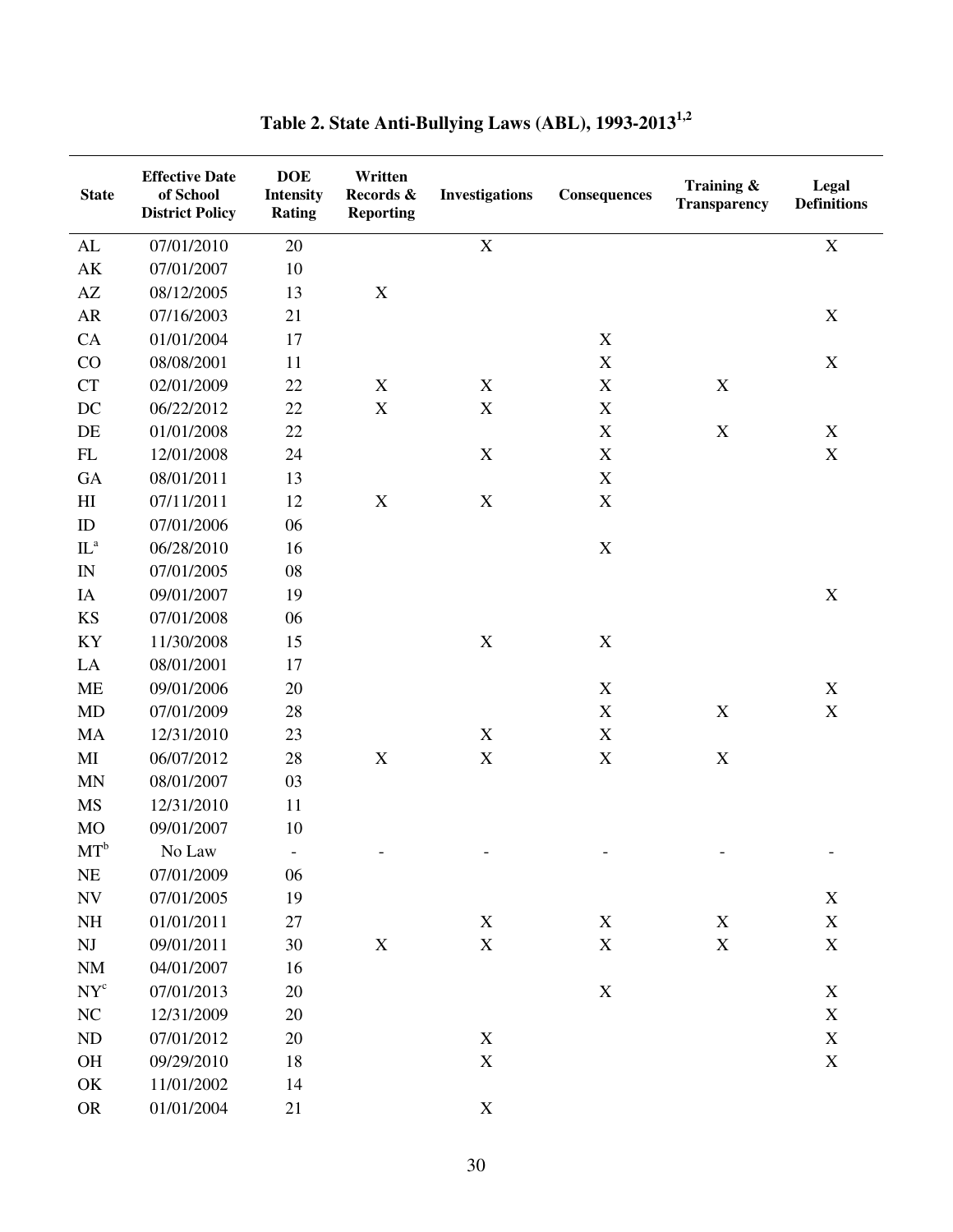| <b>State</b> | <b>Effective Date</b><br>of School<br><b>District Policy</b> | <b>DOE</b><br><b>Intensity</b><br><b>Rating</b> | Written<br>Records &<br><b>Reporting</b> | <b>Investigations</b> | Consequences     | Training $\&$<br><b>Transparency</b> | Legal<br><b>Definitions</b> |
|--------------|--------------------------------------------------------------|-------------------------------------------------|------------------------------------------|-----------------------|------------------|--------------------------------------|-----------------------------|
| PA           | 01/01/2009                                                   | 13                                              |                                          |                       |                  |                                      |                             |
| RI           | 09/01/2004                                                   | 14                                              |                                          |                       |                  |                                      |                             |
| <b>SC</b>    | 01/01/2007                                                   | 19                                              |                                          | X                     |                  |                                      | X                           |
| <b>SD</b>    | 07/01/2012                                                   | 07                                              |                                          |                       | X                |                                      |                             |
| <b>TN</b>    | 01/01/2006                                                   | 14                                              |                                          | X                     |                  |                                      | $\boldsymbol{X}$            |
| <b>TX</b>    | 06/17/2011                                                   | 05                                              |                                          |                       | X                |                                      |                             |
| UT           | 09/01/2012                                                   | 13                                              |                                          |                       |                  |                                      | X                           |
| <b>VT</b>    | 01/15/2007                                                   | 22                                              | X                                        | X                     | $\boldsymbol{X}$ |                                      | X                           |
| <b>VA</b>    | 07/01/2013                                                   | 18                                              |                                          |                       | $\boldsymbol{X}$ |                                      |                             |
| <b>WA</b>    | 08/01/2011                                                   | 30                                              | X                                        | X                     | X                |                                      |                             |
| WV           | 12/01/2001                                                   | 23                                              |                                          | X                     |                  |                                      | X                           |
| WI           | 08/15/2010                                                   | 09                                              |                                          |                       |                  |                                      |                             |
| WY           | 12/31/2009                                                   | 19                                              |                                          | X                     |                  |                                      | X                           |

Note: 48 states that have implemented an ABL, except for Hawaii and the District of Columbia, contribute identifying variation in the YRBS sample. Besides the above state, Hawaii also contributes to identifying variation in the Uniform Crime Reports sample.

<sup>a</sup> While Illinois's 2006 Senate Bill 2630 encouraged school district to adopt anti-bullying policies, the state's 2010 Senate Bill 3266 was the first anti-bullying law to require school district anti-bullying policies.

<sup>b</sup> Montana passed an ABL in April 2015.

c New York's Dignity for All Students Act was first enacted in 2010 and became effective in 2012. However, the mandates on school district policies were specified in details in the Act's Amendment which took effect in 2013.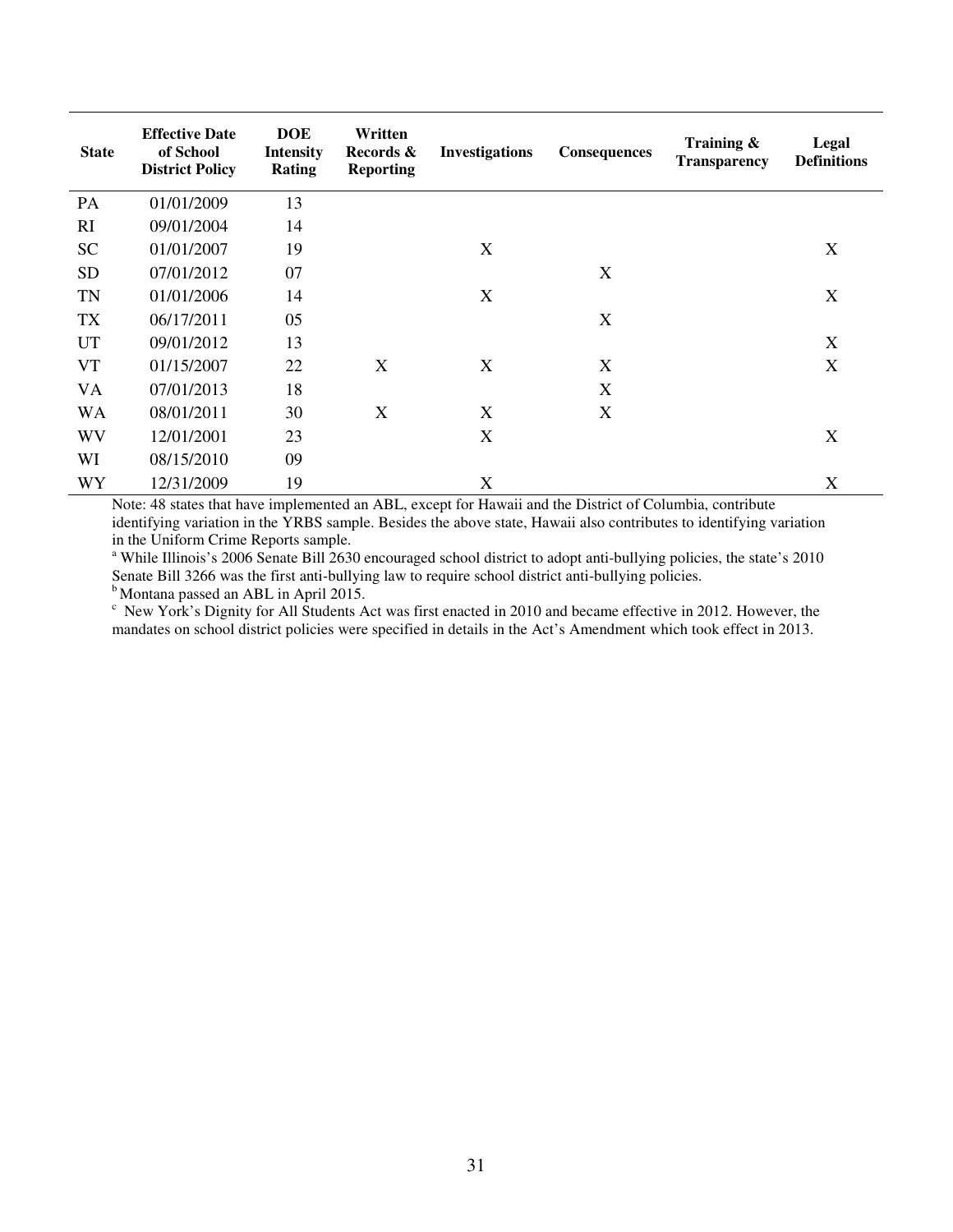|                                                                     | <b>Unsafe</b>                   | <b>Fight in</b>                                         | <b>All Fight</b> | <b>Threat</b> |  |
|---------------------------------------------------------------------|---------------------------------|---------------------------------------------------------|------------------|---------------|--|
|                                                                     |                                 | <b>School</b>                                           |                  |               |  |
|                                                                     | (1)                             | (2)                                                     | (3)              | (4)           |  |
|                                                                     |                                 | Panel I: Baseline Difference-in-Difference              |                  |               |  |
| <b>ABL</b>                                                          | 0.001                           | 0.002                                                   | 0.003            | 0.000         |  |
|                                                                     | (0.004)                         | (0.003)                                                 | (0.005)          | (0.003)       |  |
|                                                                     |                                 | Panel II: Panel I + Individual & State Economic         |                  |               |  |
|                                                                     |                                 | Controls                                                |                  |               |  |
| <b>ABL</b>                                                          | 0.001                           | 0.000                                                   | 0.002            | 0.000         |  |
|                                                                     | (0.003)                         | (0.003)                                                 | (0.005)          | (0.002)       |  |
|                                                                     |                                 | Panel III: Panel II + State Policy & Education Controls |                  |               |  |
| <b>ABL</b>                                                          | 0.000                           | 0.000                                                   | 0.000            | $-0.000$      |  |
|                                                                     | (0.003)                         | (0.002)                                                 | (0.004)          | (0.002)       |  |
|                                                                     | Panel IV: Leads and Lags of ABL |                                                         |                  |               |  |
| 3 Years Before                                                      | $-0.004$                        | $-0.009***$                                             | $-0.016**$       | $-0.004$      |  |
|                                                                     | (0.004)                         | (0.003)                                                 | (0.008)          | (0.003)       |  |
| 2 Years Before                                                      | $-0.004$                        | $0.006**$                                               | 0.000            | 0.003         |  |
|                                                                     | (0.004)                         | (0.003)                                                 | (0.004)          | (0.003)       |  |
| 1 Year Before                                                       | 0.001                           | $-0.003$                                                | $-0.007$         | $-0.001$      |  |
|                                                                     | (0.005)                         | (0.004)                                                 | (0.006)          | (0.004)       |  |
| Year of Law Change                                                  | $-0.004$                        | 0.002                                                   | 0.001            | 0.002         |  |
|                                                                     | (0.004)                         | (0.003)                                                 | (0.005)          | (0.004)       |  |
| 1 Year After                                                        | 0.001                           | $-0.004$                                                | $-0.016$         | $-0.001$      |  |
|                                                                     | (0.005)                         | (0.006)                                                 | (0.011)          | (0.005)       |  |
| 2 Years After                                                       | $-0.002$                        | 0.004                                                   | 0.007            | 0.001         |  |
|                                                                     | (0.004)                         | (0.005)                                                 | (0.007)          | (0.004)       |  |
| 3+ Years After                                                      | $-0.001$                        | $-0.003$                                                | $-0.013$         | $-0.002$      |  |
|                                                                     | (0.005)                         | (0.007)                                                 | (0.008)          | (0.004)       |  |
|                                                                     |                                 |                                                         |                  |               |  |
| $\chi^2$ of $\Sigma(\beta_{\text{leads}})=0$ (p-value)              | 0.61(0.43)                      | 0.78(0.38)                                              | 3.04(0.08)       | 0.07(0.79)    |  |
| of $\sum(\beta_{\text{yrchange}}, \beta_{\text{lags}})=0$ (p-value) | 0.18(0.67)                      | 0.00(0.96)                                              | 0.81(0.37)       | 0.00(0.98)    |  |
|                                                                     |                                 | Panel V: Panel III + State Linear Trends                |                  |               |  |
| <b>ABL</b>                                                          | 0.001                           | 0.001                                                   | 0.003            | $-0.001$      |  |
|                                                                     | (0.003)                         | (0.003)                                                 | (0.004)          | (0.003)       |  |
| State FE?                                                           | Yes                             | Yes                                                     | Yes              | Yes           |  |
| Year FE?                                                            | Yes                             | Yes                                                     | Yes              | Yes           |  |
| Controls?                                                           | Yes                             | Yes                                                     | Yes              | Yes           |  |
| $\mathbf N$                                                         | 1,105,255                       | 1,054,461                                               | 1,031,970        | 1,070,208     |  |

### **Table 3: Difference-in-Difference Estimates of Relationship between Anti-Bullying Laws and School Safety**

\*\*\* Significant at 1% level \*\* at 5% level \* at 10% level

Notes: Estimated marginal effects are obtained using unweighted probit regression with data from the 1993 to 2013 Youth Risk Behavior Surveys. Standard errors corrected for clustering on the state are in parentheses. Controls include gender, age, grade, race/ethnicity, average teacher salary, average pupil/teacher ratio, National school lunch participation rates, share of population with Bachelor's degree, zero tolerance school violence laws, CAP laws, shall issue laws, beer taxes, zero tolerance drunk driving laws, cigarette taxes, state unemployment rate, and per capita income.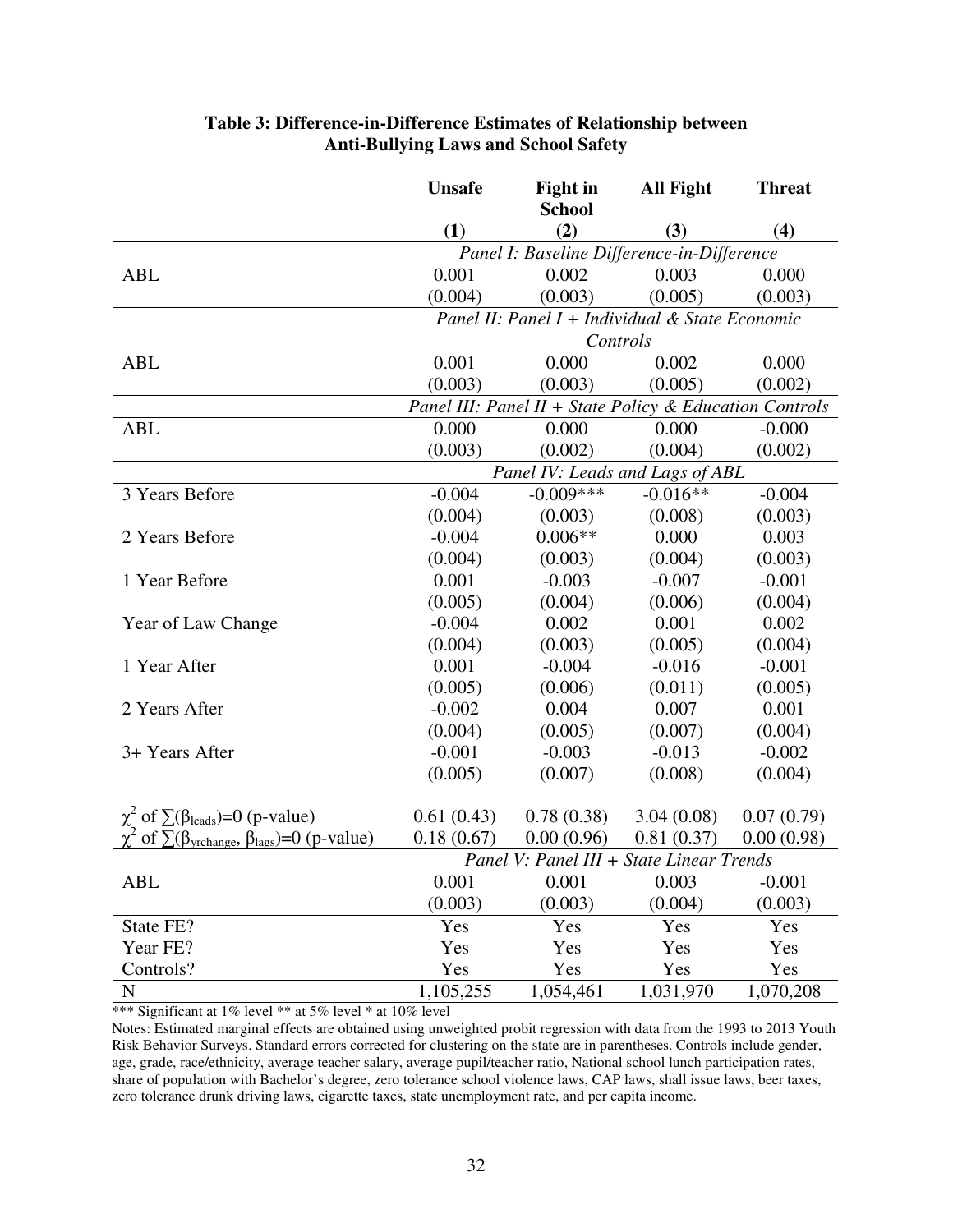|                                                                  | <b>Unsafe</b> | <b>Fight in</b> | <b>All Fight</b>                                   | <b>Threat</b> |
|------------------------------------------------------------------|---------------|-----------------|----------------------------------------------------|---------------|
|                                                                  | (1)           | <b>School</b>   | (3)                                                | (4)           |
|                                                                  |               | (2)             | Panel I: Model Policy                              |               |
| <b>ABL</b> with Model Policy                                     | 0.001         | $-0.000$        | 0.002                                              | 0.000         |
|                                                                  | (0.003)       | (0.003)         | (0.005)                                            | (0.003)       |
| <b>ABL</b> without Model Policy                                  | 0.000         | 0.005           | 0.006                                              | $-0.006$      |
|                                                                  | (0.007)       | (0.005)         | (0.011)                                            | (0.004)       |
|                                                                  |               |                 |                                                    |               |
| $\chi^2$ of $\beta_{MP} = \beta_{No MP}$ (p-value)               | 0.01(0.93)    | 0.94(0.33)      | 0.12(0.73)                                         | 2.11(0.15)    |
|                                                                  |               |                 | Panel II: Intensity Rating                         |               |
| <b>High Intensity ABL</b>                                        | $-0.001$      | $-0.011**$      | $-0.006$                                           | $-0.003$      |
|                                                                  | (0.006)       | (0.005)         | (0.006)                                            | (0.006)       |
| Moderate Intensity ABL                                           | 0.000         | 0.004           | 0.007                                              | 0.000         |
|                                                                  | (0.004)       | (0.004)         | (0.006)                                            | (0.003)       |
| Low Intensity ABL                                                | 0.004         | 0.009           | 0.005                                              | $-0.001$      |
|                                                                  | (0.005)       | (0.006)         | (0.008)                                            | (0.005)       |
|                                                                  |               |                 |                                                    |               |
| $\chi^2$ of $\beta_{High} = \beta_{Modelate}$ (p-value)          | 0.02(0.89)    | 5.76(0.02)      | 3.00(0.08)                                         | 0.24(0.63)    |
| $\chi^2$ of $\beta_{\text{High}} = \beta_{\text{Low}}$ (p-value) | 0.26(0.61)    | 6.28(0.01)      | 1.24(0.26)                                         | 0.09(0.77)    |
|                                                                  |               |                 | Panel III: School District Policy Intensity Rating |               |
| <b>High Intensity District Policy</b>                            | $-0.000$      | $-0.008*$       | $-0.002$                                           | $-0.001$      |
|                                                                  | (0.005)       | (0.004)         | (0.005)                                            | (0.005)       |
| Moderate Intensity District Policy                               | 0.000         | 0.007           | 0.009                                              | $-0.000$      |
|                                                                  | (0.004)       | (0.004)         | (0.007)                                            | (0.003)       |
| Low Intensity District Policy                                    | 0.004         | 0.008           | 0.003                                              | $-0.001$      |
|                                                                  | (0.005)       | (0.006)         | (0.008)                                            | (0.005)       |
|                                                                  |               |                 |                                                    |               |
| $\chi^2$ of $\beta_{High} = \beta_{Model}$ (p-value)             | 0.00(0.96)    | 5.91(0.02)      | 1.78(0.18)                                         | 0.03(0.87)    |
| $\chi^2$ of $\beta_{\text{High}} = \beta_{\text{Low}}$ (p-value) | 0.45(0.50)    | 4.75(0.03)      | 0.26(0.61)                                         | 0.00(0.99)    |
|                                                                  |               |                 | Panel IV: Individual High Intensity Components     |               |
| Written Records & Reporting                                      | $-0.014*$     | $-0.016**$      | $-0.012$                                           | $-0.020***$   |
|                                                                  | (0.008)       | (0.007)         | (0.010)                                            | (0.005)       |
| Investigations                                                   | 0.008         | $-0.007$        | 0.002                                              | $-0.000$      |
|                                                                  | (0.005)       | (0.005)         | (0.008)                                            | (0.005)       |
| Consequences                                                     | 0.002         | 0.001           | 0.001                                              | $-0.000$      |
|                                                                  | (0.005)       | (0.005)         | (0.009)                                            | (0.004)       |
| Training & Transparency                                          | 0.006         | 0.010           | $-0.004$                                           | $0.019***$    |
|                                                                  | (0.010)       | (0.007)         | (0.008)                                            | (0.004)       |
| <b>Legal Definitions</b>                                         | $-0.007$      | 0.001           | 0.002                                              | 0.000         |
|                                                                  | (0.005)       | (0.004)         | (0.007)                                            | (0.004)       |

### **Table 4: Exploring Heterogeneity in the Effects of ABL by Department of Education Intensity Rating**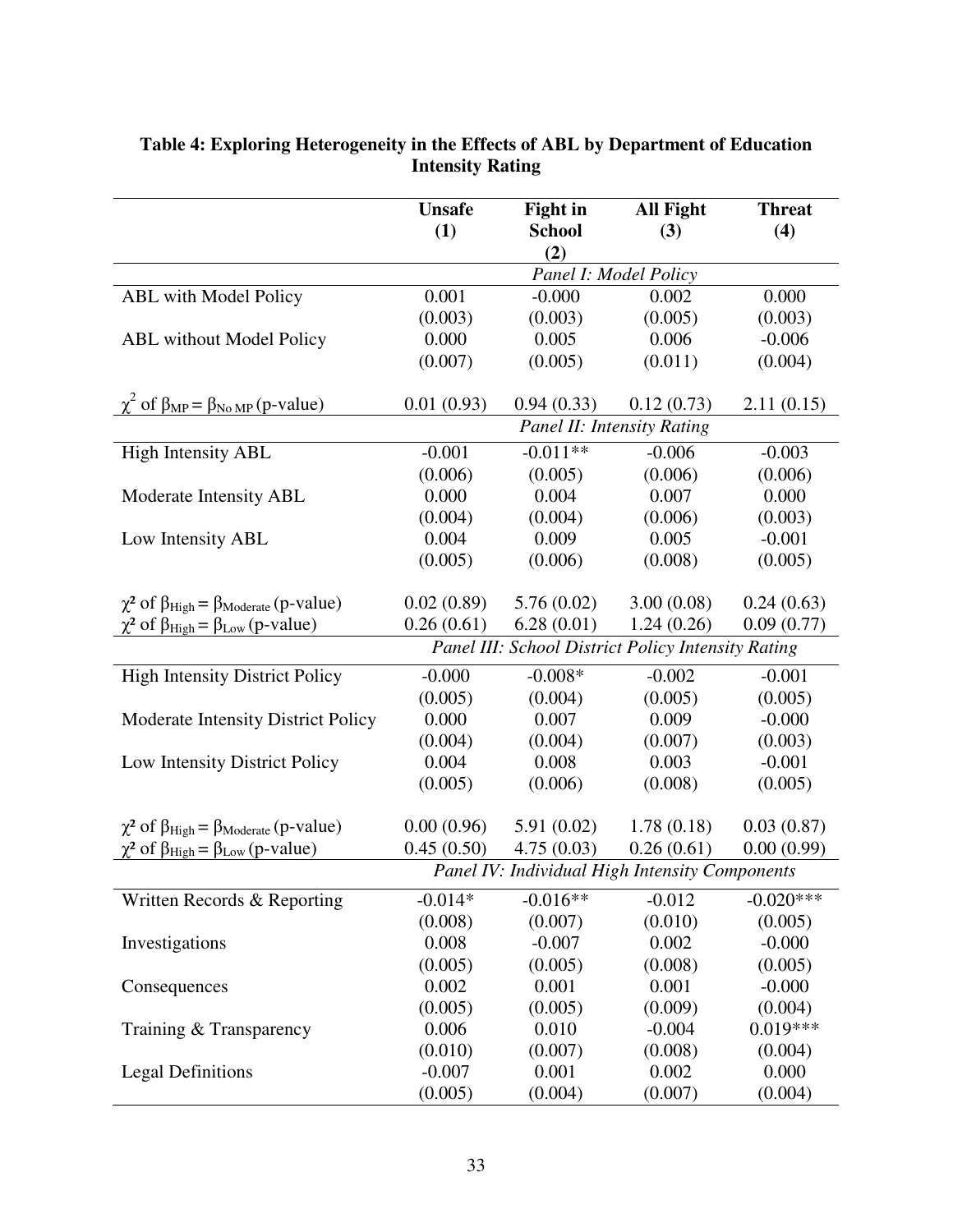|                                                                            | <b>Unsafe</b>                                           | <b>Fight in</b> | <b>All Fight</b> | <b>Threat</b> |  |  |
|----------------------------------------------------------------------------|---------------------------------------------------------|-----------------|------------------|---------------|--|--|
|                                                                            | (1)                                                     | <b>School</b>   | (3)              | (4)           |  |  |
|                                                                            |                                                         | (2)             |                  |               |  |  |
|                                                                            | Panel V: Number of High Intensity-Rated District Policy |                 |                  |               |  |  |
|                                                                            |                                                         | Components      |                  |               |  |  |
| 4+ Components                                                              | $-0.008$                                                | $-0.016***$     | $-0.011**$       | $-0.012*$     |  |  |
|                                                                            | (0.007)                                                 | (0.005)         | (0.005)          | (0.007)       |  |  |
| 2 or 3 Components                                                          | 0.003                                                   | $-0.000$        | 0.004            | 0.005         |  |  |
|                                                                            | (0.005)                                                 | (0.004)         | (0.006)          | (0.004)       |  |  |
| Less than 2 Components                                                     | 0.002                                                   | $0.007*$        | 0.007            | $-0.001$      |  |  |
|                                                                            | (0.003)                                                 | (0.004)         | (0.006)          | (0.003)       |  |  |
| $\chi^2$ of $\beta_{4+\text{comps}} = \beta_{2-3 \text{ comps}}$ (p-value) | 1.71(0.19)                                              | 6.01(0.01)      | 4.16(0.04)       | 4.83(0.03)    |  |  |
| $\chi^2$ of $\beta_{4+ \text{comps}} = \beta_{1 \text{ comp}}$ (p-value)   | 1.8(0.18)                                               | 11.13(0.00)     | 5.53(0.02)       | 1.99(0.16)    |  |  |
| State FE?                                                                  | Yes                                                     | Yes             | Yes              | Yes           |  |  |
| Year FE?                                                                   | Yes                                                     | Yes             | <b>Yes</b>       | Yes           |  |  |
| Controls?                                                                  | Yes                                                     | Yes             | Yes              | Yes           |  |  |
| <b>State Time Trends?</b>                                                  | Yes.                                                    | Yes             | <b>Yes</b>       | Yes           |  |  |
| N                                                                          | 1,105,255                                               | 1,054,461       | 1,031,970        | 1,070,208     |  |  |

\*\*\* Significant at 1% level \*\* at 5% level \* at 10% level

Notes: Estimated marginal effects are obtained using unweighted probit regression with data from the 1993 to 2013 Youth Risk Behavior Surveys. Standard errors corrected for clustering on the state are in parentheses. Controls include gender, age, grade, race/ethnicity, average teacher salary, average pupil/teacher ratio, National school lunch participation rates, share of population with Bachelor's degree, zero tolerance school violence laws, CAP laws, shall issue laws, beer taxes, zero tolerance drunk driving laws, cigarette taxes, state unemployment rate, and per capita income.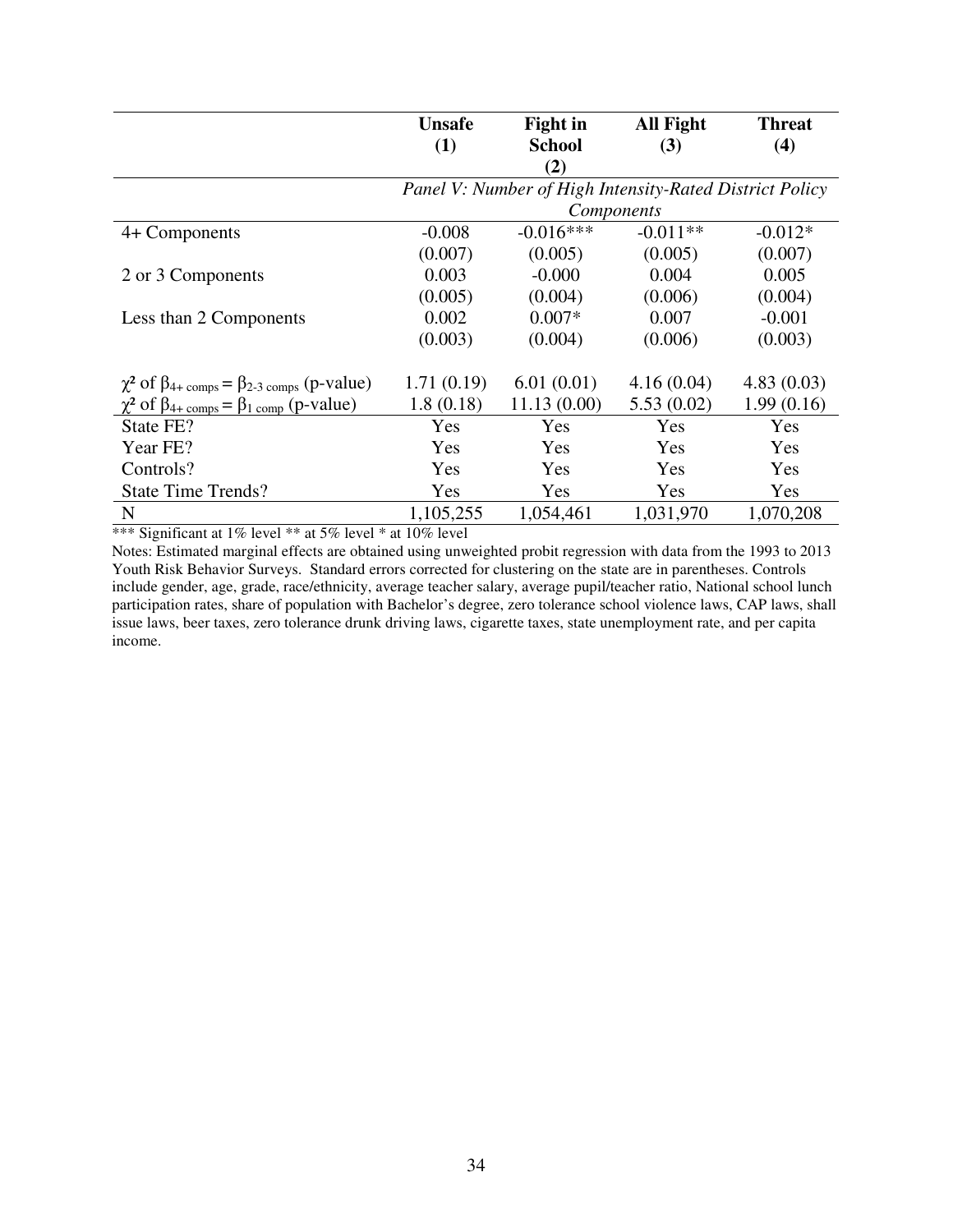|                                       | <b>Unsafe</b> | <b>Fight in</b> | All Fight                                                | <b>Threat</b> |
|---------------------------------------|---------------|-----------------|----------------------------------------------------------|---------------|
|                                       |               | <b>School</b>   |                                                          |               |
|                                       | (1)           | (2)             | (3)                                                      | (4)           |
|                                       |               |                 | <b>Panel I: Intensity Rating</b>                         |               |
| <b>High Intensity ABL</b>             | $-0.008$      | $-0.017***$     | $-0.019**$                                               | $-0.010$      |
|                                       | (0.006)       | (0.005)         | (0.009)                                                  | (0.009)       |
|                                       |               |                 | Panel II: School District Policy Intensity Rating        |               |
| <b>High Intensity District Policy</b> | $-0.005$      | $-0.009**$      | $-0.009$                                                 | $-0.003$      |
|                                       | (0.005)       | (0.004)         | (0.008)                                                  | (0.007)       |
|                                       |               |                 | Panel III: Individual High Intensity Components          |               |
| Written Records & Reporting           | $-0.013$      | $-0.018**$      | $-0.012$                                                 | $-0.030**$    |
|                                       | (0.009)       | (0.009)         | (0.022)                                                  | (0.013)       |
|                                       |               |                 | Panel IV: Number of High Intensity-Rated District Policy |               |
|                                       |               |                 | Components                                               |               |
| 4+ Components                         | $-0.011$      | $-0.020***$     | $-0.025**$                                               | $-0.021**$    |
|                                       | (0.007)       | (0.007)         | (0.010)                                                  | (0.010)       |
| State FE?                             | Yes           | Yes             | Yes                                                      | Yes           |
| Year FE?                              | Yes           | Yes             | Yes                                                      | Yes           |
| Controls?                             | Yes           | Yes             | Yes                                                      | Yes           |
| <b>State Time Trends?</b>             | Yes           | Yes             | Yes                                                      | Yes           |
| N                                     | 1,105,255     | 1,054,461       | 1,031,970                                                | 1,070,208     |

#### **Table 5: Robustness Tests of DOE Intensity Ratings and Strictly Enforced Components of ABL Controlling for Policy Leads**

\*\*\* Significant at 1% level \*\* at 5% level \* at 10% level

Notes: Estimated marginal effects are obtained using unweighted probit regression with data from the 1993 to 2013 Youth Risk Behavior Surveys. Standard errors corrected for clustering on the state are in parentheses. Controls include gender, age, grade, race/ethnicity, average teacher salary, average pupil/teacher ratio, National school lunch participation rates, share of population with Bachelor's degree, zero tolerance school violence laws, CAP laws, shall issue laws, beer taxes, zero tolerance drunk driving laws, cigarette taxes, state unemployment rate, and per capita income.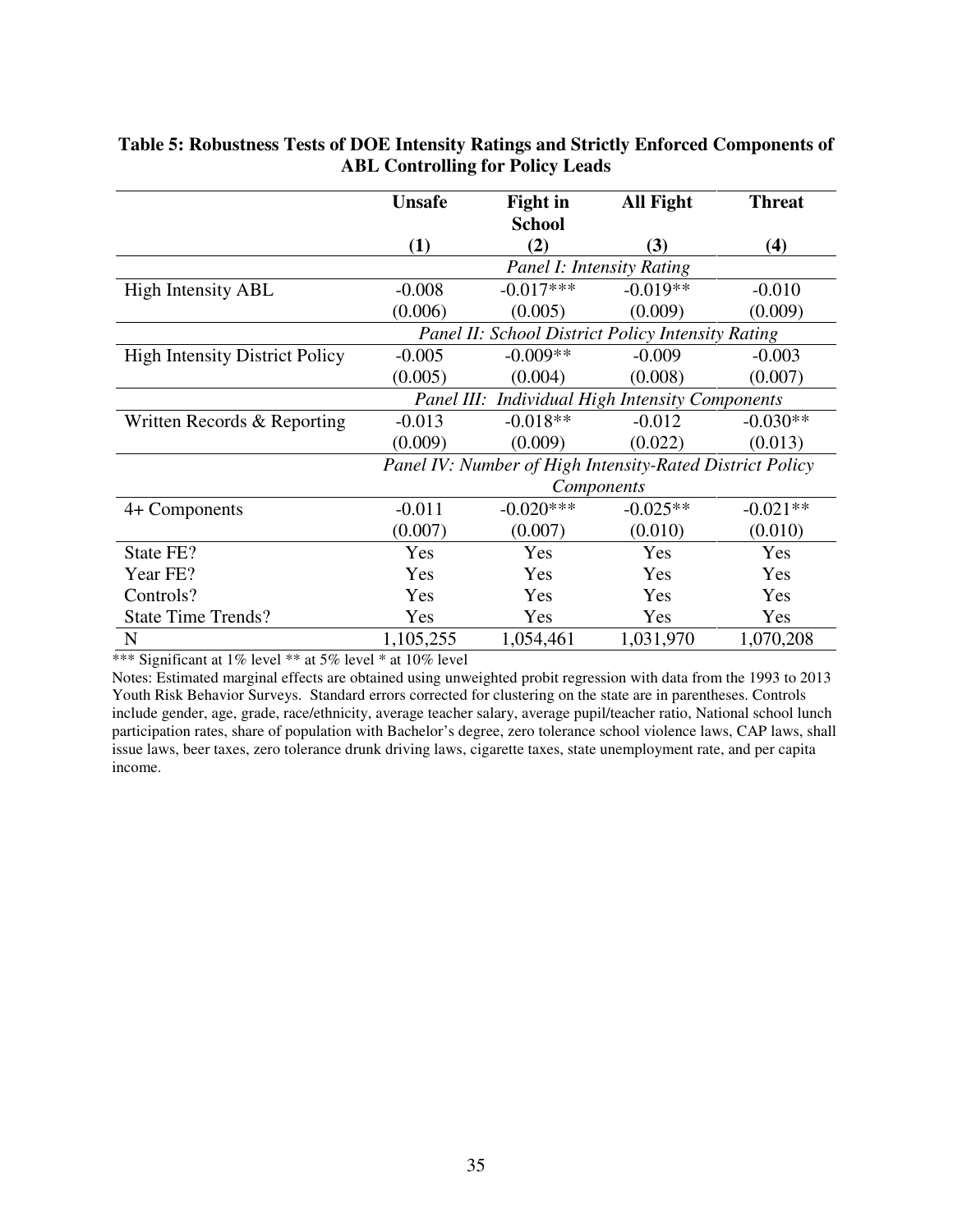|                                                                  | (1)                      | (2)                                               | (3)        |  |
|------------------------------------------------------------------|--------------------------|---------------------------------------------------|------------|--|
|                                                                  |                          | Panel I: Any ABL                                  |            |  |
| <b>ABL</b>                                                       | $-0.009*$                | $-0.009$                                          | $-0.008$   |  |
|                                                                  | (0.005)                  | (0.007)                                           | (0.006)    |  |
|                                                                  |                          | Panel II: Model Policy                            |            |  |
| <b>ABL</b> with Model Policy                                     | $-0.008$                 | $-0.007$                                          | $-0.008$   |  |
|                                                                  | (0.006)                  | (0.008)                                           | (0.007)    |  |
| <b>ABL</b> without Model Policy                                  | $-0.016*$                | $-0.020***$                                       | $-0.014$   |  |
|                                                                  | (0.009)                  | (0.007)                                           | (0.009)    |  |
|                                                                  |                          |                                                   |            |  |
| $\chi^2$ of $\beta_{MP} = \beta_{No MP}$ (p-value)               | 0.57(0.45)               | 2.40(0.12)                                        | 0.35(0.56) |  |
|                                                                  |                          | Panel III: Intensity Rating                       |            |  |
| <b>High Intensity ABL</b>                                        | $-0.018*$                | $-0.017*$                                         | $-0.019*$  |  |
|                                                                  | (0.010)                  | (0.010)                                           | (0.010)    |  |
| Moderate Intensity ABL                                           | $-0.007$                 | $-0.007$                                          | $-0.006$   |  |
|                                                                  | (0.008)                  | (0.012)                                           | (0.010)    |  |
| Low Intensity ABL                                                | $-0.008$                 | $-0.008$                                          | $-0.007$   |  |
|                                                                  | (0.006)                  | (0.006)                                           | (0.007)    |  |
|                                                                  |                          |                                                   |            |  |
| $\chi^2$ of $\beta_{High} = \beta_{Model}$ (p-value)             | 0.75(0.39)               | 0.40(0.53)                                        | 0.70(0.40) |  |
| $\chi^2$ of $\beta_{\text{High}} = \beta_{\text{Low}}$ (p-value) | 0.84(0.36)               | 0.67(0.41)                                        | 1.01(0.32) |  |
|                                                                  |                          | Panel IV: School District Policy Intensity Rating |            |  |
| <b>High Intensity District Policy</b>                            | $-0.006$                 | $-0.007$                                          | $-0.006$   |  |
|                                                                  | (0.006)                  | (0.008)                                           | (0.007)    |  |
| <b>Moderate Intensity District Policy</b>                        | $-0.017$                 | $-0.013$                                          | $-0.015$   |  |
|                                                                  | (0.017)                  | (0.021)                                           | (0.018)    |  |
| Low Intensity District Policy                                    | $-0.008$                 | $-0.008$                                          | $-0.007$   |  |
|                                                                  | (0.006)                  | (0.005)                                           | (0.007)    |  |
|                                                                  |                          |                                                   |            |  |
| $\chi^2$ of $\beta_{High} = \beta_{Model}$ (p-value)             | 0.41(0.52)               | 0.06(0.87)                                        | 0.22(0.64) |  |
| $\chi^2$ of $\beta_{\text{High}} = \beta_{\text{Low}}$ (p-value) | 0.08(0.78)               | 0.00(0.96)                                        | 0.01(0.92) |  |
|                                                                  |                          | Panel V: Individual High Intensity Components     |            |  |
| Written Records & Reporting                                      | 0.008                    | 0.017                                             | 0.013      |  |
|                                                                  | (0.020)                  | (0.022)                                           | (0.017)    |  |
| Investigations                                                   | $-0.013$                 | $-0.025**$                                        | $-0.018$   |  |
|                                                                  | (0.010)                  | (0.013)                                           | (0.012)    |  |
| Consequences                                                     | $-0.022*$                | $-0.019$                                          | $-0.019*$  |  |
|                                                                  | (0.012)                  | (0.013)                                           | (0.012)    |  |
| Training & Transparency                                          | 0.018                    | 0.017                                             | 0.014      |  |
|                                                                  | (0.024)                  | (0.025)                                           | (0.021)    |  |
| <b>Legal Definitions</b>                                         | 0.012                    | $0.017*$                                          | 0.015      |  |
|                                                                  | (0.009)                  | (0.011)                                           | (0.012)    |  |
|                                                                  |                          | Panel VI: Number of High Intensity-Rated District |            |  |
|                                                                  | <b>Policy Components</b> |                                                   |            |  |

# **Table 6: Difference-in-Difference Estimates of Relationship between ABLs and Bullying**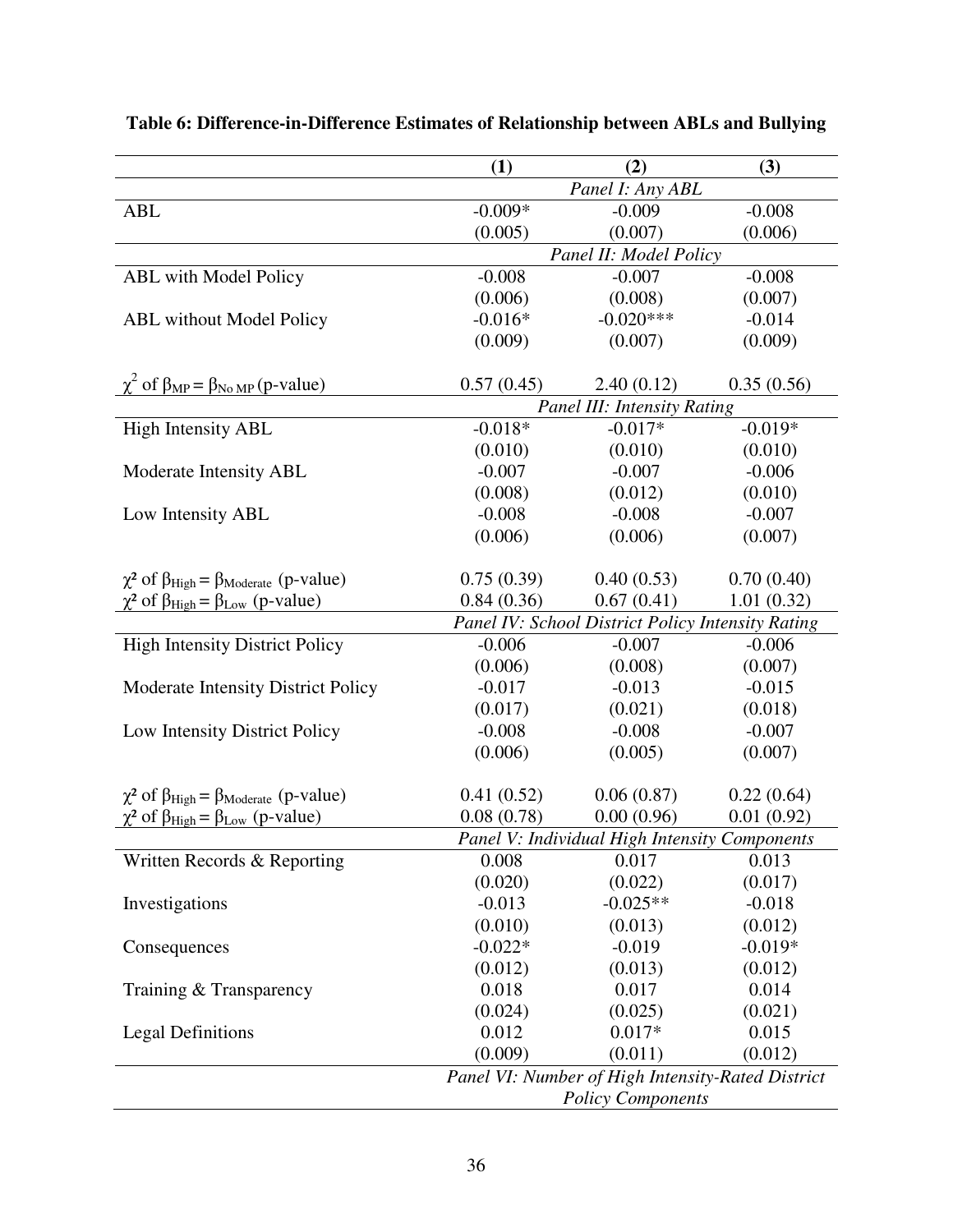|                                                                            | $\bf(1)$       | (2)            | (3)        |
|----------------------------------------------------------------------------|----------------|----------------|------------|
| 4+ Components                                                              | $-0.003$       | $-0.005$       | $-0.005$   |
|                                                                            | (0.005)        | (0.004)        | (0.005)    |
| 2 or 3 Components                                                          | $-0.007$       | $-0.010$       | $-0.008$   |
|                                                                            | (0.009)        | (0.013)        | (0.012)    |
| Less than 2 Components                                                     | $-0.013$       | $-0.010$       | $-0.010$   |
|                                                                            | (0.009)        | (0.011)        | (0.008)    |
|                                                                            |                |                |            |
| $\chi^2$ of $\beta_{4+\text{comps}} = \beta_{2-3 \text{ comps}}$ (p-value) | 0.15(0.70)     | 0.19(0.67)     | 0.05(0.82) |
| $\chi^2$ of $\beta_{4+\text{comps}} = \beta_{1 \text{ comp}}$ (p-value)    | 0.95(0.33)     | 0.31(0.58)     | 0.31(0.58) |
| State FE?                                                                  | Yes            | Yes            | Yes        |
| Year FE?                                                                   | Yes            | Yes            | Yes        |
| Individual & state economic controls?                                      | N <sub>0</sub> | Yes            | Yes        |
| State policy & education controls?                                         | N <sub>0</sub> | N <sub>o</sub> | Yes        |
| N                                                                          | 412,666        | 412,666        | 412,666    |

\*\*\* Significant at 1% level \*\* at 5% level \* at 10% level

Notes: Estimated marginal effects are obtained using unweighted probit regression with data from the 1993 to 2013 Youth Risk Behavior Surveys. Standard errors corrected for clustering on the state are in parentheses. Controls include gender, age, grade, race/ethnicity, average teacher salary, average pupil/teacher ratio, National school lunch participation rates, share of population with Bachelor's degree, zero tolerance school violence laws, CAP laws, shall issue laws, beer taxes, zero tolerance drunk driving laws, cigarette taxes, state unemployment rate, and per capita income.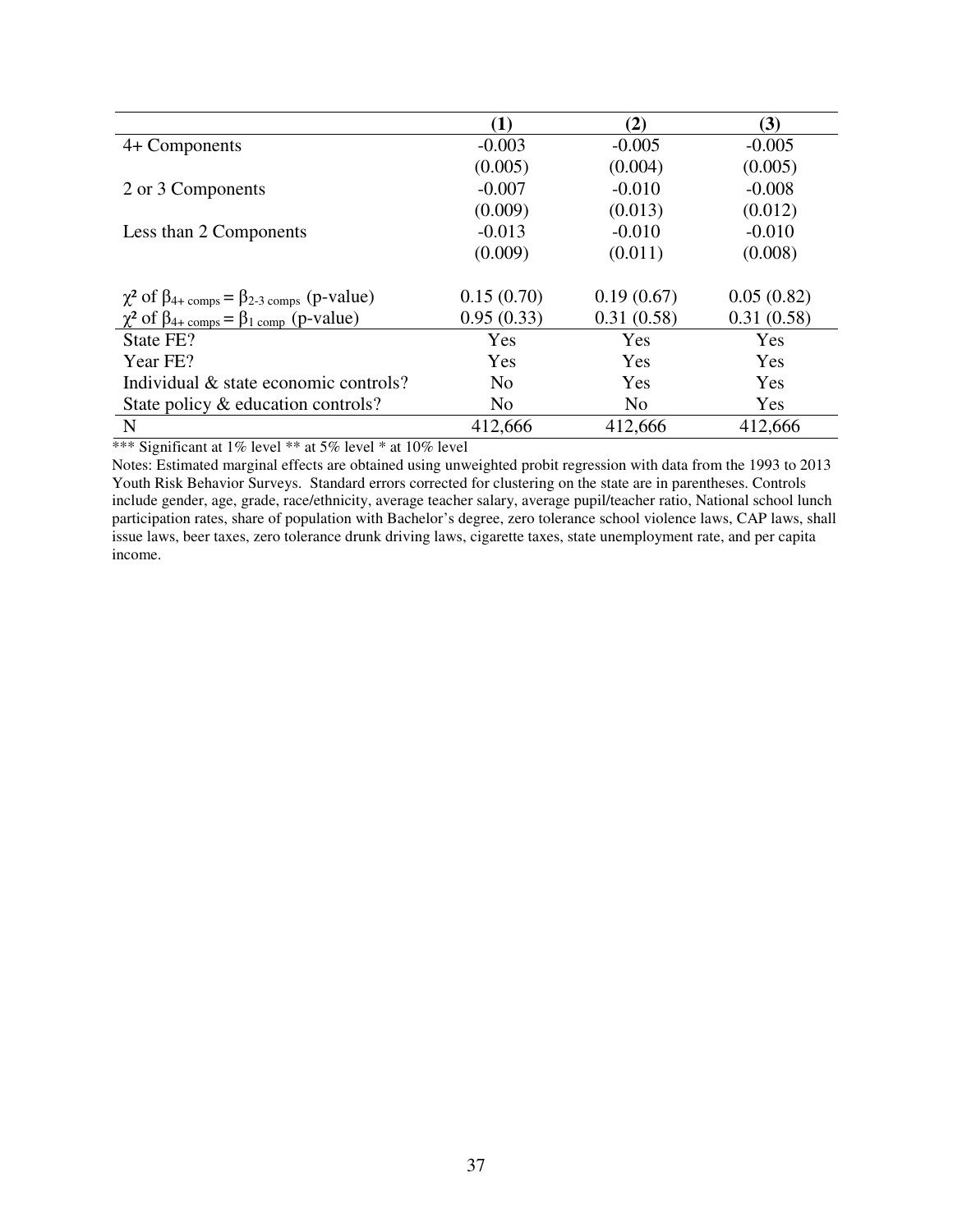|                                                                  | (1)        | (2)                                               | (3)        |
|------------------------------------------------------------------|------------|---------------------------------------------------|------------|
|                                                                  |            | Panel I: ABL                                      |            |
| <b>ABL</b>                                                       | $-0.001$   | $-0.001$                                          | $-0.001$   |
|                                                                  | (0.003)    | (0.003)                                           | (0.003)    |
|                                                                  |            | Panel II: Model Policy                            |            |
| ABL with Model Policy                                            | 0.000      | $-0.000$                                          | $-0.000$   |
|                                                                  | (0.003)    | (0.003)                                           | (0.003)    |
| <b>ABL</b> without Model Policy                                  | $-0.004$   | $-0.006$                                          | $-0.006$   |
|                                                                  | (0.006)    | (0.006)                                           | (0.007)    |
|                                                                  |            |                                                   |            |
| $\chi^2$ of $\beta_{MP} = \beta_{No MP}$ (p-value)               | 0.39(0.53) | 0.80(0.37)                                        | 0.63(0.43) |
|                                                                  |            | Panel III: Intensity Rating                       |            |
| <b>High Intensity ABL</b>                                        | $-0.005$   | $-0.004$                                          | $-0.004$   |
|                                                                  | (0.004)    | (0.004)                                           | (0.004)    |
| Moderate Intensity ABL                                           | 0.001      | 0.000                                             | 0.000      |
|                                                                  | (0.004)    | (0.003)                                           | (0.003)    |
| Low Intensity ABL                                                | 0.001      | $-0.001$                                          | $-0.002$   |
|                                                                  | (0.007)    | (0.007)                                           | (0.007)    |
|                                                                  |            |                                                   |            |
| $\chi^2$ of $\beta_{High} = \beta_{Moderate}$ (p-value)          | 1.23(0.27) | 0.67(0.41)                                        | 0.77(0.38) |
| $\chi^2$ of $\beta_{High} = \beta_{Low}$ (p-value)               | 0.62(0.43) | 0.13(0.72)                                        | 0.09(0.77) |
|                                                                  |            | Panel IV: School District Policy Intensity Rating |            |
| <b>High Intensity District Policy</b>                            | $-0.001$   | $-0.000$                                          | $-0.000$   |
|                                                                  | (0.004)    | (0.004)                                           | (0.004)    |
| <b>Moderate Intensity District Policy</b>                        | $-0.001$   | $-0.002$                                          | $-0.002$   |
|                                                                  | (0.004)    | (0.004)                                           | (0.004)    |
| Low Intensity District Policy                                    | 0.001      | $-0.001$                                          | $-0.002$   |
|                                                                  | (0.007)    | (0.007)                                           | (0.007)    |
|                                                                  |            |                                                   |            |
| $\chi^2$ of $\beta_{High} = \beta_{Model}$ (p-value)             | 0.00(0.98) | 0.05(0.82)                                        | 0.11(0.74) |
| $\chi^2$ of $\beta_{\text{High}} = \beta_{\text{Low}}$ (p-value) | 0.06(0.80) | 0.00(0.95)                                        | 0.03(0.87) |
|                                                                  |            | Panel V: Individual High Intensity Components     |            |
| Written Records & Reporting                                      | 0.002      | 0.002                                             | 0.002      |
|                                                                  | (0.006)    | (0.006)                                           | (0.006)    |
| Investigations                                                   | 0.003      | 0.005                                             | 0.007      |
|                                                                  | (0.006)    | (0.006)                                           | (0.006)    |
| Consequences                                                     | $-0.003$   | $-0.004$                                          | $-0.005$   |
|                                                                  | (0.006)    | (0.005)                                           | (0.005)    |
| Training & Transparency                                          | 0.005      | 0.006                                             | 0.006      |
|                                                                  | (0.008)    | (0.008)                                           | (0.008)    |
| <b>Legal Definitions</b>                                         | $-0.006$   | $-0.007$                                          | $-0.008$   |
|                                                                  | (0.006)    | (0.005)                                           | (0.005)    |

#### **Table 7: Difference-in-Difference Estimates of Relationship between ABLs and the Probability of Not Attending High School**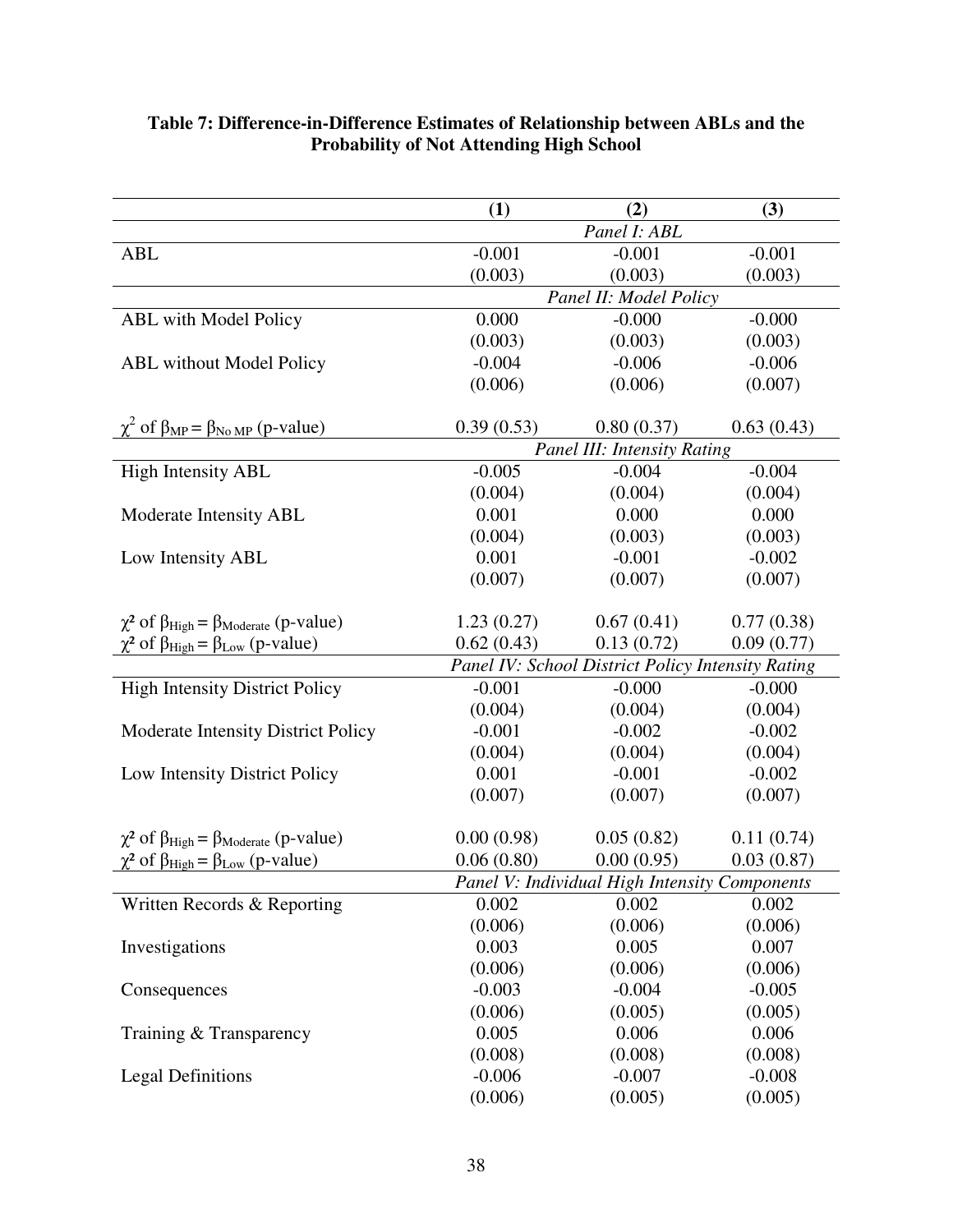|                                                                            | (1)                                               | (2)            | (3)        |  |  |
|----------------------------------------------------------------------------|---------------------------------------------------|----------------|------------|--|--|
|                                                                            | Panel VI: Number of High Intensity-Rated District |                |            |  |  |
|                                                                            | <b>Policy Components</b>                          |                |            |  |  |
| 4+ Components                                                              | 0.005                                             | 0.006          | 0.007      |  |  |
|                                                                            | (0.006)                                           | (0.006)        | (0.006)    |  |  |
| 2 or 3 Components                                                          | $-0.005$                                          | $-0.005$       | $-0.005$   |  |  |
|                                                                            | (0.004)                                           | (0.004)        | (0.004)    |  |  |
| Less than 2 Components                                                     | 0.001                                             | $-0.000$       | $-0.001$   |  |  |
|                                                                            | (0.004)                                           | (0.004)        | (0.004)    |  |  |
|                                                                            |                                                   |                |            |  |  |
| $\chi^2$ of $\beta_{4+\text{comps}} = \beta_{2-3 \text{ comps}}$ (p-value) | 2.25(0.13)                                        | 2.43(0.12)     | 3.06(0.08) |  |  |
| $\chi^2$ of $\beta_{4+\text{comps}} = \beta_{1 \text{ comp}}$ (p-value)    | 0.31(0.58)                                        | 0.67(0.41)     | 1.07(0.30) |  |  |
| State FE?                                                                  | Yes                                               | Yes            | Yes        |  |  |
| Month & Year FE?                                                           | Yes                                               | <b>Yes</b>     | Yes        |  |  |
| State Time Trends?                                                         | <b>Yes</b>                                        | <b>Yes</b>     | <b>Yes</b> |  |  |
| Individual & state economic controls?                                      | N <sub>0</sub>                                    | <b>Yes</b>     | Yes        |  |  |
| State policy & education controls?                                         | N <sub>0</sub>                                    | N <sub>0</sub> | Yes        |  |  |
| N                                                                          | 1,415,700                                         | 1,415,700      | 1,415,700  |  |  |

\*\*\* Significant at 1% level \*\* at 5% level \* at 10% level

Notes: Weighted probit estimates are obtained using data from the 1993 to 2013 Current Population Survey. Standard errors corrected for clustering on the state are in parentheses. Controls include gender, age, grade, race/ethnicity, average teacher salary, average pupil/teacher ratio, National school lunch participation rates, share of population with Bachelor's degree, zero tolerance school violence laws, CAP laws, shall issue laws, beer taxes, zero tolerance drunk driving laws, cigarette taxes, state unemployment rate, and per capita income.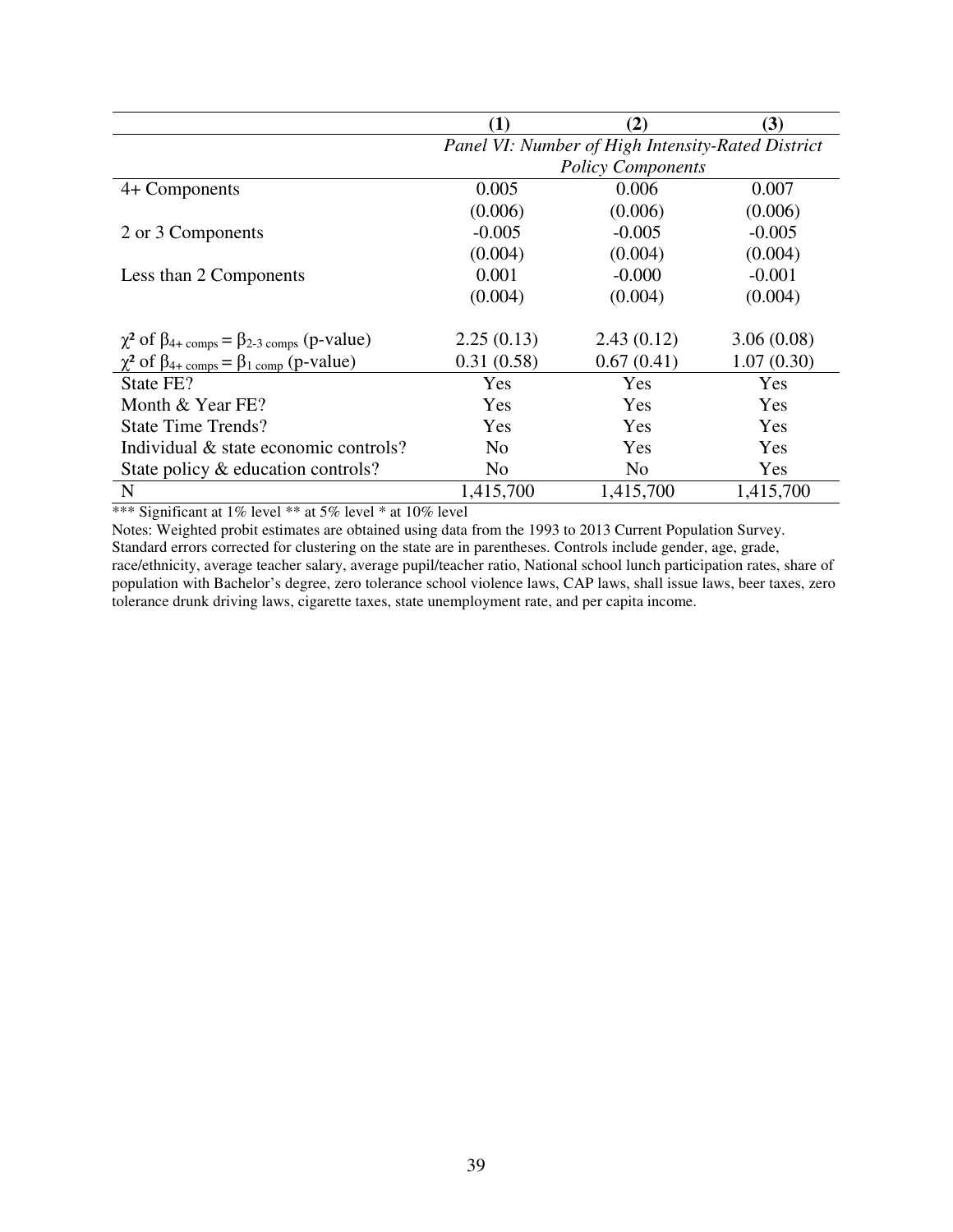|                                                      | <b>Teen School Shootings</b>                         |                                                   |                                 | <b>Teen Arrest Rates</b>       |  |
|------------------------------------------------------|------------------------------------------------------|---------------------------------------------------|---------------------------------|--------------------------------|--|
|                                                      | <b>Shooting</b><br><b>Involving</b><br><b>Deaths</b> | <b>Shooting</b><br><b>Involving</b><br>Homicide   | <b>Property</b><br><b>Crime</b> | <b>Violent</b><br><b>Crime</b> |  |
|                                                      | (1)                                                  | (2)                                               | (3)                             | (4)                            |  |
|                                                      |                                                      | Panel I: Any ABL                                  |                                 |                                |  |
| <b>ABL</b>                                           | $-0.031$                                             | $-0.063$                                          | $-0.113$                        | $-0.142**$                     |  |
|                                                      | (0.059)                                              | (0.038)                                           | (0.075)                         | (0.070)                        |  |
|                                                      |                                                      | Panel II: Model Policy                            |                                 |                                |  |
| <b>ABL</b> with Model Policy                         | $-0.037$                                             | $-0.064$                                          | $-0.139$                        | $-0.136$                       |  |
|                                                      | (0.072)                                              | (0.046)                                           | (0.095)                         | (0.089)                        |  |
| <b>ABL</b> without Model Policy                      | $-0.007$                                             | $-0.056$                                          | $-0.002$                        | $-0.166$                       |  |
|                                                      | (0.111)                                              | (0.120)                                           | (0.064)                         | (0.126)                        |  |
| $\chi^2$ of $\beta_{MP} = \beta_{NoMP}$ (p-value)    | 0.04(0.84)                                           | 0.00(0.95)                                        | 1.09(0.30)                      | 0.03(0.86)                     |  |
|                                                      |                                                      | Panel III: Intensity Rating                       |                                 |                                |  |
| <b>High Intensity ABL</b>                            | $-0.195*$                                            | $-0.235**$                                        | $-0.098$                        | $-0.115$                       |  |
|                                                      | (0.109)                                              | (0.099)                                           | (0.093)                         | (0.120)                        |  |
| Moderate Intensity ABL                               | 0.013                                                | 0.010                                             | $-0.180$                        | $-0.205$                       |  |
|                                                      | (0.083)                                              | (0.068)                                           | (0.147)                         | (0.127)                        |  |
| Low Intensity ABL                                    | 0.026                                                | $-0.074$                                          | 0.035                           | $-0.018$                       |  |
|                                                      | (0.078)                                              | (0.118)                                           | (0.059)                         | (0.123)                        |  |
| $\chi^2$ of $\beta_{High} = \beta_{Model}$ (p-value) | 2.42(0.13)                                           | 3.07(0.09)                                        | 0.18(0.67)                      | 0.22(0.64)                     |  |
| $\chi^2$ of $\beta_{High} = \beta_{Low}$ (p-value)   | 2.94(0.09)                                           | 1.09(0.30)                                        | 1.72(0.20)                      | 0.35(0.56)                     |  |
|                                                      |                                                      | Panel IV: School District Policy Intensity Rating |                                 |                                |  |
| <b>High Intensity District Policy</b>                | $-0.074$                                             | $-0.100$                                          | $-0.463$                        | $-0.451*$                      |  |
|                                                      | (0.125)                                              | (0.124)                                           | (0.281)                         | (0.240)                        |  |
| Moderate Intensity District Policy                   | $-0.021$                                             | $-0.045$                                          | $-0.012$                        | $-0.039$                       |  |
|                                                      | (0.088)                                              | (0.063)                                           | (0.051)                         | (0.067)                        |  |
| Low Intensity District Policy                        | $-0.002$                                             | $-0.060$                                          | 0.039                           | $-0.048$                       |  |
|                                                      | (0.093)                                              | (0.115)                                           | (0.061)                         | (0.111)                        |  |
| $\chi^2$ of $\beta_{High} = \beta_{Model}$ (p-value) | 0.11(0.74)                                           | 0.12(0.73)                                        | 2.43(0.13)                      | 2.69(0.11)                     |  |
| $\chi^2$ of $\beta_{High} = \beta_{Low}$ (p-value)   | 0.21(0.65)                                           | 0.05(0.83)                                        | 2.80(0.10)                      | 2.16(0.15)                     |  |
|                                                      |                                                      | Panel V: Individual High Intensity Components     |                                 |                                |  |
| Written Records & Reporting                          | $-0.147$                                             | $-0.168$                                          | $-0.040$                        | $-0.059$                       |  |
|                                                      | (0.122)                                              | (0.112)                                           | (0.209)                         | (0.200)                        |  |
| Investigations                                       | 0.017                                                | 0.077                                             | $-0.079$                        | 0.002                          |  |
|                                                      | (0.125)                                              | (0.120)                                           | (0.276)                         | (0.260)                        |  |
| Consequences                                         | $-0.013$                                             | 0.058                                             | 0.151                           | 0.113                          |  |
|                                                      | (0.102)                                              | (0.067)                                           | (0.129)                         | (0.138)                        |  |
| Training & Transparency                              | 0.035                                                | $-0.020$                                          | $-0.027$                        | $-0.108$                       |  |
|                                                      | (0.112)                                              | (0.086)                                           | (0.153)                         | (0.153)                        |  |
| <b>Legal Definitions</b>                             | $-0.070$                                             | $-0.198**$                                        | $-0.329**$                      | $-0.301*$                      |  |
|                                                      | (0.099)                                              | (0.085)                                           | (0.159)                         | (0.163)                        |  |

## **Table 8: Difference-in-Difference Estimates of Relationship between ABLs and Teen School Shootings and Teen Arrest Rates**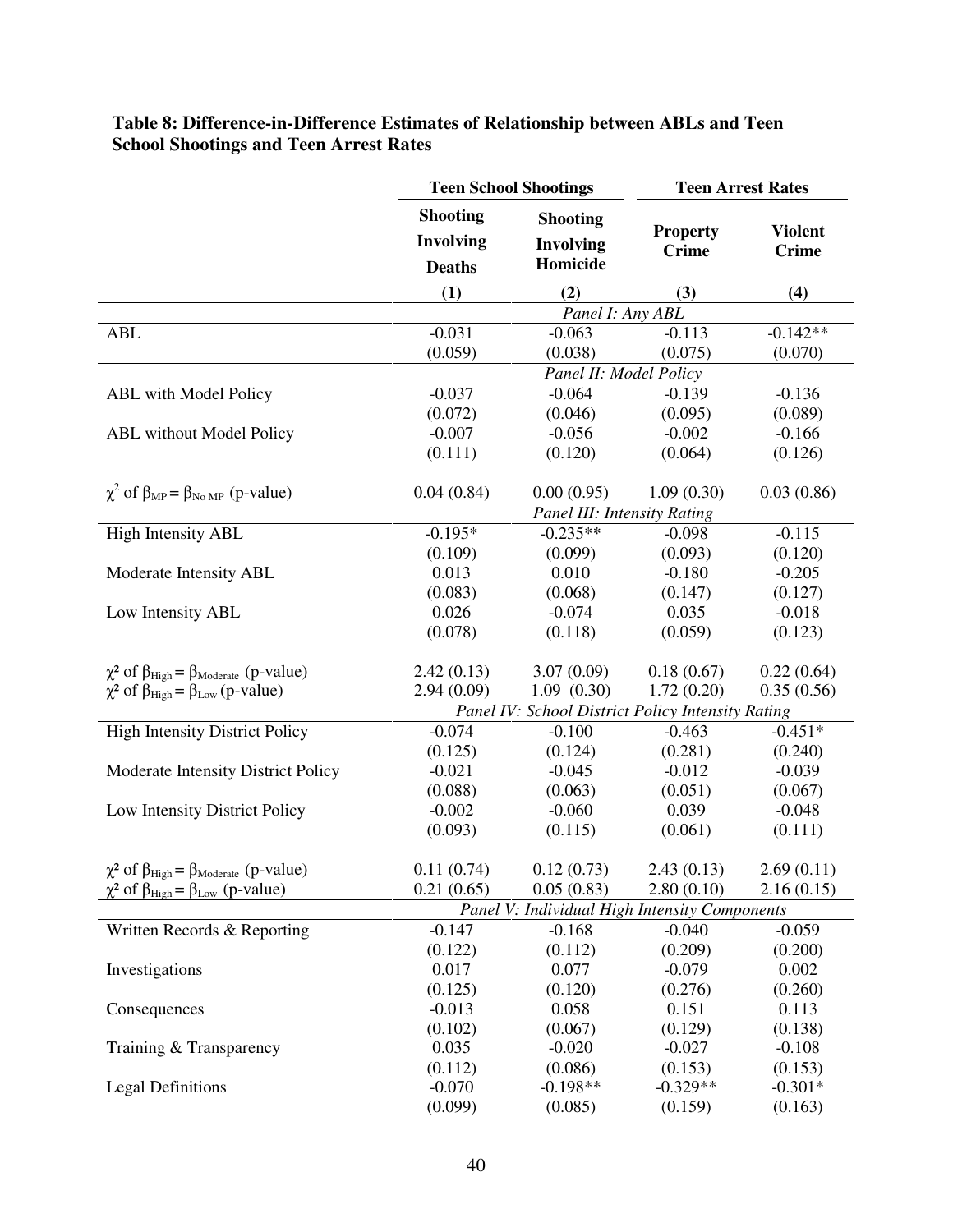|                                                                            |                                                      | <b>Teen School Shootings</b>                             |                                 | <b>Teen Arrest Rates</b>       |
|----------------------------------------------------------------------------|------------------------------------------------------|----------------------------------------------------------|---------------------------------|--------------------------------|
|                                                                            | <b>Shooting</b><br><b>Involving</b><br><b>Deaths</b> | <b>Shooting</b><br><b>Involving</b><br>Homicide          | <b>Property</b><br><b>Crime</b> | <b>Violent</b><br><b>Crime</b> |
|                                                                            | (1)                                                  | (2)                                                      | (3)                             | (4)                            |
|                                                                            |                                                      | Panel VI: Number of High Intensity-Rated District Policy |                                 |                                |
|                                                                            |                                                      | Components                                               |                                 |                                |
| 4+ Components                                                              | $-0.114$                                             | $-0.139$                                                 | $-0.131$                        | $-0.171$                       |
|                                                                            | (0.116)                                              | (0.115)                                                  | (0.119)                         | (0.112)                        |
| 2 or 3 Components                                                          | $-0.047$                                             | $-0.099$                                                 | $-0.301$                        | $-0.254$                       |
|                                                                            | (0.107)                                              | (0.111)                                                  | (0.252)                         | (0.233)                        |
| Less than 2 Components                                                     | $-0.015$                                             | $-0.036$                                                 | $-0.005$                        | $-0.077$                       |
|                                                                            | (0.079)                                              | (0.060)                                                  | (0.045)                         | (0.056)                        |
| $\chi^2$ of $\beta_{4+\text{comps}} = \beta_{2-3 \text{ comps}}$ (p-value) | 0.20(0.66)                                           | 0.07(0.79)                                               | 0.31(0.58)                      | 0.08(0.78)                     |
| $\chi^2$ of $\beta_{4+\text{comps}} = \beta_{1 \text{ comp}}$ (p-value)    | 0.36(0.55)                                           | 0.47(0.50)                                               | 1.04(0.31)                      | 0.64(0.43)                     |
| State FE?                                                                  | Yes                                                  | Yes                                                      | Yes                             | Yes                            |
| Year FE?                                                                   | Yes                                                  | Yes                                                      | Yes                             | Yes                            |
| Controls?                                                                  | Yes                                                  | Yes                                                      | Yes                             | Yes                            |
| <b>State Time Trends?</b>                                                  | Yes                                                  | Yes                                                      | Yes                             | Yes                            |
| N                                                                          | 1,020                                                | 1,020                                                    | 981                             | 979                            |

\*\*\* Significant at 1% level \*\* at 5% level \* at 10% level

Notes: Weighted OLS estimates in columns (1) through (4) are generated using school shooting data between 1993 and 2012. Weighted OLS estimates in columns (5) and (6) are generated using data from the 1993 and 2012 Uniform Crime Reports. Standard errors corrected for clustering on the state are in parentheses. Controls include gender, age, grade, race/ethnicity, average teacher salary, average pupil/teacher ratio, National school lunch participation rates, share of population with Bachelor's degree, zero tolerance school violence laws, CAP laws, shall issue laws, beer taxes, zero tolerance drunk driving laws, cigarette taxes, state unemployment rate, and per capita income.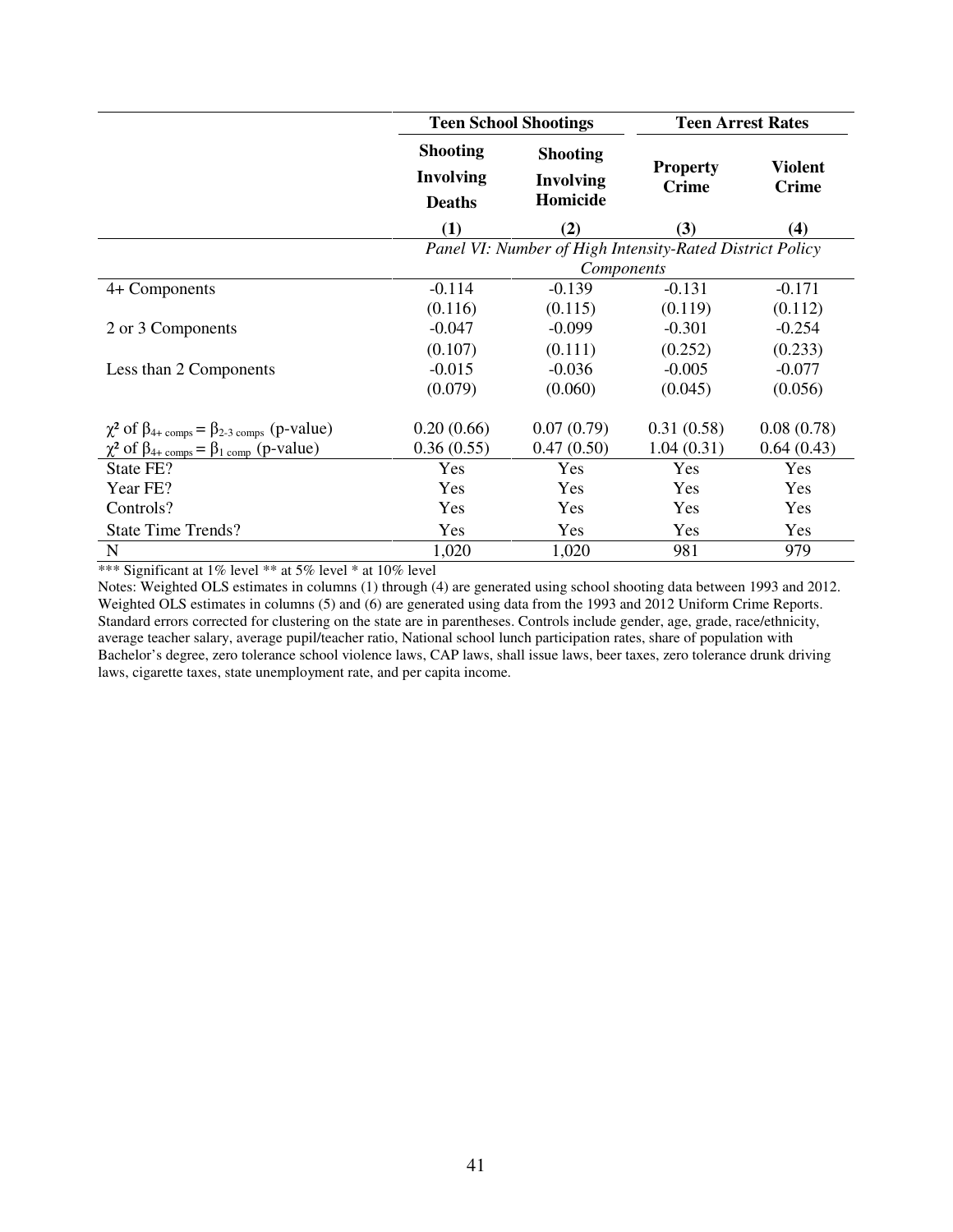|                                                                  | <b>Older Young Adults</b>                            |                                          |                                 |                                                   |                                           |                            | <b>Teen</b>                    |
|------------------------------------------------------------------|------------------------------------------------------|------------------------------------------|---------------------------------|---------------------------------------------------|-------------------------------------------|----------------------------|--------------------------------|
|                                                                  |                                                      | <b>College Shootings</b>                 |                                 | <b>Arrest Rates</b>                               |                                           | <b>Neighborhood Safety</b> |                                |
|                                                                  | <b>Shooting</b><br><b>Involving</b><br><b>Deaths</b> | <b>Shooting</b><br>Involving<br>Homicide | <b>Property</b><br><b>Crime</b> | <b>Violent</b><br><b>Crime</b>                    | Fear                                      | <b>Shotgun</b>             | <b>No Helmet</b><br><b>Use</b> |
|                                                                  | (1)                                                  | (2)                                      | (3)                             | (4)                                               | (5)                                       | (6)                        | (7)                            |
|                                                                  |                                                      |                                          |                                 |                                                   | Panel I: Any ABL                          |                            |                                |
| <b>ABL</b>                                                       | 0.004                                                | 0.061                                    | $-0.100$                        | $-0.139$                                          | $-0.177$                                  | 0.083                      | 0.002                          |
|                                                                  | (0.054)                                              | (0.037)                                  | (0.094)                         | (0.123)                                           | (0.130)                                   | (0.103)                    | (0.004)                        |
|                                                                  |                                                      |                                          |                                 |                                                   | Panel II: Model Policy                    |                            |                                |
| <b>ABL</b> with Model Policy                                     | 0.029                                                | 0.072                                    | $-0.107$                        | $-0.131$                                          | $-0.101$                                  | 0.004                      | 0.003                          |
|                                                                  | (0.052)                                              | (0.045)                                  | (0.120)                         | (0.157)                                           | (0.146)                                   | (0.123)                    | (0.004)                        |
| <b>ABL</b> without Model Policy                                  | $-0.097$                                             | 0.015                                    | $-0.070$                        | $-0.173$                                          | $-0.301$                                  | 0.188                      | 0.000                          |
|                                                                  | (0.093)                                              | (0.064)                                  | (0.078)                         | (0.106)                                           | (0.195)                                   | (0.146)                    | (0.007)                        |
| $\chi^2$ of $\beta_{MP} = \beta_{No MP}$ (p-value)               | 1.81(0.19)                                           | 0.49(0.49)                               | 0.05(082)                       | 0.04(0.84)                                        | 0.71(0.40)<br>Panel III: Intensity Rating | 1.02(0.32)                 | 0.10(0.75)                     |
| <b>High Intensity ABL</b>                                        | $-0.027$                                             | 0.001                                    | $-0.001$                        | $-0.004$                                          | $-0.126$                                  | $-0.114$                   | 0.003                          |
|                                                                  | (0.059)                                              | (0.049)                                  | (0.079)                         | (0.105)                                           | (0.172)                                   | (0.156)                    | (0.005)                        |
| Moderate Intensity ABL                                           | 0.046                                                | 0.094                                    | $-0.178$                        | $-0.242$                                          | $-0.174$                                  | $0.235*$                   | 0.004                          |
|                                                                  | (0.066)                                              | (0.062)                                  | (0.182)                         | (0.241)                                           | (0.219)                                   | (0.130)                    | (0.005)                        |
| Low Intensity ABL                                                | $-0.074$                                             | $0.037*$                                 | $-0.001$                        | $-0.011$                                          | $-0.237$                                  | $-0.022$                   | $-0.007$                       |
|                                                                  | (0.101)                                              | (0.021)                                  | (0.070)                         | (0.109)                                           | (0.313)                                   | (0.152)                    | (0.009)                        |
|                                                                  |                                                      |                                          |                                 |                                                   |                                           |                            |                                |
| $\chi^2$ of $\beta_{High} = \beta_{Model}$ (p-value)             | 0.66(0.42)                                           | 1.32(0.26)                               | 0.64(0.43)                      | 0.65(0.43)                                        | 0.03(0.87)                                | 3.15(0.008)                | 0.01(0.90)                     |
| $\chi^2$ of $\beta_{\text{High}} = \beta_{\text{Low}}$ (p-value) | 0.24(0.63)                                           | 0.47(0.50)                               | 0.00(1.00)                      | 0.00(0.96)                                        | 0.08(0.78)                                | 0.18(0.67)                 | 1.10(0.29)                     |
|                                                                  |                                                      |                                          |                                 | Panel IV: School District Policy Intensity Rating |                                           |                            |                                |
| <b>High Intensity District Policy</b>                            | 0.064                                                | 0.095                                    | $-0.415$                        | $-0.592$                                          | 0.101                                     | 0.054                      | 0.001                          |
|                                                                  | (0.110)                                              | (0.103)                                  | (0.335)                         | (0.463)                                           | (0.208)                                   | (0.134)                    | (0.005)                        |
| Moderate Intensity District Policy                               | 0.006                                                | 0.058                                    | 0.024                           | 0.031                                             | $-0.202$                                  | 0.130                      | 0.006                          |
|                                                                  | (0.051)                                              | (0.047)                                  | (0.079)                         | (0.081)                                           | (0.190)                                   | (0.170)                    | (0.006)                        |
| Low Intensity District Policy                                    | $-0.080$                                             | 0.024                                    | $-0.035$                        | $-0.028$                                          | $-0.309$                                  | $-0.015$                   | $-0.003$                       |

#### **Table 9: Falsification Tests on Safety**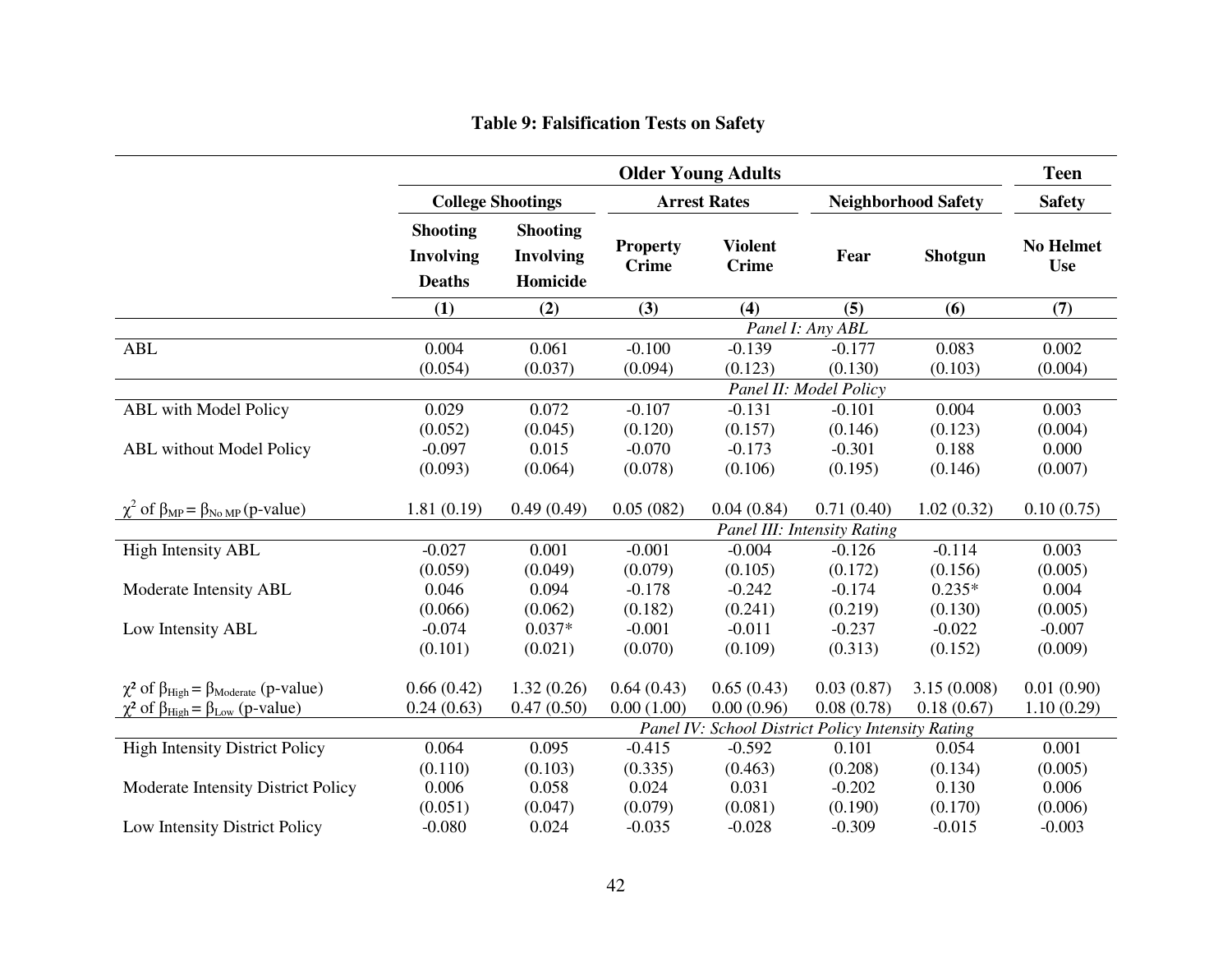|                                                                                                            |                                                      |                                          | <b>Older Young Adults</b>       |                                               |                            |                                                                     | <b>Teen</b>                    |
|------------------------------------------------------------------------------------------------------------|------------------------------------------------------|------------------------------------------|---------------------------------|-----------------------------------------------|----------------------------|---------------------------------------------------------------------|--------------------------------|
|                                                                                                            |                                                      | <b>College Shootings</b>                 |                                 | <b>Arrest Rates</b>                           | <b>Neighborhood Safety</b> |                                                                     | <b>Safety</b>                  |
|                                                                                                            | <b>Shooting</b><br><b>Involving</b><br><b>Deaths</b> | <b>Shooting</b><br>Involving<br>Homicide | <b>Property</b><br><b>Crime</b> | <b>Violent</b><br><b>Crime</b>                | Fear                       | <b>Shotgun</b>                                                      | <b>No Helmet</b><br><b>Use</b> |
|                                                                                                            | (1)                                                  | (2)                                      | (3)                             | (4)                                           | (5)                        | (6)                                                                 | (7)                            |
|                                                                                                            | (0.097)                                              | (0.021)                                  | (0.061)                         | (0.097)                                       | (0.302)                    | (0.137)                                                             | (0.007)                        |
| $\chi^2$ of $\beta_{High} = \beta_{Model}$ (p-value)<br>$\chi^2$ of $\beta_{High} = \beta_{Low}$ (p-value) | 0.21(0.65)<br>1.17(0.28)                             | 0.10(0.76)<br>0.43(0.51)                 | 1.59(0.21)<br>1.15(0.29)        | 1.73(0.19)<br>1.32(0.26)                      | 1.12(0.30)<br>1.11(0.30)   | 0.12(0.74)<br>0.12(0.74)                                            | 0.67(0.41)<br>0.32(0.57)       |
|                                                                                                            |                                                      |                                          |                                 | Panel V: Individual High Intensity Components |                            |                                                                     |                                |
| Written Records & Reporting                                                                                | 0.105                                                | 0.100                                    | $-0.067$                        | $-0.055$                                      | $-0.306$                   | 0.241                                                               | $-0.001$                       |
|                                                                                                            | (0.071)                                              | (0.077)                                  | (0.226)                         | (0.295)                                       | (0.249)                    | (0.171)                                                             | (0.008)                        |
| Investigations                                                                                             | 0.036                                                | $-0.017$                                 | $-0.019$                        | $-0.141$                                      | $-0.106$                   | $-0.044$                                                            | 0.004                          |
|                                                                                                            | (0.094)                                              | (0.091)                                  | (0.335)                         | (0.455)                                       | (0.378)                    | (0.336)                                                             | (0.007)                        |
| Consequences                                                                                               | $-0.118$                                             | $-0.072$                                 | 0.252                           | 0.252                                         | 0.139                      | 0.009                                                               | 0.004                          |
|                                                                                                            | (0.064)                                              | (0.049)                                  | (0.163)                         | (0.225)                                       | (0.173)                    | (0.155)                                                             | (0.005)                        |
| Training & Transparency                                                                                    | 0.030                                                | $-0.012$                                 | 0.006                           | 0.079                                         | 0.473                      | $-0.211$                                                            | $-0.007$                       |
|                                                                                                            | (0.076)                                              | (0.079)                                  | (0.170)                         | (0.227)                                       | (0.333)                    | (0.259)                                                             | (0.007)                        |
| <b>Legal Definitions</b>                                                                                   | 0.113                                                | $0.174**$                                | $-0.369*$                       | $-0.380$                                      | $-0.218$                   | 0.117                                                               | $-0.001$                       |
|                                                                                                            | (0.083)                                              | (0.081)                                  | (0.197)                         | (0.259)                                       | (0.417)                    | (0.270)                                                             | (0.007)                        |
|                                                                                                            |                                                      |                                          |                                 |                                               |                            | Panel VI: Number of High Intensity-Rated District Policy Components |                                |
| 4+ Components                                                                                              | 0.112                                                | 0.086                                    | $-0.031$                        | $-0.039$                                      | $-0.002$                   | $-0.030$                                                            | $0.007*$                       |
|                                                                                                            | (0.080)                                              | (0.078)                                  | (0.105)                         | (0.101)                                       | (0.489)                    | (0.375)                                                             | (0.004)                        |
| 2 or 3 Components                                                                                          | 0.054                                                | 0.097                                    | $-0.233$                        | $-0.337$                                      | $-0.276$                   | 0.094                                                               | $-0.006$                       |
|                                                                                                            | (0.093)                                              | (0.088)                                  | (0.307)                         | (0.418)                                       | (0.175)                    | (0.214)                                                             | (0.006)                        |
| Less than 2 Components                                                                                     | $-0.032$                                             | 0.039                                    | $-0.034$                        | $-0.040$                                      | $-0.120$                   | 0.082                                                               | 0.005                          |
|                                                                                                            | (0.064)                                              | (0.043)                                  | (0.056)                         | (0.057)                                       | (0.209)                    | (0.122)                                                             | (0.005)                        |
| $\chi^2$ of $\beta_{4+\text{comps}} = \beta_{2-3 \text{ comps}}$ (p-value)                                 | 0.24(0.63)                                           | 0.01(0.93)                               | 0.32(0.57)                      | 0.40(0.53)                                    | 0.27(0.61)                 | 0.13(0.72)                                                          | 5.07(0.02)                     |
| $\chi^2$ of $\beta_{4+\text{comps}} = \beta_{1 \text{ comp}}$ (p-value)                                    | 1.99(0.16)                                           | 0.30(0.59)                               | 0.00(0.98)                      | 0.00(1.00)                                    | 0.05(0.82)                 | 0.06(0.80)                                                          | 0.16(0.69)                     |
| State FE?                                                                                                  | Yes                                                  | Yes                                      | Yes                             | Yes                                           | Yes                        | Yes                                                                 | Yes                            |
| Year FE?                                                                                                   | Yes                                                  | Yes                                      | Yes                             | Yes                                           | Yes                        | Yes                                                                 | Yes                            |
| Controls?                                                                                                  | Yes                                                  | Yes                                      | Yes                             | Yes                                           | Yes                        | Yes                                                                 | Yes                            |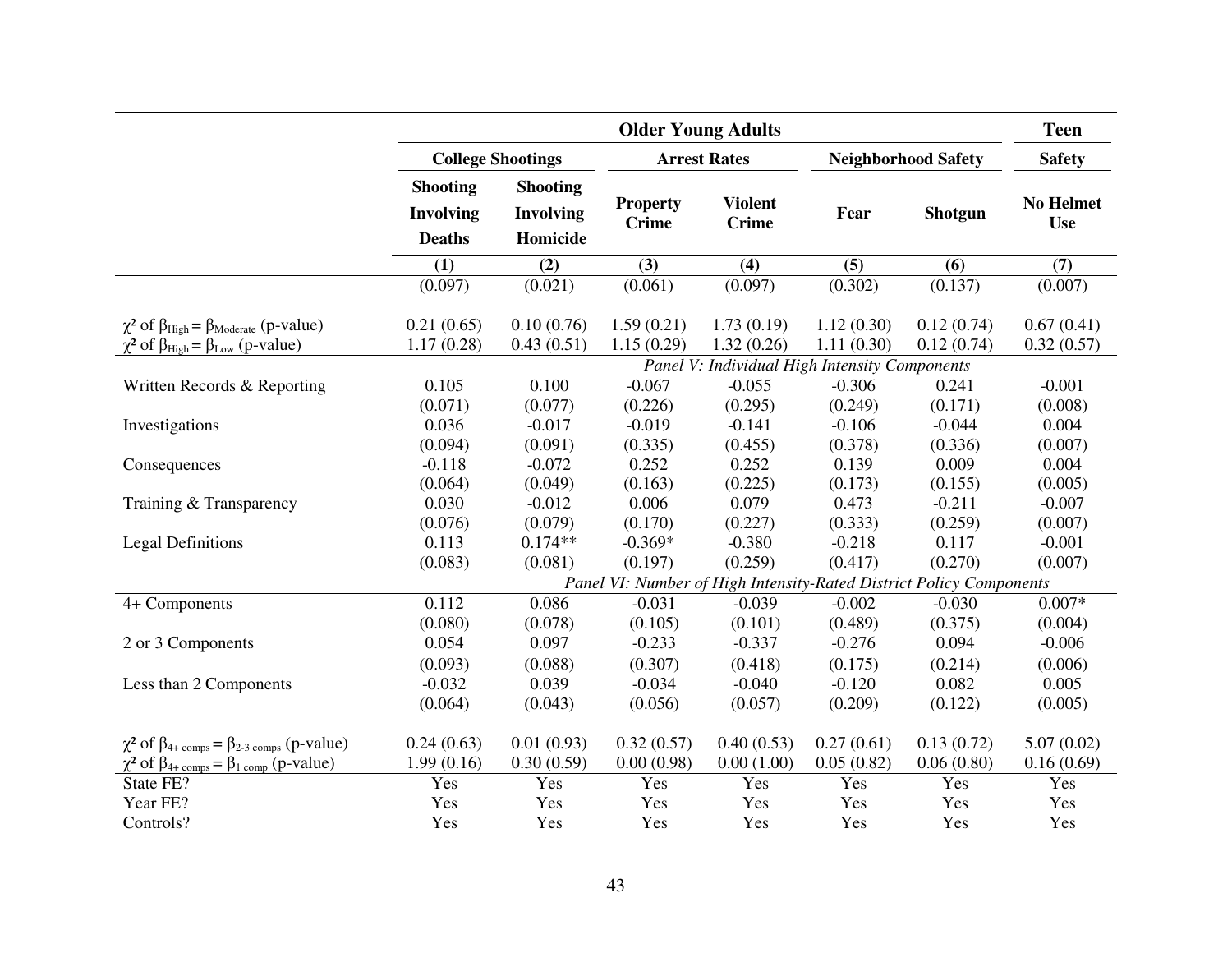|                           |                                                      | <b>Older Young Adults</b>                       |                          |                         |            |                            | <b>Teen</b>                    |
|---------------------------|------------------------------------------------------|-------------------------------------------------|--------------------------|-------------------------|------------|----------------------------|--------------------------------|
|                           |                                                      | <b>College Shootings</b>                        |                          | <b>Arrest Rates</b>     |            | <b>Neighborhood Safety</b> |                                |
|                           | <b>Shooting</b><br><b>Involving</b><br><b>Deaths</b> | <b>Shooting</b><br><b>Involving</b><br>Homicide | <b>Property</b><br>Crime | Violent<br><b>Crime</b> | Fear       | <b>Shotgun</b>             | <b>No Helmet</b><br><b>Use</b> |
|                           | $\bf{(1)}$                                           | (2)                                             | (3)                      | $\left( 4\right)$       | (5)        | (6)                        |                                |
| <b>State Time Trends?</b> | Yes                                                  | Yes                                             | <b>Yes</b>               | Yes                     | <b>Yes</b> | Yes                        | Yes                            |
| N                         | ,020                                                 | 1,020                                           | 981                      | 980                     | $1,113^b$  | $1,106^b$                  | 653,327                        |

\*\*\* Significant at 1% level \*\* at 5% level \* at 10% level

 Notes: Estimates in columns (1) and (2) are obtained using data from the 1993 to 2009 General Social Survey. Estimates in columns (3) through (6) and (7) through (8) are generated using school shooting data between 1993 and 2012. And estimates in columns (7) through (8) are generated using data from the 1993 to 2012 Uniform Crime Reports. Standard errors corrected for clustering on the state are in parentheses. Controls include gender, age, grade, race/ethnicity, average teacher salary, average pupil/teacher ratio, National school lunch participation rates, share of population with Bachelor's degree, zero tolerance school violence laws, CAP laws, shall issue laws, beer taxes, zero tolerance drunk driving laws, cigarette taxes, state unemployment rate, and per capita income. Estimates in columns (3) through (8) are weighted using the relevant population.

<sup>b</sup> Individuals used to estimate the state-by-year regressions.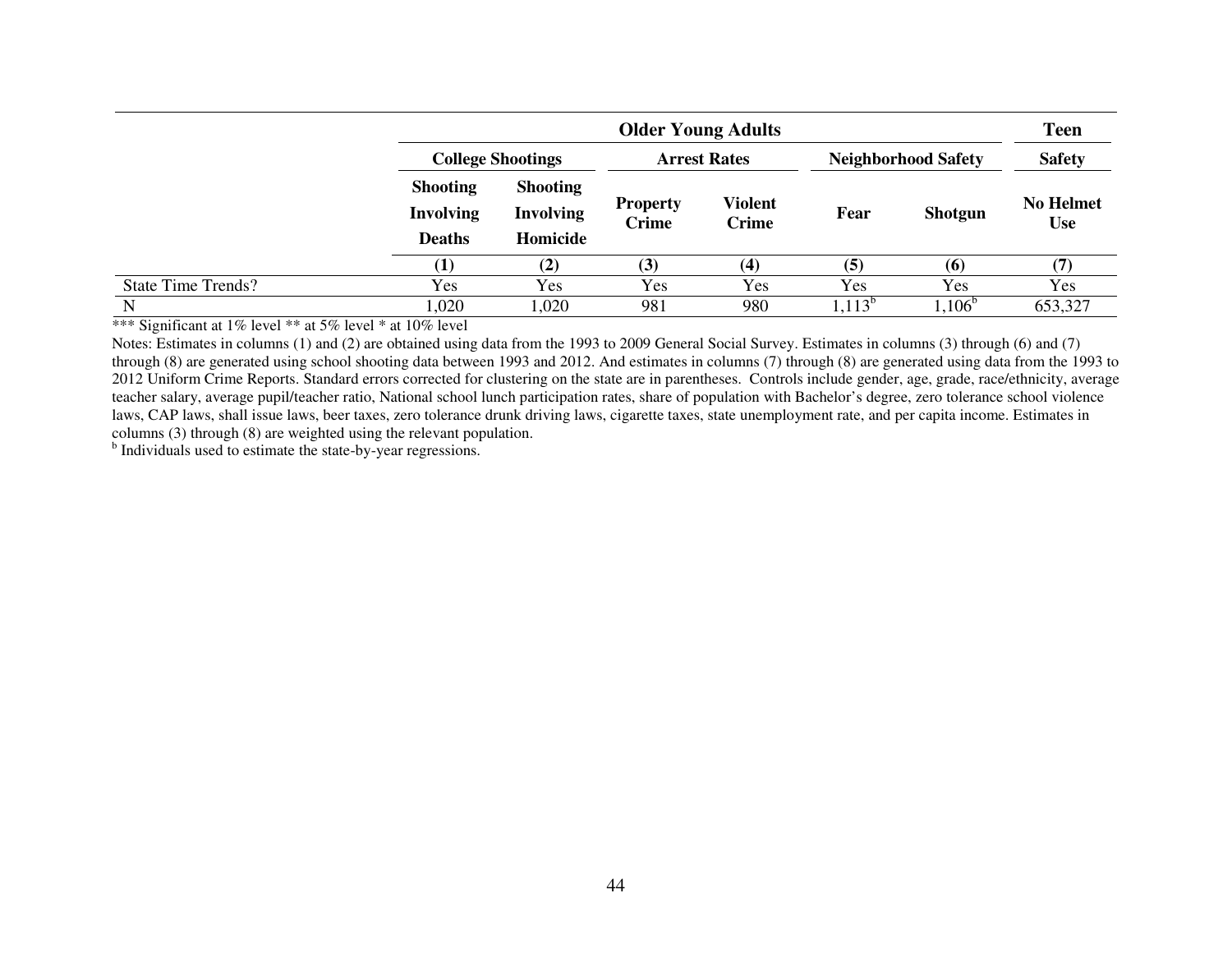|                                                                  | <b>Teen School Shootings</b> |                                                   | <b>Teen Arrest Rates</b> |                |
|------------------------------------------------------------------|------------------------------|---------------------------------------------------|--------------------------|----------------|
|                                                                  | <b>Shooting</b>              | <b>Shooting</b>                                   |                          |                |
|                                                                  | <b>Involving</b>             | <b>Involving</b>                                  | <b>Property</b>          | <b>Violent</b> |
|                                                                  | <b>Deaths</b>                | Homicide                                          | <b>Crime</b>             | <b>Crime</b>   |
|                                                                  |                              |                                                   |                          |                |
|                                                                  | (1)                          | (2)                                               | (3)                      | (4)            |
| <b>ABL</b>                                                       | $-0.036$                     | Panel I: Any ABL<br>$-0.124**$                    | $-0.017$                 | $-0.008$       |
|                                                                  | (0.089)                      | (0.049)                                           | (0.031)                  | (0.065)        |
|                                                                  |                              | Panel II: Model Policy                            |                          |                |
| <b>ABL</b> with Model Policy                                     | $-0.066$                     | $-0.136**$                                        | $-0.036$                 | $-0.010$       |
|                                                                  | (0.086)                      | (0.053)                                           | (0.036)                  | (0.080)        |
| <b>ABL</b> without Model Policy                                  | 0.089                        | $-0.071$                                          | 0.064                    | 0.003          |
|                                                                  | (0.156)                      | (0.157)                                           | (0.044)                  | (0.040)        |
|                                                                  |                              |                                                   |                          |                |
| $\chi^2$ of $\beta_{MP} = \beta_{NoMP}$ (p-value)                | 0.92(0.34)                   | 0.15(0.70)                                        | 3.34(0.07)               | 0.02(0.88)     |
|                                                                  |                              | Panel III: Intensity Rating                       |                          |                |
| <b>High Intensity ABL</b>                                        | $-0.169$                     | $-0.236**$                                        | $-0.098**$               | $-0.114**$     |
|                                                                  | (0.121)                      | (0.103)                                           | (0.048)                  | (0.044)        |
| Moderate Intensity ABL                                           | $-0.032$                     | $-0.084$                                          | $-0.005$                 | 0.034          |
|                                                                  | (0.099)                      | (0.093)                                           | (0.049)                  | (0.120)        |
| Low Intensity ABL                                                | 0.100                        | $-0.111$                                          | 0.028                    | $-0.013$       |
|                                                                  | (0.132)                      | (0.119)                                           | (0.038)                  | (0.043)        |
|                                                                  |                              |                                                   |                          |                |
| $\chi^2$ of $\beta_{High} = \beta_{Moderate}$ (p-value)          | 0.81(0.37)                   | 0.81(0.37)                                        | 1.89(0.18)               | 1.16(0.29)     |
| $\chi^2$ of $\beta_{High} = \beta_{Low} (p-value)$               | 3.00(0.09)                   | 0.59(0.45)                                        | 4.52(0.04)               | 3.08(0.09)     |
|                                                                  |                              | Panel IV: School District Policy Intensity Rating |                          |                |
| <b>High Intensity District Policy</b>                            | $-0.138$                     | $-0.194**$                                        | $-0.055$                 | 0.129          |
|                                                                  | (0.104)                      | (0.075)                                           | (0.059)                  | (0.226)        |
| Moderate Intensity District Policy                               | $-0.027$                     | $-0.103$                                          | $-0.036$                 | $-0.071*$      |
|                                                                  | (0.107)                      | (0.100)                                           | (0.045)                  | (0.040)        |
| Low Intensity District Policy                                    | 0.078                        | $-0.084$                                          | $0.068**$                | $-0.024$       |
|                                                                  | (0.140)                      | (0.112)                                           | (0.031)                  | (0.045)        |
|                                                                  |                              |                                                   |                          |                |
| $\chi^2$ of $\beta_{High} = \beta_{Model}$ (p-value)             | 0.61(0.44)                   | 0.37(0.55)                                        | 0.07(0.79)               | 0.76(0.39)     |
| $\chi^2$ of $\beta_{\text{High}} = \beta_{\text{Low}}$ (p-value) | 2.82(0.10)                   | 0.58(0.45)                                        | 3.54(0.07)               | 0.42(0.52)     |
|                                                                  |                              | Panel V: Individual High Intensity Components     |                          |                |
| Written Records & Reporting                                      | $-0.252*$                    | $-0.268**$                                        | 0.053                    | $-0.001$       |
|                                                                  | (0.138)                      | (0.132)                                           | (0.087)                  | (0.124)        |
| Investigations                                                   | $-0.020$                     | 0.093                                             | 0.143                    | 0.142          |
|                                                                  | (0.136)                      | (0.105)                                           | (0.107)                  | (0.207)        |
| Consequences                                                     | 0.105                        | $0.130*$                                          | $-0.105$                 | $-0.136$       |
|                                                                  | (0.131)                      | (0.075)                                           | (0.098)                  | (0.101)        |
| Training & Transparency                                          | 0.005                        | $-0.008$                                          | 0.030                    | $-0.195*$      |
|                                                                  | (0.145)                      | (0.114)                                           | (0.092)                  | (0.116)        |
| <b>Legal Definitions</b>                                         | $-0.183$                     | $-0.372***$                                       | $-0.043$                 | 0.069          |
|                                                                  | (0.149)                      | (0.119)                                           | (0.104)                  | (0.113)        |

## **Table 10: Difference-in-Difference-in-Difference Estimates of the Effect of ABLs on School Shootings and Arrest Rates**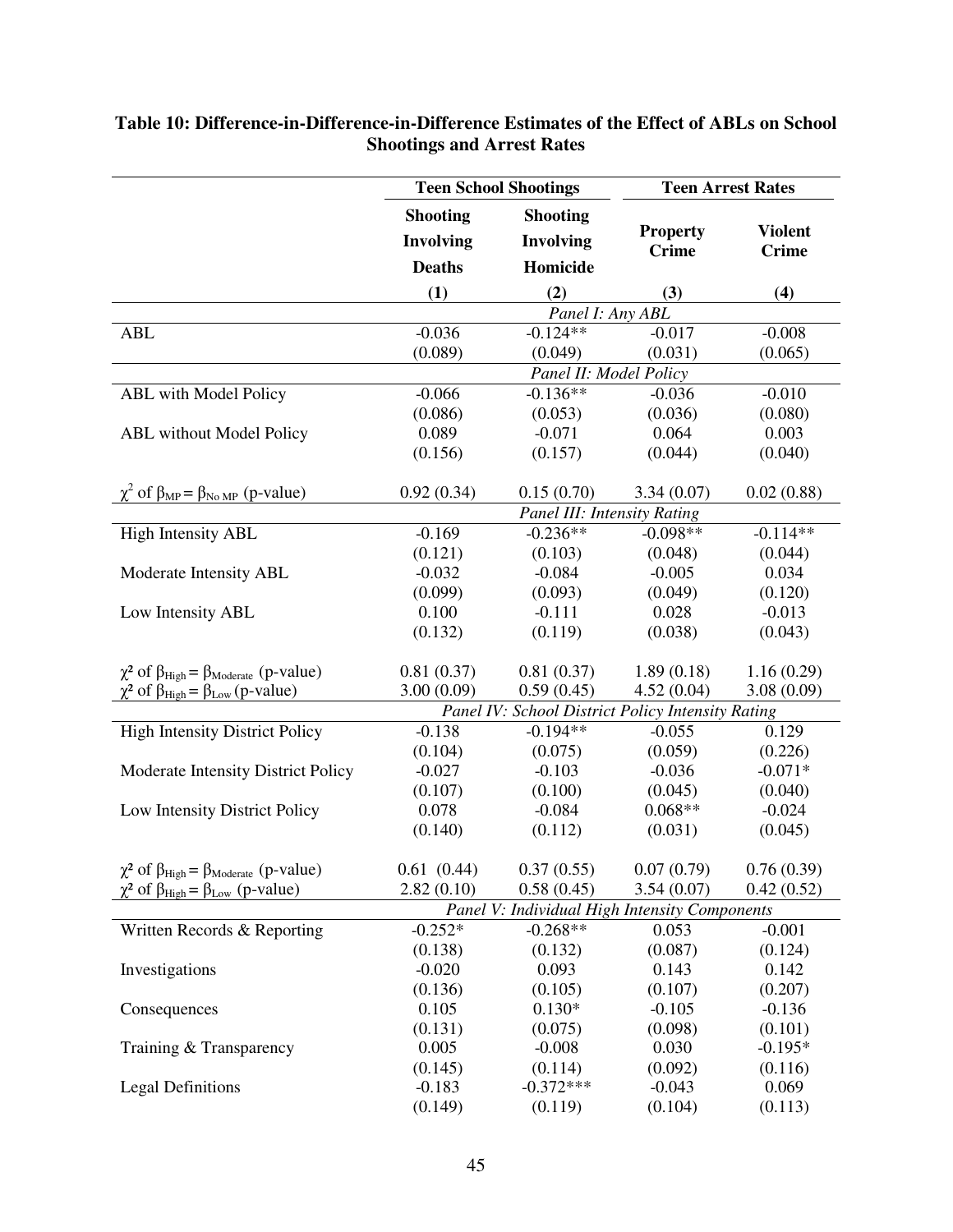|                                                                            | <b>Teen School Shootings</b>                             |                                                 |                                 | <b>Teen Arrest Rates</b>       |
|----------------------------------------------------------------------------|----------------------------------------------------------|-------------------------------------------------|---------------------------------|--------------------------------|
|                                                                            | <b>Shooting</b><br><b>Involving</b><br><b>Deaths</b>     | <b>Shooting</b><br><b>Involving</b><br>Homicide | <b>Property</b><br><b>Crime</b> | <b>Violent</b><br><b>Crime</b> |
|                                                                            | (1)                                                      | (2)                                             | (3)                             | (4)                            |
|                                                                            | Panel VI: Number of High Intensity-Rated District Policy |                                                 |                                 |                                |
|                                                                            |                                                          | Components                                      |                                 |                                |
| 4+ Components                                                              | $-0.226$                                                 | $-0.226*$                                       | $-0.104$                        | $-0.133**$                     |
|                                                                            | (0.137)                                                  | (0.131)                                         | (0.068)                         | (0.056)                        |
| 2 or 3 Components                                                          | $-0.101$                                                 | $-0.196**$                                      | $-0.072$                        | 0.075                          |
|                                                                            | (0.095)                                                  | (0.074)                                         | (0.063)                         | (0.195)                        |
| Less than 2 Components                                                     | 0.017                                                    | $-0.076$                                        | 0.026                           | $-0.039$                       |
|                                                                            | (0.116)                                                  | (0.089)                                         | (0.035)                         | (0.028)                        |
| $\chi^2$ of $\beta_{4+\text{comps}} = \beta_{2-3 \text{ comps}}$ (p-value) | 0.69(0.41)                                               | 0.00(0.99)                                      | 0.13(0.72)                      | 1.04(0.31)                     |
| $\chi^2$ of $\beta_{4+\text{comps}} = \beta_{1 \text{ comp}}$ (p-value)    | 1.48(0.23)                                               | 0.64(0.43)                                      | 3.23(0.08)                      | 2.52(0.12)                     |
| State FE?                                                                  | Yes                                                      | Yes                                             | Yes                             | Yes                            |
| Year FE?                                                                   | Yes                                                      | Yes                                             | Yes                             | Yes                            |
| Controls?                                                                  | Yes                                                      | Yes                                             | Yes                             | Yes                            |
| <b>State Time Trends?</b>                                                  | Yes                                                      | Yes                                             | Yes                             | Yes                            |
| N                                                                          | 2,040                                                    | 2,040                                           | 1,962                           | 1,959                          |

\*\*\* Significant at 1% level \*\* at 5% level \* at 10% level

Notes: Weighted OLS estimates in columns (1) through (4) and (5) through (6) are generated using school shooting data between 1993 and 2012 and the 1993 and 2012 Uniform Crime Reports respectively. Standard errors corrected for clustering on the state are in parentheses. Controls include gender, age, grade, race/ethnicity, average teacher salary, average pupil/teacher ratio, National school lunch participation rates, share of population with Bachelor's degree, zero tolerance school violence laws, CAP laws, shall issue laws, beer taxes, zero tolerance drunk driving laws, cigarette taxes, state unemployment rate, and per capita income.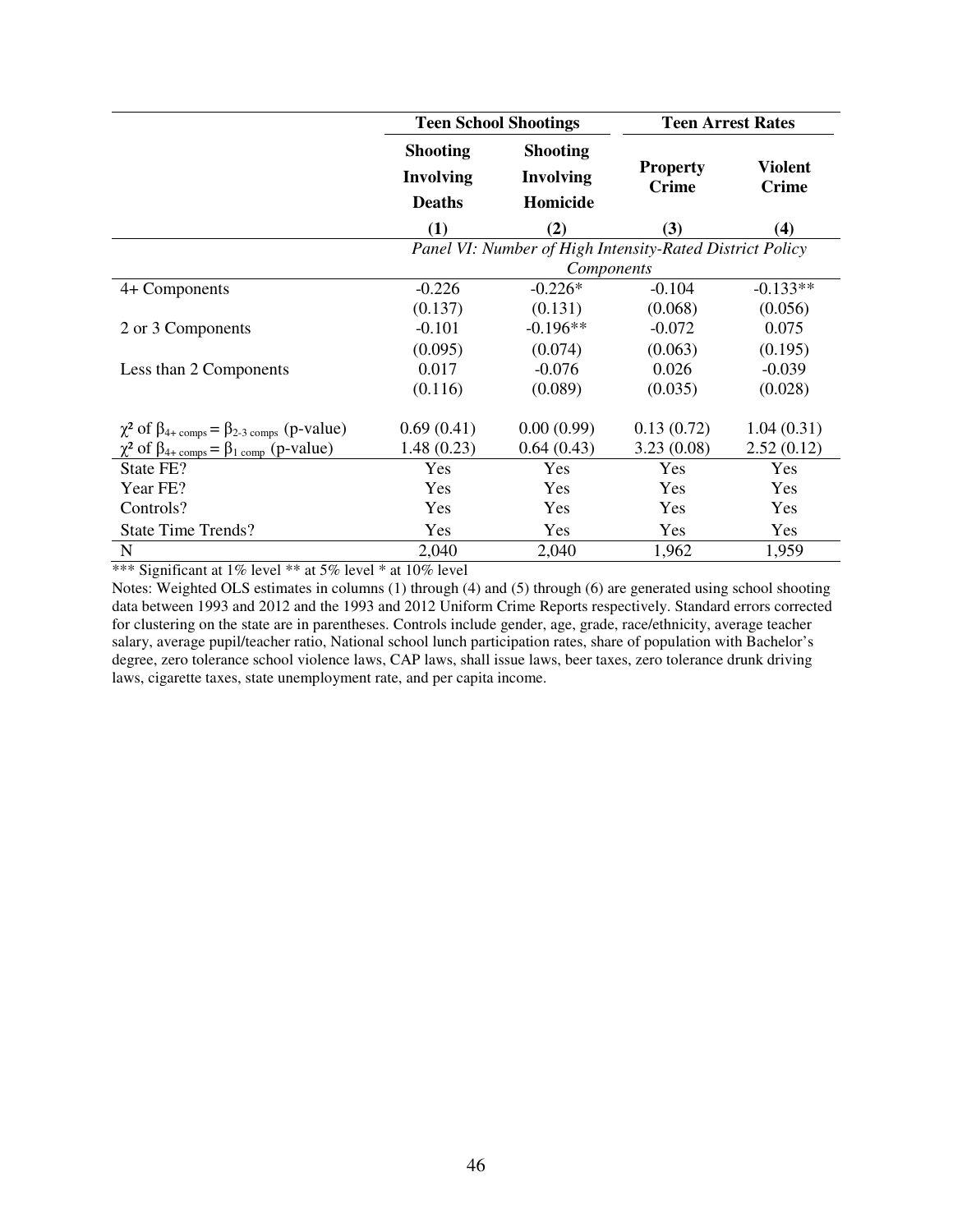|                                                                  | <b>Unsafe</b> | <b>Fight in</b>                                   | <b>All Fight</b> | <b>Threat</b> |
|------------------------------------------------------------------|---------------|---------------------------------------------------|------------------|---------------|
|                                                                  | (1)           | <b>School</b>                                     | (3)              | (4)           |
|                                                                  |               | (2)                                               |                  |               |
|                                                                  |               | Panel I: Any ABL                                  |                  |               |
| <b>ABL</b>                                                       | 0.014         | 0.015                                             | 0.008            | 0.013         |
|                                                                  | (0.051)       | (0.035)                                           | (0.021)          | (0.046)       |
|                                                                  |               | Panel II: Model Policy                            |                  |               |
| <b>ABL</b> with Model Policy                                     | 0.020         | 0.022                                             | 0.011            | 0.029         |
|                                                                  | (0.053)       | (0.041)                                           | (0.022)          | (0.051)       |
| <b>ABL</b> without Model Policy                                  | $-0.026$      | $-0.017$                                          | $-0.011$         | $-0.076$      |
|                                                                  | (0.118)       | (0.047)                                           | (0.054)          | (0.065)       |
|                                                                  |               |                                                   |                  |               |
| $\chi^2$ of $\beta_{MP} = \beta_{No MP}$ (p-value)               | 0.14(0.71)    | 0.40(0.53)                                        | 0.15(0.70)       | 1.87(0.17)    |
|                                                                  |               | Panel III: Intensity Rating                       |                  |               |
| <b>High Intensity ABL</b>                                        | $-0.101$      | $-0.101$                                          | $-0.050$         | $-0.038$      |
|                                                                  | (0.121)       | (0.068)                                           | (0.031)          | (0.110)       |
| Moderate Intensity ABL                                           | 0.037         | 0.030                                             | 0.017            | 0.027         |
|                                                                  | (0.054)       | (0.047)                                           | (0.029)          | (0.054)       |
| Low Intensity ABL                                                | 0.124         | $0.152*$                                          | 0.068            | 0.048         |
|                                                                  | (0.093)       | (0.087)                                           | (0.054)          | (0.074)       |
|                                                                  |               |                                                   |                  |               |
| $\chi^2$ of $\beta_{High} = \beta_{Model}$ (p-value)             | 1.09(0.30)    | 2.2(0.14)                                         | 2.42(0.12)       | 0.28(0.60)    |
| $\chi^2$ of $\beta_{\text{High}} = \beta_{\text{Low}}$ (p-value) | 2.05(0.15)    | 4.55(0.03)                                        | 3.36(0.07)       | 0.37(0.54)    |
|                                                                  |               | Panel IV: School District Policy Intensity Rating |                  |               |
| <b>High Intensity District Policy</b>                            | $-0.045$      | $-0.057$                                          | $-0.012$         | $-0.019$      |
|                                                                  | (0.095)       | (0.055)                                           | (0.030)          | (0.085)       |
| Moderate Intensity District Policy                               | 0.028         | 0.034                                             | 0.004            | 0.028         |
|                                                                  | (0.059)       | (0.055)                                           | (0.036)          | (0.066)       |
| Low Intensity District Policy                                    | 0.119         | 0.138                                             | 0.057            | 0.050         |
|                                                                  | (0.091)       | (0.086)                                           | (0.054)          | (0.072)       |
|                                                                  |               |                                                   |                  |               |
| $\chi^2$ of $\beta_{High} = \beta_{Moderate}$ (p-value)          | 0.39(0.53)    | 1.19(0.27)                                        | 0.12(0.73)       | 0.18(0.67)    |
| $\chi^2$ of $\beta_{High} = \beta_{Low}$ (p-value)               | 1.55(0.21)    | 3.36(0.07)                                        | 1.21(0.27)       | 0.38(0.54)    |
|                                                                  |               | Panel V: Individual High Intensity Components     |                  |               |
| Written Records & Reporting                                      | $-0.328**$    | $-0.275***$                                       | $-0.075$         | $-0.339***$   |
|                                                                  | (0.141)       | (0.076)                                           | (0.063)          | (0.097)       |
| Investigations                                                   | 0.074         | $-0.040$                                          | 0.018            | $-0.005$      |
|                                                                  | (0.089)       | (0.065)                                           | (0.042)          | (0.079)       |
| Consequences                                                     | 0.010         | 0.038                                             | $-0.000$         | $-0.006$      |
|                                                                  | (0.071)       | (0.062)                                           | (0.040)          | (0.064)       |
| Training & Transparency                                          | 0.181         | 0.109                                             | 0.003            | $0.312***$    |
|                                                                  | (0.138)       | (0.092)                                           | (0.058)          | (0.103)       |
| <b>Legal Definitions</b>                                         | $-0.060$      | 0.010                                             | $-0.016$         | 0.063         |

#### **Appendix Table 1: Difference-in-Difference Estimates of Relationship between ABLs and School Safety Using Continuous Outcome Measures**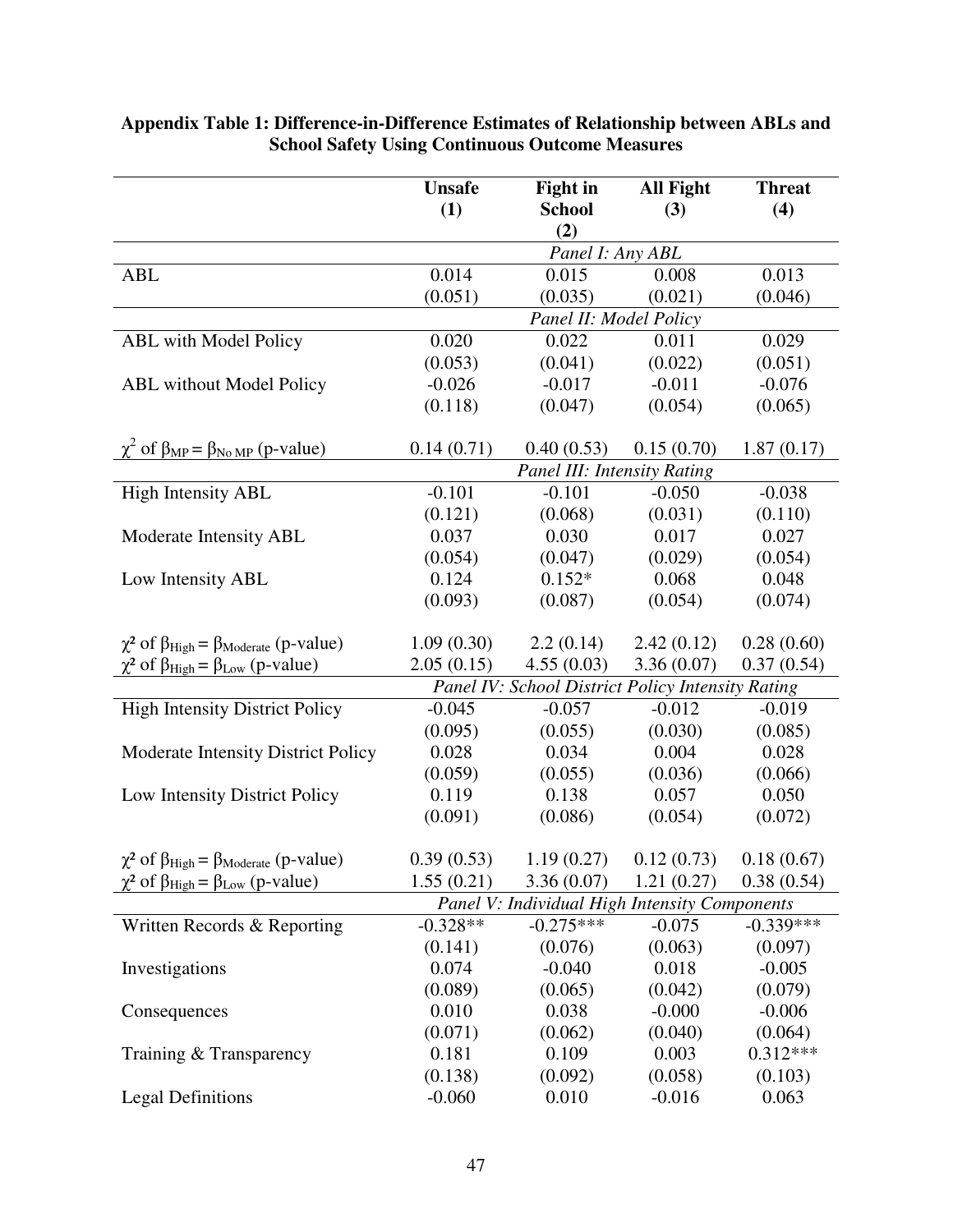|                                                                            | <b>Unsafe</b> | Fight in                                          | <b>All Fight</b> | <b>Threat</b> |
|----------------------------------------------------------------------------|---------------|---------------------------------------------------|------------------|---------------|
|                                                                            | (1)           | <b>School</b><br>(2)                              | (3)              | (4)           |
|                                                                            | (0.074)       | (0.053)                                           | (0.039)          | (0.079)       |
|                                                                            |               | Panel VI: Number of High Intensity-Rated District |                  |               |
|                                                                            |               | <b>Policy Components</b>                          |                  |               |
| 4+ Components                                                              | $-0.222$      | $-0.191***$                                       | $-0.069$         | $-0.171$      |
|                                                                            | (0.138)       | (0.073)                                           | (0.043)          | (0.123)       |
| 2 or 3 Components                                                          | 0.075         | 0.025                                             | $-0.005$         | 0.092         |
|                                                                            | (0.069)       | (0.042)                                           | (0.030)          | (0.065)       |
| Less than 2 Components                                                     | 0.054         | 0.082                                             | 0.046            | 0.015         |
|                                                                            | (0.057)       | (0.054)                                           | (0.034)          | (0.052)       |
| $\chi^2$ of $\beta_{4+\text{comps}} = \beta_{2-3 \text{ comps}}$ (p-value) | 4.00(0.05)    | 6.67(0.01)                                        | 1.37(0.24)       | 4.15(0.04)    |
| $\chi^2$ of $\beta_{4+\text{comps}} = \beta_{1 \text{ comp}}$ (p-value)    | 3.49(0.06)    | 7.54(0.01)                                        | 4.03(0.04)       | 1.90(0.17)    |
| State FE?                                                                  | Yes           | Yes                                               | Yes              | Yes           |
| Year FE?                                                                   | Yes           | Yes                                               | Yes              | Yes           |
| Controls?                                                                  | Yes           | Yes                                               | Yes              | Yes           |
| <b>State Time Trends?</b>                                                  | Yes           | Yes                                               | Yes              | Yes           |
| $\mathbf N$                                                                | 1,105,255     | 1,054,461                                         | 1,031,970        | 1,070,208     |

\*\*\* Significant at 1% level \*\* at 5% level \* at 10% level

Notes: Unweighted negative binomial estimates are obtained using data from the 1993 to 2013 Youth Risk Behavior Surveys. Standard errors corrected for clustering on the state are in parentheses. Controls include gender, age, grade, race/ethnicity, average teacher salary, average pupil/teacher ratio, National school lunch participation rates, share of population with Bachelor's degree, zero tolerance school violence laws, CAP laws, shall issue laws, beer taxes, zero tolerance drunk driving laws, cigarette taxes, state unemployment rate, and per capita income.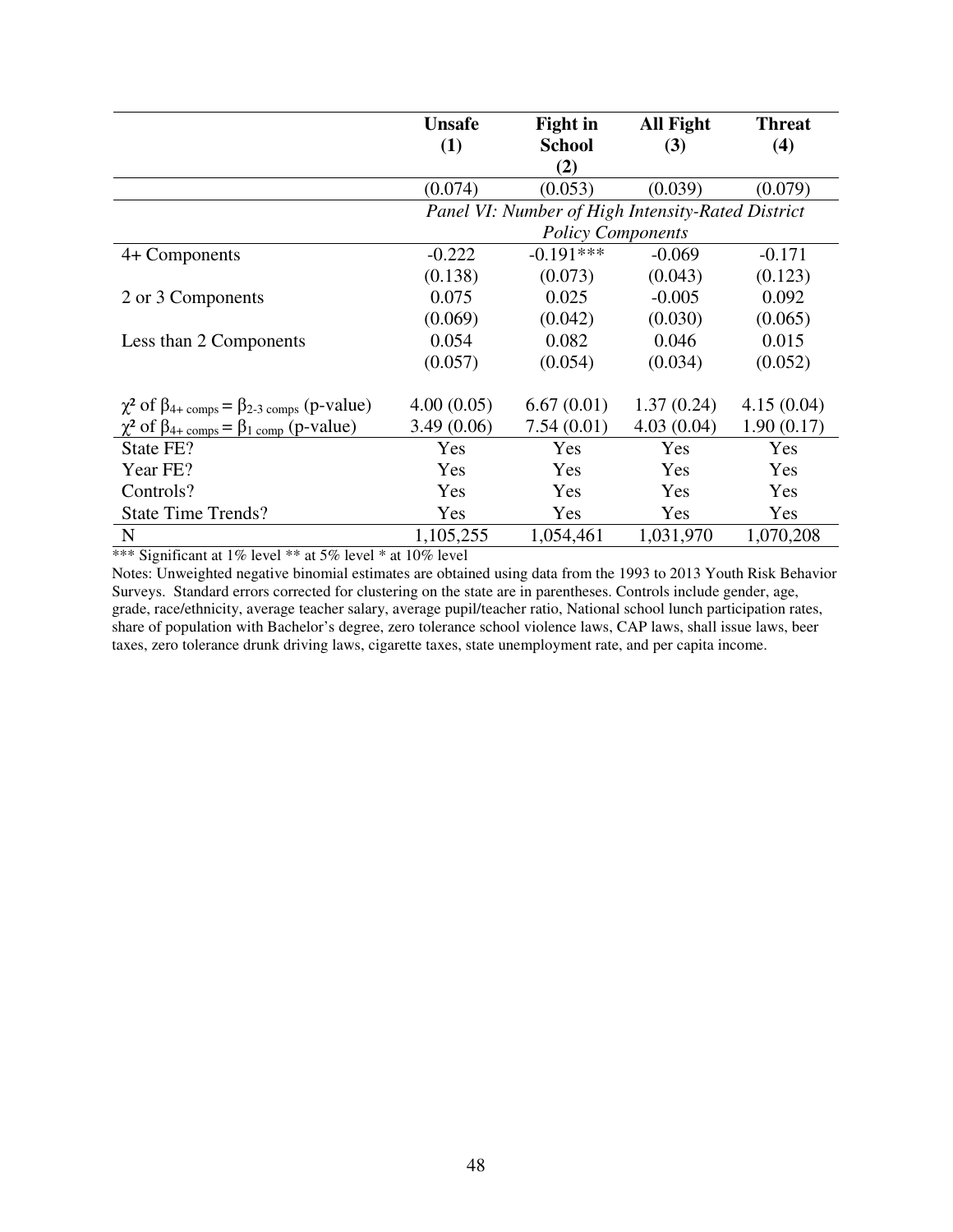|                                                                  | (1)        | (2)                                               |
|------------------------------------------------------------------|------------|---------------------------------------------------|
|                                                                  |            | Panel I: Any ABL                                  |
| <b>ABL</b>                                                       | $-0.008$   | 0.006                                             |
|                                                                  | (0.006)    | (0.013)                                           |
|                                                                  |            | Panel II: Model Policy                            |
| <b>ABL</b> with Model Policy                                     | $-0.008$   | 0.007                                             |
|                                                                  | (0.007)    | (0.013)                                           |
| <b>ABL</b> without Model Policy                                  | $-0.014$   | $-0.032$                                          |
|                                                                  | (0.009)    | (0.025)                                           |
|                                                                  |            |                                                   |
| $\chi^2$ of $\beta_{MP} = \beta_{No MP} (p-value)$               | 0.35(0.56) | 2.20(0.14)                                        |
|                                                                  |            | <b>Panel III: Intensity Rating</b>                |
| <b>High Intensity ABL</b>                                        | $-0.019*$  | 0.012                                             |
|                                                                  | (0.010)    | (0.022)                                           |
| Moderate Intensity ABL                                           | $-0.006$   | 0.009                                             |
|                                                                  | (0.010)    | (0.024)                                           |
| Low Intensity ABL                                                | $-0.007$   | $-0.009$                                          |
|                                                                  | (0.007)    | (0.011)                                           |
|                                                                  |            |                                                   |
| $\chi^2$ of $\beta_{High} = \beta_{Moderate}$ (p-value)          | 0.70(0.40) | 0.01(0.93)                                        |
| $\chi^2$ of $\beta_{\text{High}} = \beta_{\text{Low}}$ (p-value) | 1.01(0.32) | 0.58(0.45)                                        |
|                                                                  |            | Panel IV: School District Policy Intensity Rating |
| <b>High Intensity District Policy</b>                            | $-0.006$   | 0.014                                             |
|                                                                  | (0.007)    | (0.018)                                           |
| Moderate Intensity District Policy                               | $-0.015$   | $-0.007$                                          |
|                                                                  | (0.018)    | (0.023)                                           |
| Low Intensity District Policy                                    | $-0.007$   | $-0.009$                                          |
|                                                                  | (0.007)    | (0.012)                                           |
|                                                                  |            |                                                   |
| $\chi^2$ of $\beta_{High} = \beta_{Model}$ (p-value)             | 0.22(0.64) | 0.66(0.42)                                        |
| $\chi^2$ of $\beta_{\text{High}} = \beta_{\text{Low}}$ (p-value) | 0.01(0.92) | 1.14(0.29)                                        |
|                                                                  |            | Panel V: Individual High Intensity Components     |
| Written Records & Reporting                                      | 0.013      | 0.043                                             |
|                                                                  | (0.017)    | (0.056)                                           |
| Investigations                                                   | $-0.018$   | $-0.032$                                          |
|                                                                  | (0.012)    | (0.039)                                           |
| Consequences                                                     | $-0.019*$  | 0.038                                             |
|                                                                  | (0.012)    | (0.031)                                           |
| Training & Transparency                                          | 0.014      | 0.001                                             |
|                                                                  | (0.021)    | (0.041)                                           |
| <b>Legal Definitions</b>                                         | 0.015      | 0.009                                             |
|                                                                  | (0.012)    | (0.022)                                           |
|                                                                  |            | Panel VI: Number of High Intensity-Rated District |

#### **Appendix Table 2: Difference-in-Difference Estimates of Relationship between ABLs and Bullying, Adding Controls for State-Specific Linear Time Trends**